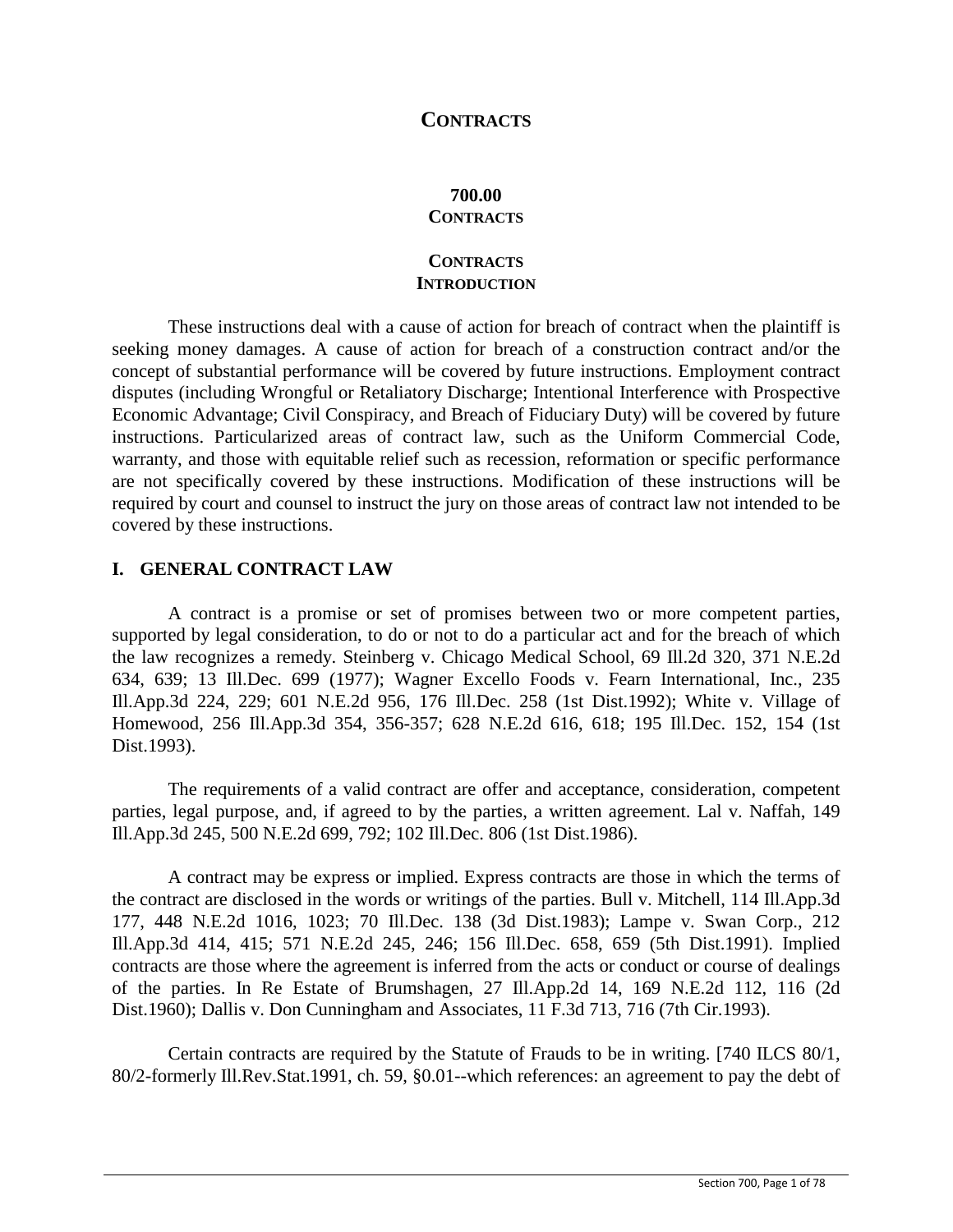another; an agreement to sell an interest in land; an agreement made by the executor/administrator of an estate; an agreement to marry, plus an agreement that cannot be performed within one year from it's making; and cf. 810 ILCS 5/2-201- that references an agreement for sale of goods for \$500.00 or more under the Uniform Commercial Code.] Although normally a question of law for the court, under certain circumstances factual issues relating to the applicability, or the satisfaction of the requirements, of the Statute of Frauds may be questions for the jury. Gaffney v. McCarron, 45 Ill.App.3d 944, 360 N.E.2d 508, 509; 4 Ill.Dec. 572 (1st Dist.1977); American College of Surgeons v. Lumbermens Mutual Casualty Co., 142 Ill.App.3d 680, 491 N.E.2d 1179, 1191; 96 Ill.Dec. 719 (1st Dist.1986). Otherwise, an oral contract with definite and certain terms is enforceable. Rybak v. Provenzale, 181 Ill.App.3d 884, 537 N.E.2d 1321, 1325; 130 Ill.Dec. 852 (2d Dist.1989); Kemp v. Bridgestone/Firestone, Inc., 253 Ill.App.3d 858, 865; 625 N.E.2d 905, 910; 192 Ill.Dec. 750, 755 (4th Dist.1993).

The burden of proving the existence of a contract rests on the party who seeks enforcement of the contract. C. Iber & Sons, Inc. v. Grimmett, 108 Ill.App.2d 443, 248 N.E.2d 131, 133 (3d Dist.1969). The plaintiff in a breach of contract action also has the burden of proving all of the material terms of the contract. Vandevier v. Mulay Plastics, Inc., 135 Ill.App.3d 787, 482 N.E.2d 377, 380, 90 Ill.Dec. 558 (1st Dist.1985); DeHeer-Liss v. Friedman, 227 Ill.App.3d 422, 427; 592 N.E.2d 13, 17; 169 Ill.Dec. 526, 530 (1st Dist.1991).

If there is no dispute as to the language used by the parties or the facts essential to a purported contract, the issue of the existence of a contract is a question of law to be decided by the court. Bank of Benton v. Cogdill, 118 Ill.App.3d 280, 454 N.E.2d 1120, 1125; 73 Ill.Dec. 871 (5th Dist.1983); Ogle v. Hotto, 273 Ill.App.3d 313, 320;, 652 N.E.2d 815, 819; 210 Ill.Dec. 13, 17 (5th Dist.1995). If there is a dispute as to the language used or the facts essential to a purported contract, the issues of whether a contract exists, the terms of the contract, and the intent of the parties concerning the contract formation are questions of fact for the jury. In re Estate of Kern, 142 Ill.App.3d 506, 491 N.E.2d 1275, 1280; 96 Ill.Dec. 815 (1st Dist.1986); Emmenegger Construction Co., Inc. v. King, 103 Ill.App.3d 423, 431 N.E.2d 738, 742; 59 Ill.Dec. 237 (5th Dist.1982); Mulliken v. Lewis, 245 Ill.App.3d 512, 516; 615 N.E.2d 25, 28; 185 Ill.Dec. 730, 733 (4th Dist.1993).

# **II. CONTRACT FORMATION**

# **A. OFFER and ACCEPTANCE**

An offer is an act by one person (offeror) which gives to another (offeree) the power to accept the offer according to its terms. McCarty v. Verson Allsteel Press Co., 89 Ill.App.3d 498, 411 N.E.2d 936, 942, 943; 44 Ill.Dec. 570 (1st Dist.1980); In re Marriage of Bennett, 225 Ill.App.3d 828, 832; 587 N.E.2d 577, 580; 167 Ill.Dec. 308, 311 (4th Dist.1992). The offer must be communicated to the offeree. Carroll v. Preferred Risk Insurance Co., 34 Ill.2d 310, 215 N.E.2d 801, 803 (1966). In order to create a contract, the offer must be accepted. Zinni v. Royal Lincoln-Mercury, Inc., 84 Ill.App.3d 1093, 406 N.E.2d 212, 214; 40 Ill.Dec. 511 (1st Dist.1980); Mike Schlemer, Inc. v. Pulizos, 267 Ill.App.3d 393, 395; 642 N.E.2d 200, 201; 204 Ill.Dec. 738,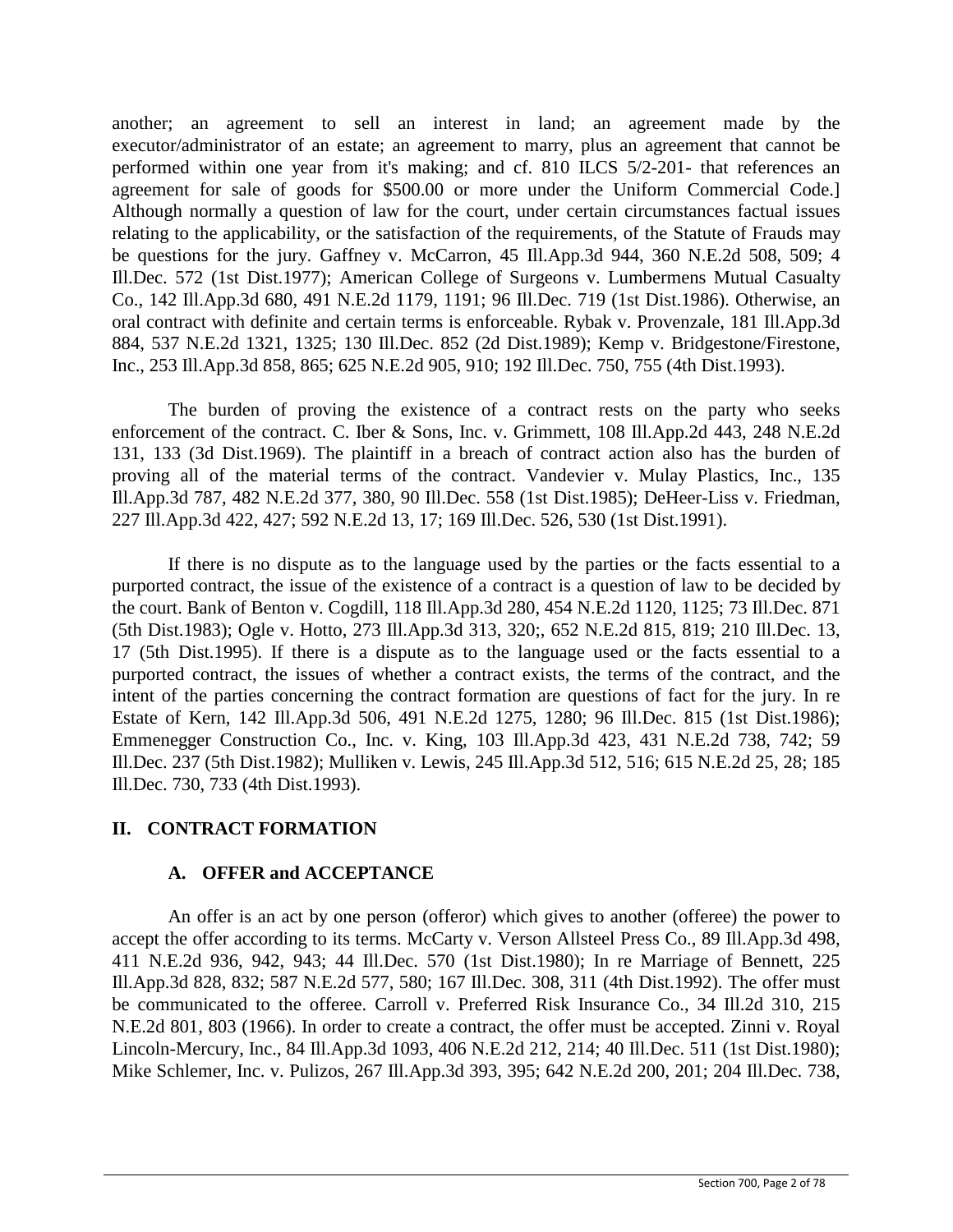739 (5th Dist.1994). The acceptance must be communicated to the offeror. Rosin v. First Bank of Oak Park, 126 Ill.App.3d 230, 466 N.E.2d 1245, 1249; 81 Ill.Dec. 443 (1st Dist.1984); Energy Erectors, Ltd. v. Industrial Com'n., 230 Ill.App.3d 158, 162; 595 N.E.2d 641, 644; 172 Ill.Dec. 280, 283 (5th Dist.1992); Cowger v. Industrial Com'n., 728 N.E.2d 789, 793; 245 Ill.Dec. 707, 711 (5th Dist.2000). The acceptance must comply strictly with the terms of the offer. Anand v. Marple, 167 Ill.App.3d 918, 522 N.E.2d 281, 283; 118 Ill.Dec. 826 (3d Dist.1988). Mutuality of assent may be established by conduct indicating agreement with the terms of the offer, even though subjective agreement is lacking. In re Marriage of Kloster, 127 Ill.App.3d 583, 469 N.E.2d 381, 383; 82 Ill.Dec. 847 (2d Dist.1984). Objective manifestation of intent, when present, controls the determination of mutual assent. Only when there is no objective indicia of intent or there is ambiguity in the description of the subject matter of the bargain, must the subjective intent of the parties be considered. Caporale v. Mar Les, Inc., 656 F.2d 242, 244 (7th Cir.1981); but see Robbins v. Lynch, 836 F.2d 330, 332 (7th Cir.1988).

In order to constitute a contract between the parties there must be mutual consent by the contracting parties on the essential terms and conditions of the subject matter of the contract. Bank of Marion v. Robert Fritz, Inc., 9 Ill.App.3d 102, 291 N.E.2d 836, 839, 840 (5th Dist.1973), aff'd, 57 Ill.2d 120, 311 N.E.2d 138 (1974). This mutual consent may be gathered from either the language used by the parties or be as manifested by the words and acts of the parties. Artoe v. Cap, 140 Ill.App.3d 980, 489 N.E.2d 420, 423; 95 Ill.Dec. 199 (1st Dist.1986). The issue of whether a contract is ambiguous is a question of law, and once so determined, the trier of fact determines the intent of the parties. A.W. Wendell & Sons, Inc. v. Qazi, 254 Ill.App.3d 97, 105; 626 N.E.2d 280, 287; 193 Ill.Dec. 247, 254 (2d Dist.1993); City of Northlake v. Illinois Fraternal Order of Police Labor Council, Lodge 18, 333 Ill.App.3d 329, 336; 775 N.E.2d 1013, 1020; 266 Ill.Dec. 941, 948 (1st Dist.2002); and Mayfair Construction Company v. Waveland Associates Phase 1 Limited Partnership, 249 Ill.App.3d 188, 197; 619 N.E.2d 144, 151; 188 Ill.Dec. 780, 787 (1st Dist.1993).

# **B. CONSIDERATION**

Consideration is the promise or performance bargained for or given in exchange for the promise. Traditionally, any act or promise that is of benefit to one party or of detriment to another party may constitute sufficient consideration. Libertyville Township v. Woodbury, 121 Ill.App.3d 587, 460 N.E.2d 66, 71; 77 Ill.Dec. 270 (2d Dist.1984); In re Marriage of Bennett, 225 Ill.App.3d 828, 832; 587 N.E.2d 577, 580; 167 Ill.Dec. 308, 311 (4th Dist.1992). The essential element of consideration is a bargained-for exchange of promises or performances and may consist of a promise, act, forbearance, or the creation, modification, or destruction of a legal relation. Martin v. Federal Life Insurance Co., 109 Ill.App.3d 596, 440 N.E.2d 998, 1002, 1003; 65 Ill.Dec. 143 (1st Dist.1982); Aqua-Aerobic Systems, Inc. v. Ravitts, 166 Ill.App.3d 168, 172; 520 N.E.2d 67, 70; 117 Ill.Dec. 77, 780 (2d Dist.1988). If the requirement of consideration (Illinois courts deal with consideration and refer to its "the technical meaning") is met, there is no additional requirement of a gain or benefit to the promissor, nor a loss or detriment to the promisee, nor equivalence in values exchanged, nor "mutuality of obligation." Id.; Hamilton Bancshares, Inc. v. Leroy, 131 Ill.App.3d 907, 476 N.E.2d 788, 791, 792; 87 Ill.Dec. 86 (4th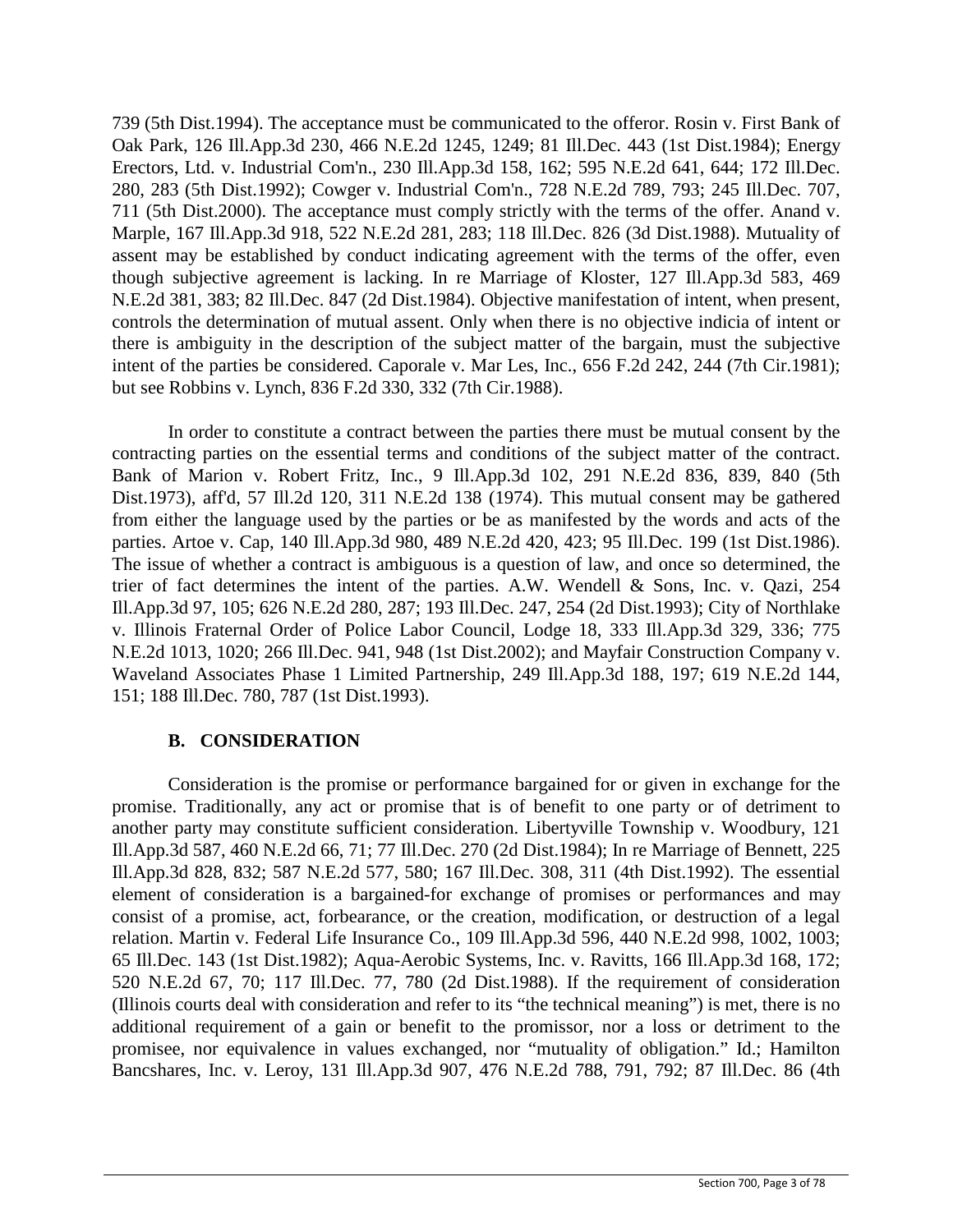Dist.1985); F.H. Prince & Co., Inc. v. Towers Financial Corp., 275 Ill.App.3d 792, 798; 656 N.E.2d 142, 147; 211 Ill.Dec. 950, 955 (1st Dist.1995). The issue of whether there is consideration is a question of law for the court. O'Neill v. DeLaney, 92 Ill.App.3d 292, 415 N.E.2d 1260, 1265; 47 Ill.Dec. 947 (1st Dist.1980); Lesnik v.Estate of Lesnik, 82 Ill.App.3d 1102, 403 N.E.2d 683, 687; 38 Ill.Dec. 452 (1st Dist.1980); Johnson v. Johnson, 244 Ill.App.3d 518, 528; 614 N.E.2d 348, 355; 185 Ill.Dec. 214, 221 (1st Dist.1993).

# **C. COMPETENCY**

All parties to a contract must be competent at the time the contract is made. A contract, other than for necessities, is voidable if one party lacks competency due to minority. Iverson v. Scholl Inc., 136 Ill.App.3d 962, 483 N.E.2d 893, 897; 91 Ill.Dec. 407 (1st Dist.1985); Sheller by Sheller v. Frank's Nursery & Crafts Inc., 957 F.Supp. 150, 153 (N.D.Ill.1997). A contract is also voidable if one party is incompetent due to insane delusions or other mental illness. Eubanks v. Eubanks, 360 Ill. 101; 195 N.E. 521, 526 (1935). The requirements necessary to render a party incompetent due to mental illness, include that the party must be incapable of comprehending the nature of the transaction and incapable of protecting his or her own interests plus there must be a showing of a degree of mental weakness affecting that person's ability to comprehend the nature of the transaction and to protect his or her interest. Estate of Gruske, 179 Ill.App.3d 675; 534 N.E.2d 692, 695; 128 Ill.Dec. 510 (3d Dist.1989). Persons of mature age are presumed to be mentally competent; their incompetence cannot be inferred merely from old age, physical illness, or defective memory. Impairment of the mind incident to old age and disease will not invalidate a transaction so long as the person in question was able to comprehend the nature of the transaction and to protect his or her interest. *Estate of Gruske*, 179 Ill.App.3d at 678, 534 N.E.2d at 695, 128 Ill.Dec. at 513.

# **D. LEGAL PURPOSE**

A contract designed to accomplish an unlawful purpose is illegal and void. Merchandise National Bank of Chicago v. Kolber, 50 Ill.App.3d 365, 365 N.E.2d 688, 692; 8 Ill.Dec. 450 (1st Dist.1977) (agreement to defraud); American Buyers Club of Mt. Vernon, Illinois, Inc. v. Grayling, 53 Ill.App.3d 611, 368 N.E.2d 1057, 1059; 11 Ill.Dec. 449 (5th Dist.1977) and Swavely v. Freeway Ford Truck Sales, Inc., 298 Ill.App.3d 969, 976; 700 N.E.2d 181, 187; 233 Ill.Dec.80, 86 (1st Dist.1998) (contracts in violation of either federal or Illinois statute); O'Sullivan v. Conrad, 44 Ill.App.3d 752; 358 N.E.2d 926, 929; 3 Ill.Dec. 383 (5th Dist.1976) (contract in restraint of trade or profession). A contract is also void if it violates some public policy. Laughlin v. France, 241 Ill.App.3d 185, 607 N.E.2d 962, 971; 180 Ill.Dec. 662 (2d Dist.1993) (contract to make a will) Corti v. Fleisher, 93 Ill.App.3d 517, 417 N.E.2d 764, 775, 776; 49 Ill.Dec. 74 (1st Dist.1981) (agreement between attorney and former employer to transfer files without clients permission). Whether a contract is illegal or violates public policy is a question of law for the court. Huszagh v. City of Oakbrook Terrace, 41 Ill.2d 387, 243 N.E.2d 831, 833 (1968).

# **E. AFFIRMATIVE DEFENSES TO CONTRACT ENFORCEMENT**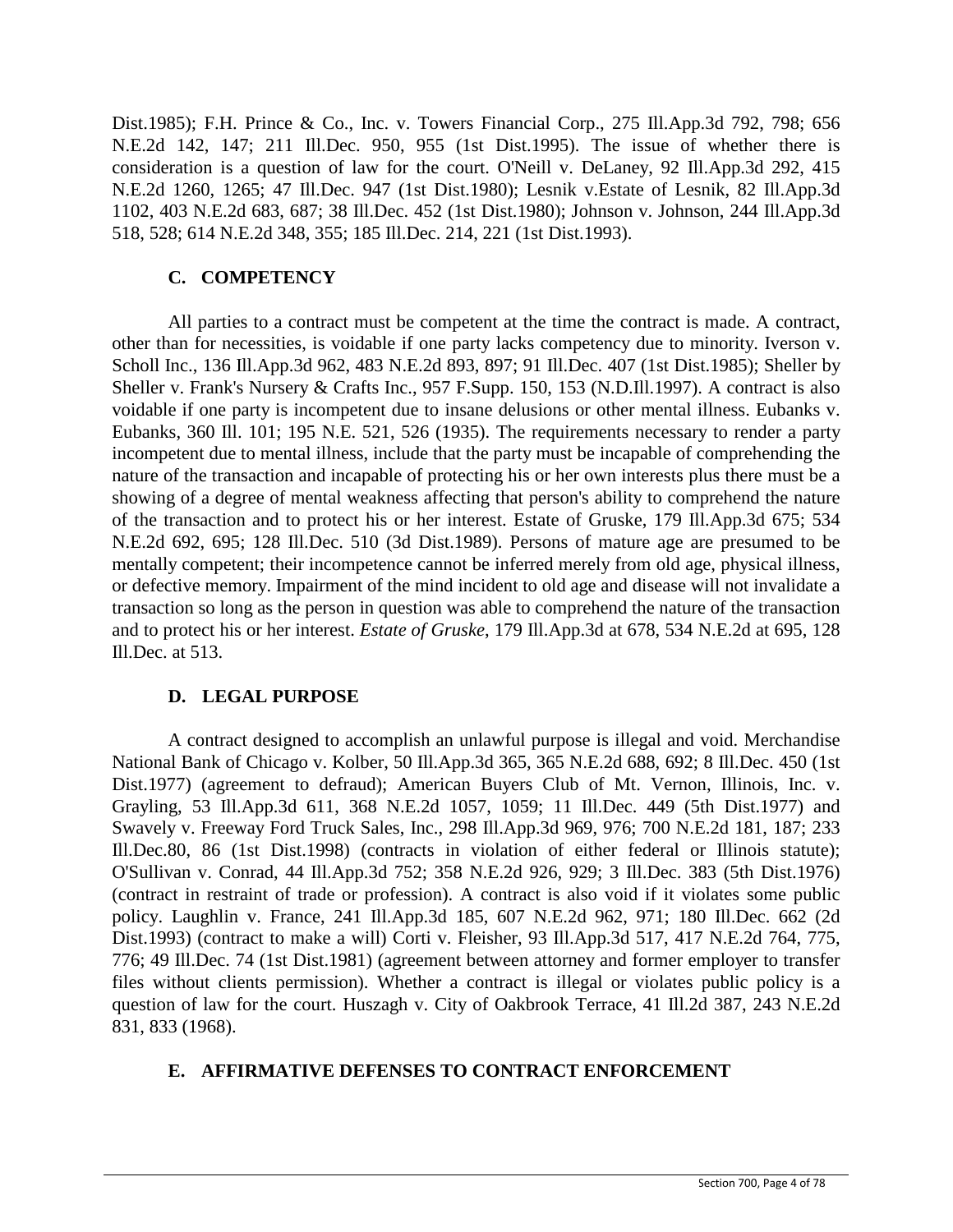Affirmative defenses such as lack of capacity, duress, fraud, misrepresentation, undue influence, and mistake of fact all relate to the issue of mutual consent and make a contract voidable. The burden of pleading and proving such defenses rests on the party asserting them. 735 ILCS 5/2-613(d) (1994); Stoltze v. Stoltze, 393 Ill. 433, 66 N.E.2d 424, 428 (1946).

## **1. DURESS**

Duress exists when a party is compelled to enter into a contract by the wrongful acts or threats of another under circumstances depriving that party of the exercise of his or her own free will. First Security Bank of Glendale Heights v. Bawoll, 120 Ill.App.3d 787, 458 N.E.2d 193, 198; 76 Ill.Dec. 54 (2d Dist.1983); Enslen v. Village of Lombard, 128 Ill.App.3d 531, 470 N.E.2d 1188, 1190; 83 Ill.Dec. 768 (2d Dist.1984); Kathy O. v. Counseling and Family Services, 107 Ill.App.3d 920, 438 N.E.2d 695, 700; 63 Ill.Dec. 764 (3d Dist.1982). Duress is a question of fact. First Security Bank of Glendale Heights v. Bawoll, 120 Ill.App.3d 787, 458 N.E.2d 193, 198; 76 Ill.Dec. 54 (2d Dist.1983). In certain circumstances, the duress may be exerted by one not a party to the dispute. Restatement (2d) of Contracts, §§175(2) and 177(3); Regenold v. Baby Fold, Inc., 68 Ill.2d 419, 369 N.E.2d 858, 867, 868; 12 Ill.Dec. 151 (1977).

# **2. UNDUE INFLUENCE**

Undue influence exists when one person wrongfully exercises control over another so as to substitute that person's will for the will of the other. Britton v. Esson, 260 Ill. 273, 103 N.E. 218 (1913). In certain circumstances, the undue influence may be exerted by one not a party to the dispute. Restatement (2d) of Contracts §177(3). Undue influence cases involve the existence of a fiduciary relationship (arising as a matter of law or fact) when a special confidence is reposed in one who in equity and conscience is bound to act in good faith and with due regard to the interest of the other party. A fiduciary relationship exists as a matter of law between attorney and client, guardian and ward, principal and agent, and may exist in other cases where one party is heavily dependent upon the advice of another. Carey Electric Contracting, Inc. v. First National Bank of Elgin, 74 Ill.App.3d 233, 392 N.E.2d 759, 763; 30 Ill.Dec. 104 (2d Dist.1979); Oil Exp. Nat., Inc. v. Burgstone, 958 F.Supp. 366, 370 (N.D.Ill.1997). Once a fiduciary relationship has been established, there is a presumption that any transaction that benefits the dominant party at the expense of the other party is the result of undue influence. Franciscan Sisters Health Care Corp. v. Dean, 95 Ill.2d 452, 448 N.E.2d 872, 69 Ill.Dec. 960 (1983); Brown v. Commercial National Bank of Peoria, 42 Ill.2d 365, 247 N.E.2d 894, 896 (1969); Turner v. Black, 19 Ill.2d 296, 166 N.E.2d 588, 593 (1960); Works v. McNeil, 1 Ill.2d 47, 115 N.E.2d 320, 322 (1953).

# **3. FRAUD and MISREPRESENTATION**

Fraud may be a defense to contract enforcement at the option of the injured party. Grane v. Grane, 143 Ill.App.3d 979, 493 N.E.2d 1112, 1116; 98 Ill.Dec. 91 (2d Dist.1986). In order to establish fraud by clear and convincing evidence, there must be a showing of a misrepresentation of a material fact, made for the purpose of inducing the other party to act; it must be known by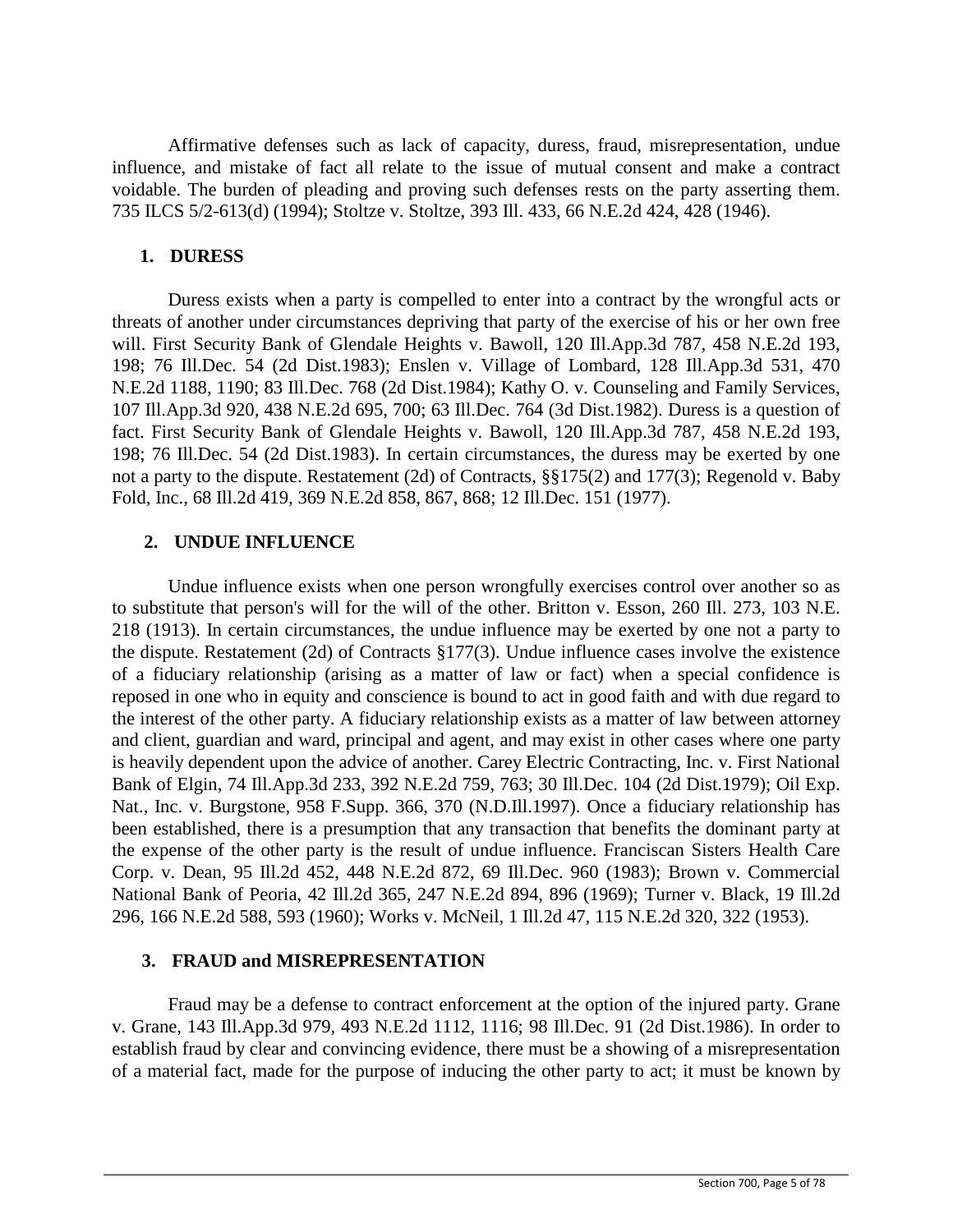the maker to be false, or be made in reckless disregard of its truth or falsity; but it must be reasonable to have believed it and it must be relied upon by the other party. Central States Joint Board v. Continental Assurance Company, 117 Ill.App.3d 600, 453 N.E.2d 932, 935; 73 Ill.Dec. 107 (1st Dist.1983); Century Universal Enterprises, Inc. v. Triana Development Corp., 158 Ill.App.3d 182, 510 N.E.2d 1260, 1271; 110 Ill.Dec. 229 (2d Dist.1987); Warner v. Lucas, 185 Ill.App.3d 351, 353, 541 N.E.2d 705, 706; 133 Ill.Dec. 494, 495 (5th Dist.1989); Regensburger v. China Adoption Consultants, Ltd., 138 F.3d 1201, 1207 (7th Cir. (Ill.) 1998); Douglass v. Wones, 120 Ill.App.3d 36, 458 N.E.2d 514, 521; 76 Ill.Dec. 114 (2d Dist.1983); Gerill Corporation v. Jack L. Hargrove Builders, 128 Ill.2d 179, 538 N.E.2d 530, 536; 131 Ill.Dec. 155 (1989); City of Chicago v. Michigan Beach Housing Co-op., 297 Ill.App.3d 317, 323; 696 N.E.2d 804, 809; 231 Ill.Dec. 508, 513 (1st Dist.1998). Buechin v. Ogden Chrysler-Plymouth, Inc., 159 Ill.App.3d 237, 511 N.E.2d 1330, 1335, 1336; 111 Ill.Dec. 35 (2d Dist.1987); Chapman v. Hosek, 131 Ill.App.3d 180, 475 N.E.2d 593, 598; 86 Ill.Dec. 379 (1st Dist.1985).

Usually there is no misrepresentation of a material fact when the representation relates to an expression of*:* (1) opinion [Wilkinson v. Appleton, 28 Ill.2d 184, 190 N.E.2d 727, 730 (1963)]; (2) a matter of law [Hooker v. Midland Steel Co., 215 Ill. 444, 448; 74 N.E. 445 (1905)]; or (3) a statement of value [Johnson v. Miller, 299 Ill. 276, 132 N.E. 490, 492 (1921)].

An innocent misrepresentation of a material fact may serve as a defense to contract enforcement, provided the fact was relied upon in entering into the contract. Puskar v. Hughes, 179 Ill.App.3d 522, 533 N.E.2d 962, 966; 127 Ill.Dec. 880 (2d Dist.1989); Geist v. Lehmann, 19 Ill.App.3d 557, 312 N.E.2d 42, 45 (2d Dist.1974).

## **4. MISTAKE**

Under certain circumstances mistake of fact can provide the basis for equitable relief, such as rescission or reformation of a contract. Keller v. State Farm Ins. Co., 180 Ill.App.3d 539, 536 N.E.2d 194, 200; 129 Ill.Dec. 510 (5th Dist.1989); Village of Oak Park v. Schwerdtner, 288 Ill.App.3d 716, 718; 681 N.E.2d 586, 588; 224 Ill.Dec. 271, 273 (1st Dist.1997); Wil-Fred's Inc. v. Metropolitan Sanitary Dist. of Greater Chicago, 57 Ill.App.3d 16, 372 N.E.2d 946, 953; 14 Ill.Dec. 667 (1st Dist.1978); People ex rel. Department of Public Works and Bldgs. v. South East Nat. Bank of Chicago, 131 Ill.App.2d 238, 266 N.E.2d 778, 780 (1st Dist.1971).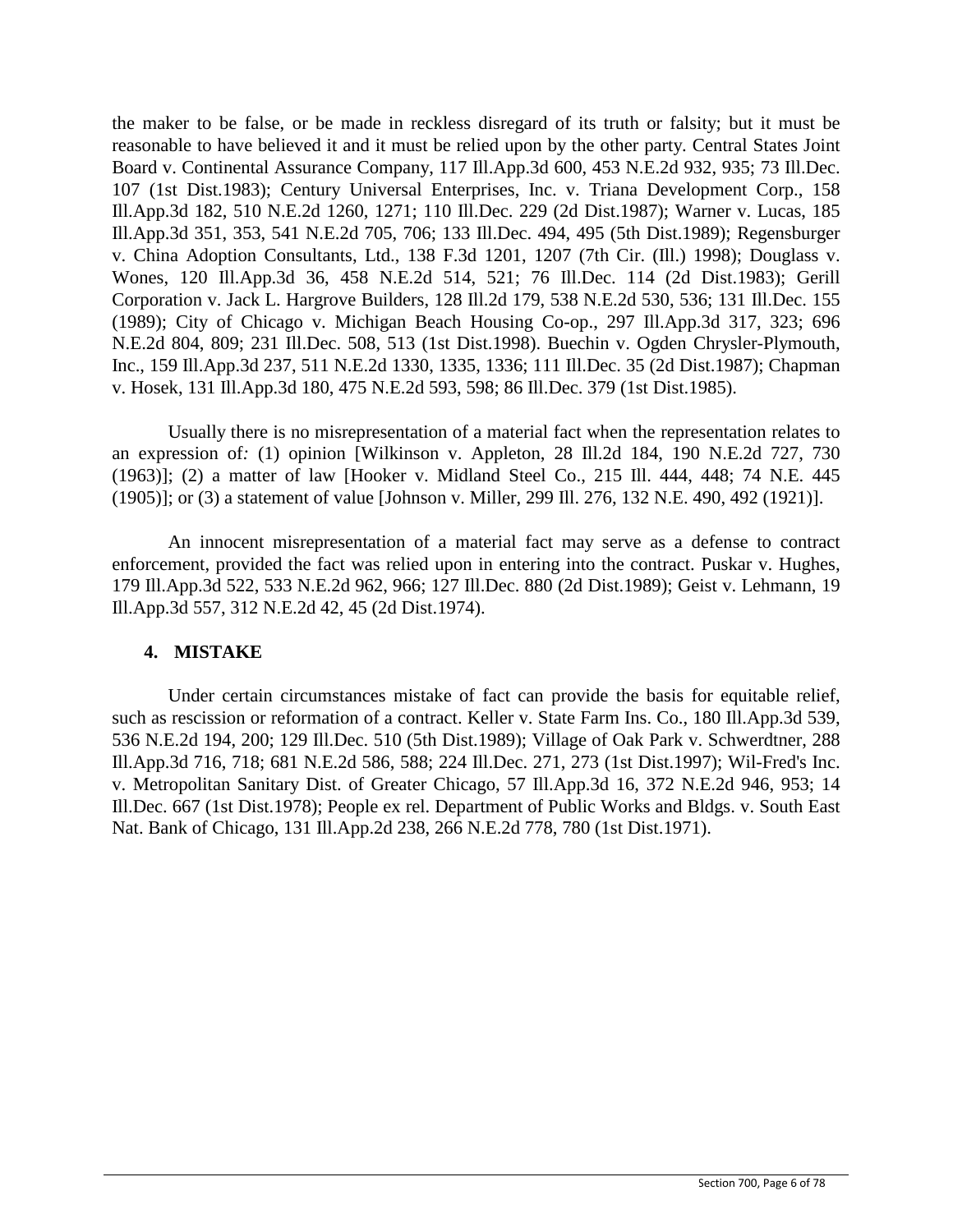## **700.01 Breach of Contract--Terms of Contract Not in Dispute**

Plaintiff [plaintiff's name] claims [defendant's name] breached a contract between [the two parties] [them].

The terms of the contract are as follows:

## [describe the contract]

[plaintiff's name] has the burden of proving [defendant's name] breached the contract in the following way(s):

### [state here the plaintiff's contract claims]

[defendant's name] [denies][deny][he][she][it][they] breached the contract[.][and][claims] and has the burden of proving] [he][she][it][they] did not have to perform under the contract because [he][she][it][they] has [have] the following affirmative defenses(s) which excuse(s) performance:

[identify here the affirmative defenses]

[plaintiff's name] denies [defendant's name] affirmative defense(s).

Affirmative defenses will be explained in further detail in the following instructions.

## **Notes on Use**

This instruction is an introduction to the contract dispute in question. It may be given in all cases where there is no factual dispute as to the formation of a contract and no dispute as to its material terms.

The material terms to be inserted in the instruction are those terms agreed to by the parties or as construed by the court. The bracketed portions concerning defendant's affirmative defenses are only to be used when the defendant has asserted affirmative defenses. Contract cases often included multiple defendants who should all be added by name to this instruction.

The name of the affirmative defenses are inserted as they are identified in instructions 700.12 A-G as appropriate. It is not intended that those entire instructions be inserted in this instruction. The set of instructions must end with 700.18V.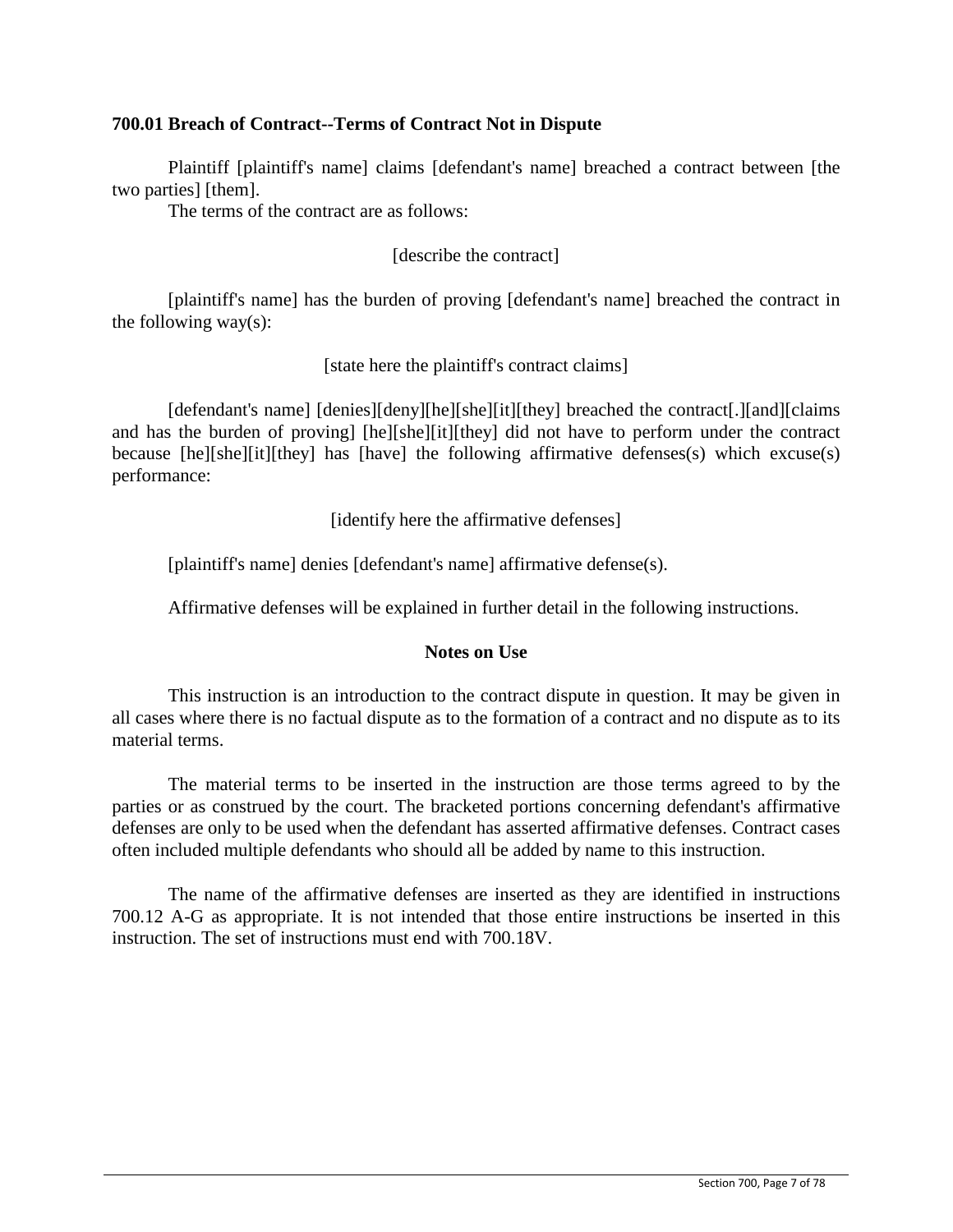# **700.01V Questions for Verdict Form Breach of Contract Issues--(Contract Formation Not in Dispute)**

[--] Did [plaintiff's name] prove [he] [she] [it] performed [his] [her] [its] obligations under the contract?

 $YES \_\ldots NO \_\ldots$ 

### OR

 $\mathcal{L}$ 

Did [plaintiff's name] prove [he][she][it] had a valid excuse for not performing the contract?

YES NO

If your answer to question \_\_\_\_\_\_ is NO, then your deliberations are complete. You should disregard the remaining numbered questions, and go to Verdict B at the end of this verdict and sign it. If your answer to question is YES, you should then answer question

[--] Did [plaintiff's name] prove [defendant's name] breached the contract by [his][her][its][their] failure to perform [his][her][its][their] obligations under the contract?

 $YES$  NO  $\_\_$ 

If your answer to question \_\_\_\_\_ is NO, then your deliberations are complete. You should disregard the remaining numbered questions, and go to Verdict B at the end of this verdict and sign it. If your answer to question \_\_\_\_\_\_ is YES, you should then answer question  $\overline{\phantom{a}}$  .

[--] Did [plaintiff's name] prove [he][she][it] sustained damages resulting from the \_\_\_\_\_\_\_\_\_\_\_\_\_\_ 's breach?

YES NO

If your answer to question \_\_\_\_\_ is NO, then your deliberations are complete. You should disregard the remaining numbered questions, and go to Verdict B at the end of this verdict and sign it. If your answer to question \_\_\_\_\_\_\_ is YES, you should then answer question  $\overline{\phantom{a}}$ .

[--] Did [defendant's name] prove [he][she][they][it] had an affirmative defense for not performing the contract?

YES NO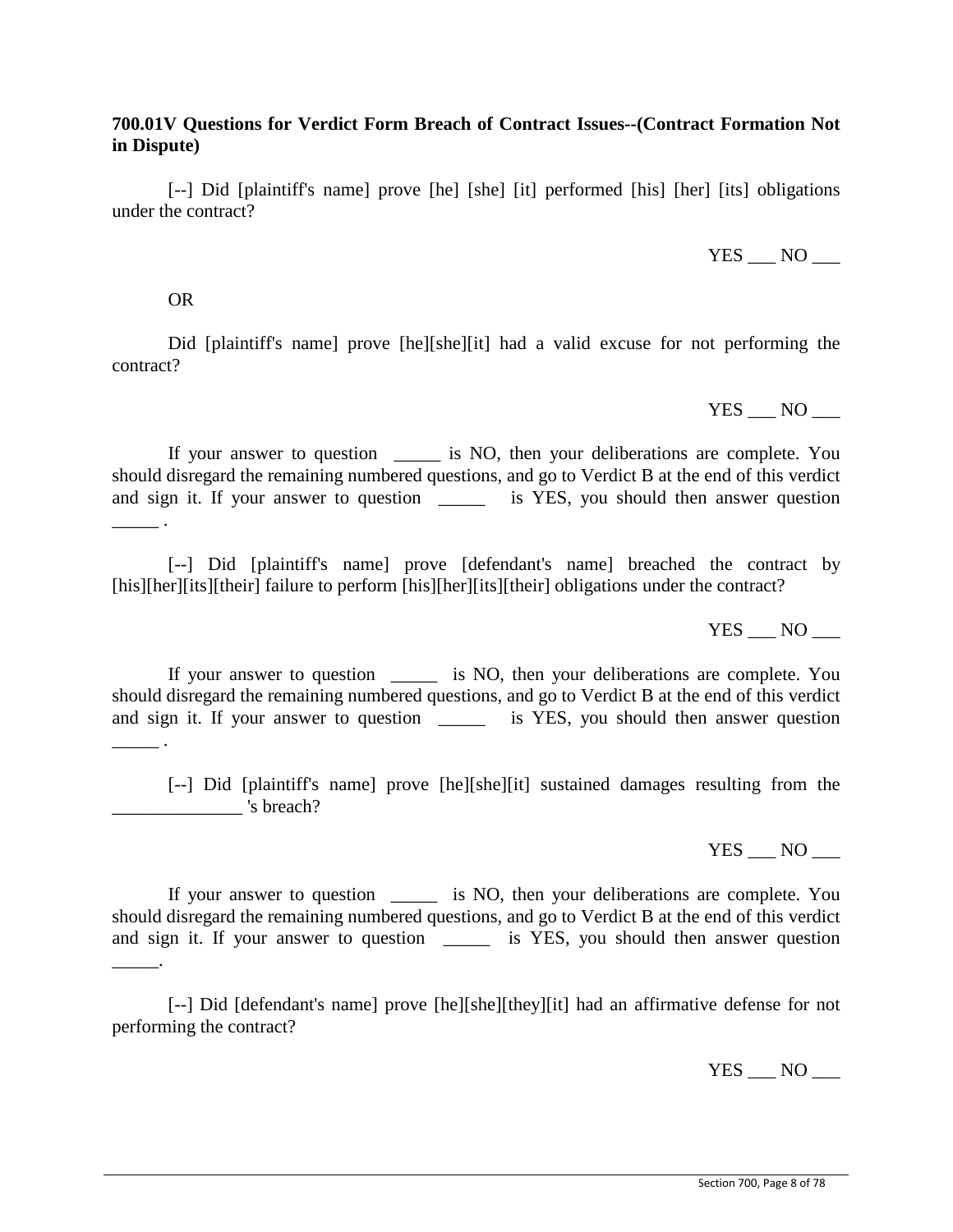If your answer to question \_\_\_\_\_ is YES, then your deliberations are complete. You should disregard the remaining numbered questions, and go to Verdict B at the end of this verdict and sign it. If your answer to question \_\_\_\_\_\_\_ is NO, you should then answer question \_\_\_\_\_\_.

*Verdict Form Revised May 2016.*

### **Notes on Use**

Use this verdict form in conjunction with Instruction 700.01. It is expected that each question will have its own number and they will be arranged logically and numbered in sequence. The instruction assumes all of the itemized/numbered issues are contested, and, if an issue is not contested, it should be eliminated from this verdict form.

Question number 4 should only be used if the defendant has asserted affirmative defenses.

Each issue to be decided by the jury will have a question (found in those instructions with a "V" in the number) which must be included in the single verdict form to be constructed by Court and counsel. The logical sequence of these instructions should result in a complete general verdict. The Court may consider special interrogatories which are not in conflict with these instructions. The set of instructions must end with 700.18V. A sample case with sample instructions and verdict using these instructions can be found later in this chapter.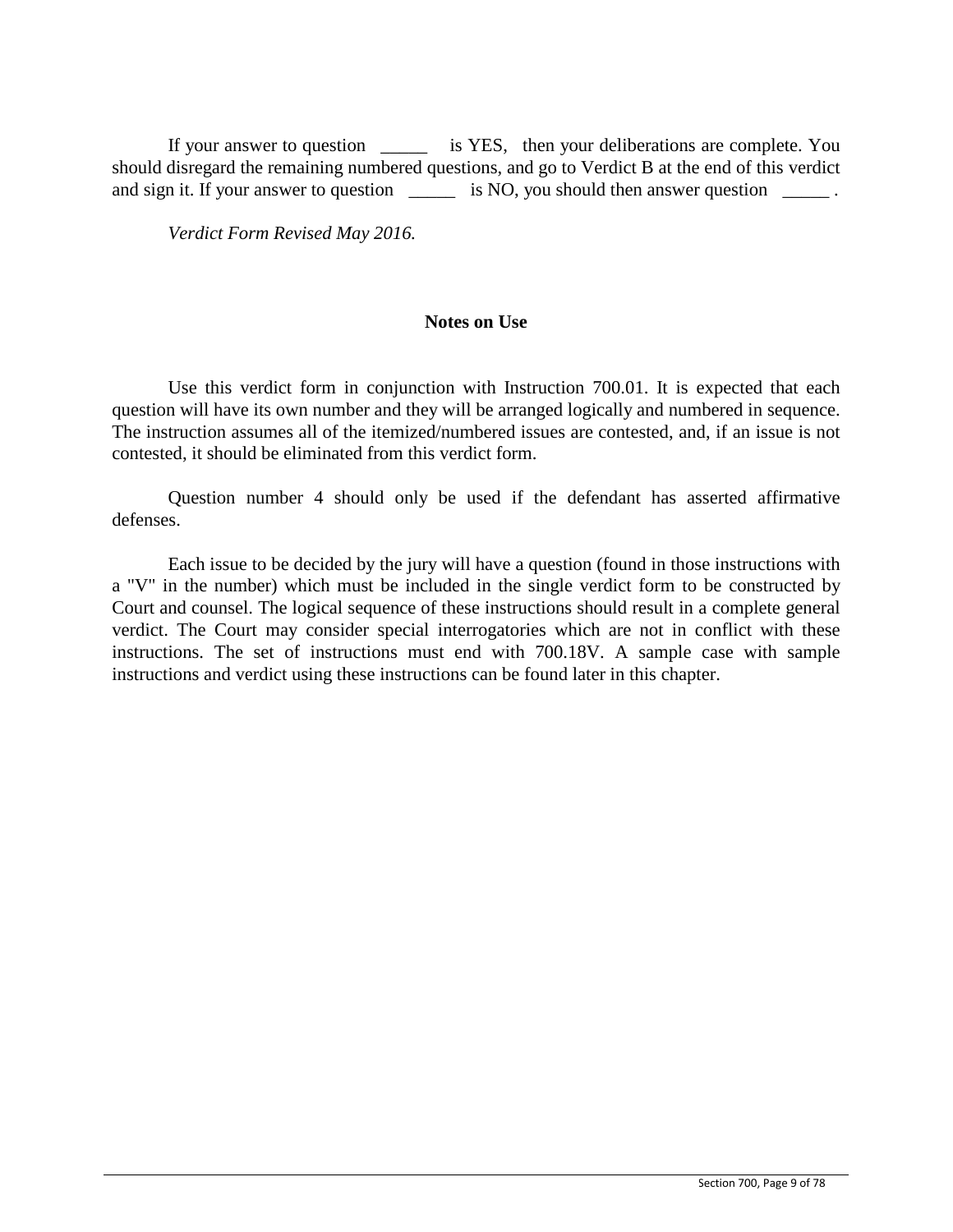# **700.02 Breach of Contract Dispute as to Contract Formation**

## **INSTRUCTION 1**

[Under Count] [plaintiff's name] claims [he] [she] [it] is entitled to recover contract damages from [defendant's name] for breach of contract. [plaintiff's name] has the burden of proving:

[1] The existence of [a] [an] [contract] [enforceable promise] between [plaintiff's name] and [defendant's name].

[2] Performance by [plaintiff's name] [.] [of] [a] [all] [the] [obligation(s)] [condition(s)].

[or the occurrence of a condition] [.] [A valid reason why [plaintiff's name] did not have to perform [a] [all] [the] condition(s)].

[3] [defendant's name]'s(s') failure to [adequately] perform [his] [her] [its] [their] obligations under the contract.

[4] Resulting damage to [plaintiff's name].

I will explain and define these legal terms elsewhere in these instructions.

If you find from your consideration of all the evidence that one or more of these elements has not been proven, you must find in favor of [defendant's name]. [If you find from your consideration of all the evidence that each of the above elements has been proven then you must find in favor of [plaintiff's name], and consider the amount of damages to be awarded.]

[If you find that each of the above elements has been proved, then you must consider [defendant's name] claim(s) of an affirmative defense(s)].

[defendant's name] [claims] [claim] and has [have] the burden of proving the following affirmative defense(s):

[identify the appropriate affirmative defenses]

[plaintiff's name] denies [defendant's name]'s affirmative defense(s).

If you find from your consideration of all the evidence that [plaintiff's name] has proven all the elements of [his] [her] [its] [their] case and [defendant's name] has not proven the affirmative defense, you must find in favor of [plaintiff's name], and consider the amount of damages to be awarded. If [defendant's name] [proves] [prove] [one of] [his] [her] [its] [their] affirmative defense(s), then [he] [she] [it] [they] [is] [are] relieved of [his] [her] [its] [their] obligations under the contract and you must find in favor of the [defendant's name].]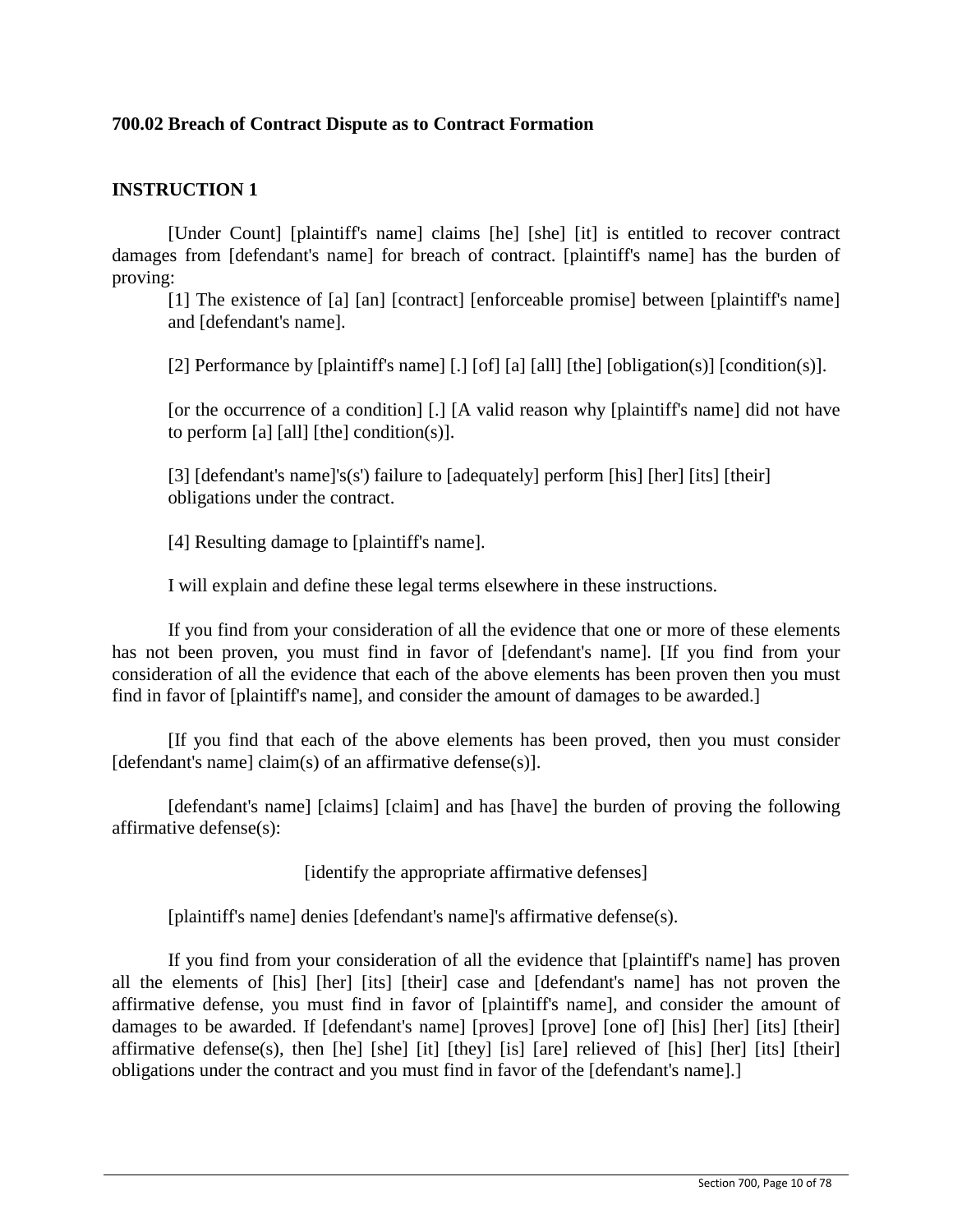#### **Notes on Use**

This is a combined issues and burden instruction. The instruction assumes all of the itemized/numbered issues are contested, and, if an issue is not contested, it should be eliminated from this instruction and the corresponding verdict form. It should be given with Instruction 700.03 and should only be used where there is a dispute as to contract formation. The bracketed material should only be used where there is evidence to support the affirmative defenses of the defendant. The affirmative defenses are inserted from instruction 700.12. The name of the affirmative defenses are inserted as they are identified in instructions 700.12 A-G as appropriate. It is not intended that those entire instructions be inserted in this instruction. If there is no affirmative defense, the instruction ends in the fourth paragraph which becomes one sentence long. Contract cases often include multiple defendants who should all be added by name to this instruction.

If this instruction is given, instructions 700.03, 700.10, 700.12 et seq. and the appropriate damages instruction should also be given.

Each issue to be decided by the jury will have a question (found in those instructions with a "V" in the number) which must be included in the single verdict form to be constructed by Court and counsel. The logical sequence of these instructions should result in a complete general verdict. The Court may consider special interrogatories which are not in conflict with these instructions. The set of instructions must end with 700.18V. A sample case with sample instructions and verdict using these instructions can be found at page 73.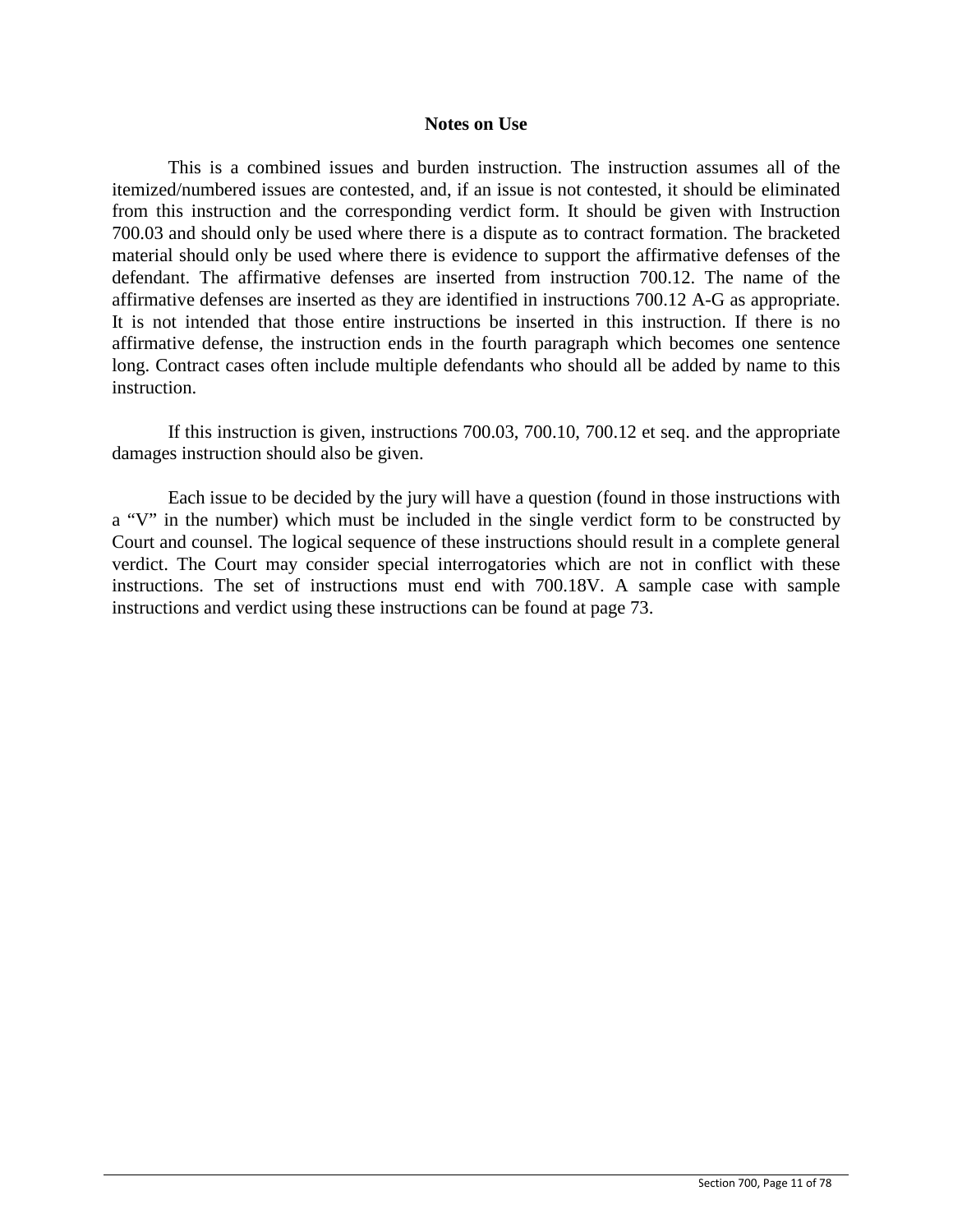**700.02V Questions for Verdict Form (to be used in conjunction with 700.02 Breach of Contract--Dispute as to Contract Formation)** 

[--] Did [plaintiff's name] prove there was a contract [enforceable promise]?

If your answer to question is NO, then your deliberations are complete. You should disregard the remaining numbered questions, and go to Verdict B at the end of this verdict and sign it. If your answer to question \_\_\_\_\_\_ is YES, you should then answer question \_\_\_\_\_.

[--] Did [plaintiff's name] prove [he][she][it] performed [his][her][its] obligations under the contract?

If your answer to question \_\_\_\_\_ is NO, then your deliberations are complete. You should disregard the remaining numbered questions, and go to Verdict B at the end of this verdict and sign it. If your answer to question \_\_\_\_\_\_ is YES, you should then answer question \_\_\_\_\_.

[--] Did [plaintiff's name] prove [he][she][it] had a valid excuse for not performing the contract?

 $YES$  NO  $\_\_$ 

If your answer to question \_\_\_\_\_ is NO, then your deliberations are complete. You should disregard the remaining numbered questions, and go to Verdict B at the end of this verdict and sign it. If your answer to question \_\_\_\_\_\_ is YES, you should then answer question \_\_\_\_\_.

[--] Did [plaintiff's name] prove [defendant's name] breached the contract by [his][her][its][their] failure to perform [his][her][its][their] obligations under the contract?

YES NO

If your answer to question \_\_\_\_\_ is NO, then your deliberations are complete. You should disregard the remaining numbered questions, and go to Verdict B at the end of this verdict and sign it. If your answer to question \_\_\_\_\_\_ is YES, you should then answer \_\_\_\_\_.

[--] Did [plaintiff's name] prove [he][she][it] sustained damages resulting from the \_\_\_\_\_'s breach?

 $YES$  NO  $\_\_$ 

YES NO

YES NO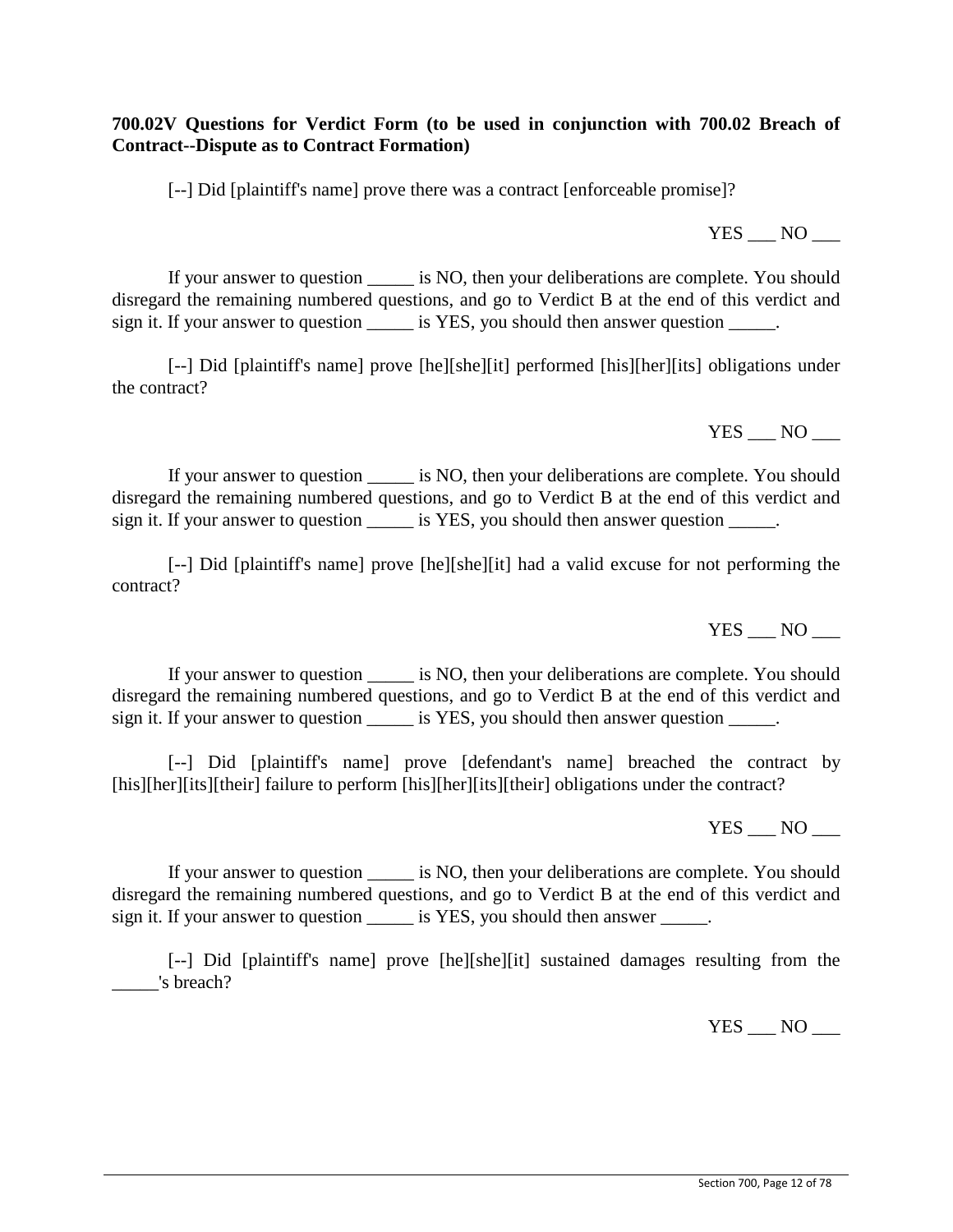If your answer to question \_\_\_\_\_ is NO, then your deliberations are complete. You should disregard the remaining numbered questions, and go to Verdict B at the end of this verdict and sign it. If your answer to question \_\_\_\_\_\_ is YES, you should then answer question \_\_\_\_\_.

### **Notes on Use**

Use this in conjunction with Instruction 700.02. It is expected that each question will have its own number and they will be arranged logically and numbered in sequence. The instruction assumes all of the itemized/numbered issues are contested, and, if an issue is not contested, it should be eliminated from this verdict form.

Each issue to be decided by the jury will have a question (found in those instructions with a "V" in the number) which must be included in the single verdict form to be constructed by court and counsel. The logical sequence of these instructions should result in a complete general verdict. The court may consider special interrogatories which are not in conflict with these instructions. The set of instructions must end with 700.18V. A sample case with sample instructions and verdict using these instructions can be found later in this chapter.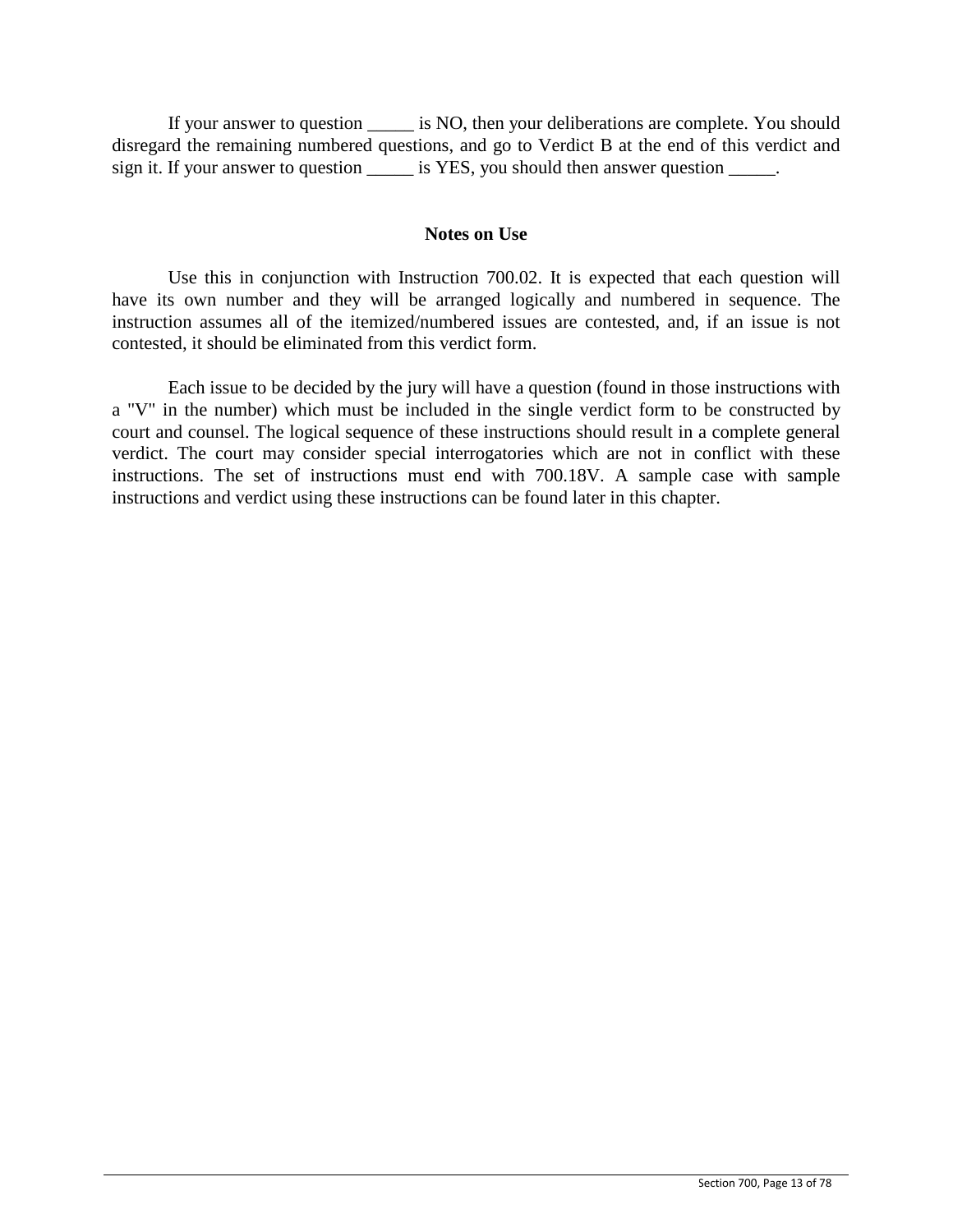# **700.03 Proof of Formation of Contract**

As stated in Instruction 1, the first element of a contract claim [plaintiff's name] must prove is the existence of a contract. There is a contract if [plaintiff's name] proves there was an offer by one party, acceptance by the other party [parties] and consideration between the parties.

[plaintiff's name] claims the parties entered into a contract which had the following terms:

[state material terms of alleged contract]

To prove the existence of a contract between [among] [plaintiff's name] and [defendant's name], [plaintiff's name] has the burden of proving each of the following propositions:

First [plaintiff's name] must make or have made an offer to [name of offeree].

An *"offer"* is a communication of a willingness to enter into a contract. The communication must satisfy four conditions:

[1] the communication must have included a definite promise by the person making the communication, showing a willingness to make an agreement;

[2] the important and necessary terms must be definite;

[3] the terms must be communicated by words or conduct to the other party [parties]; and

[4] the communication must give the other party [parties] the power to agree to its terms.

Second [name of offeree] accepted the offer made by [name of offeror].

"Acceptance" of an offer is a communication of agreement to the terms of the offer. For the acceptance to be valid:

[1] [name of offeree] must agree to all of the material terms in the offer; and

[2] [name of offeree] must have communicated agreement to [name of offeror].

[according to the terms specified in the offer][by writing, spoken words, actions or any other conduct that would indicate agreement to a reasonable person] [performed the act(s) specified by the offer], or [performed the act(s) that the offer specified.]

Third the agreement included an exchange of promises or value, which is known as consideration. There is sufficient consideration if [plaintiff's name] can prove that something of value was bargained for by the parties and given by one party in exchange for the other's promise.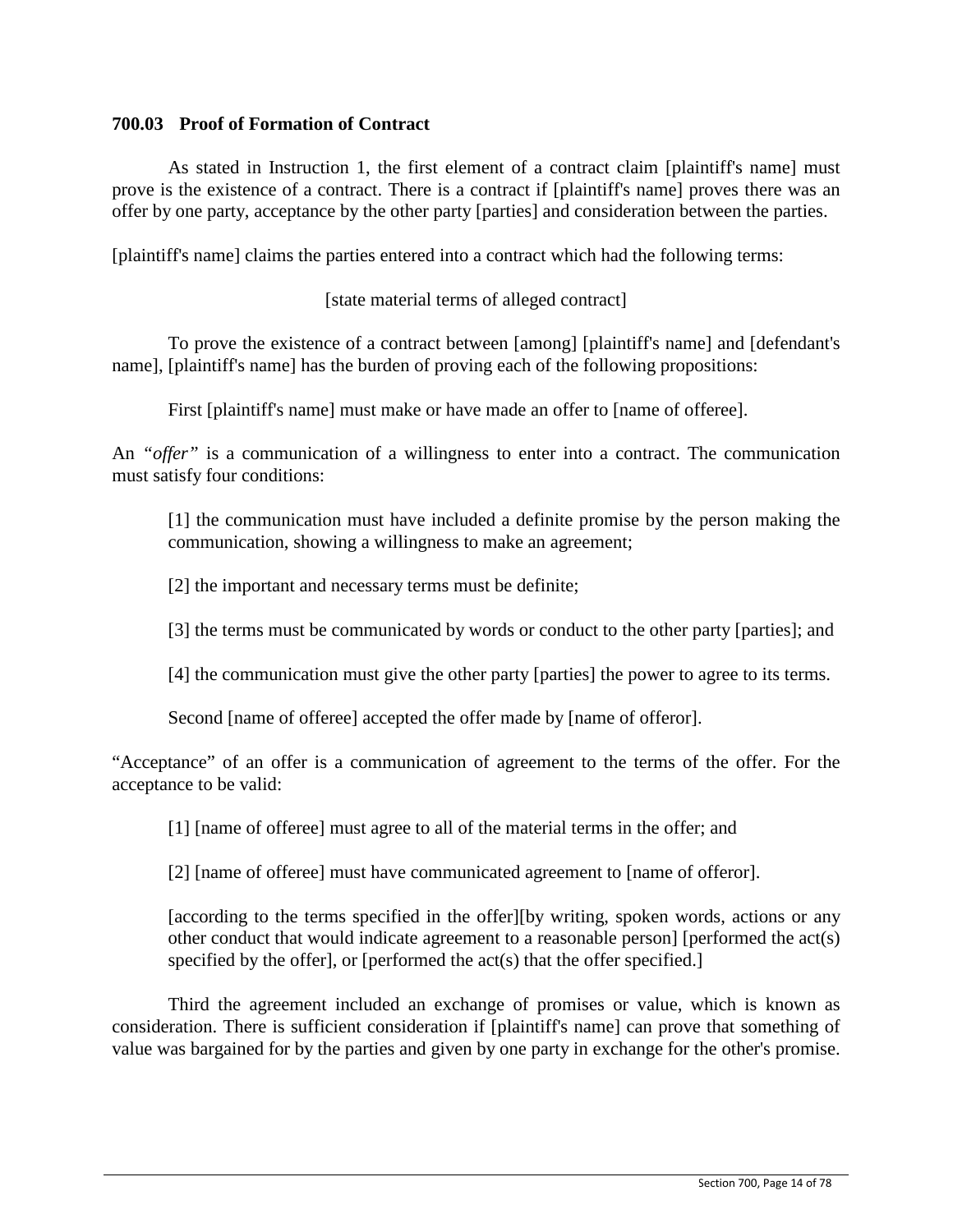"Something of value" may consist of a promise, an act, a promise to act or not act, or any payment that was of benefit to one party or a disadvantage to the other.

You will address these issues in questions  $\_\_\_\_$  and  $\_\_\_$  on your verdict.

### **Notes on Use**

This instruction should be given when there is a dispute as the formation of the contract. The instruction assumes all of the itemized/numbered issues are contested, and, if an issue is not contested, it should be eliminated from this instruction and the corresponding verdict form. It should be given in conjunction with Instruction 700.02. The appropriate question number on the Verdict shall be filled in. Contract cases often include multiple defendants who should all be added by name to this instruction. The set of instructions must end with 700.18V.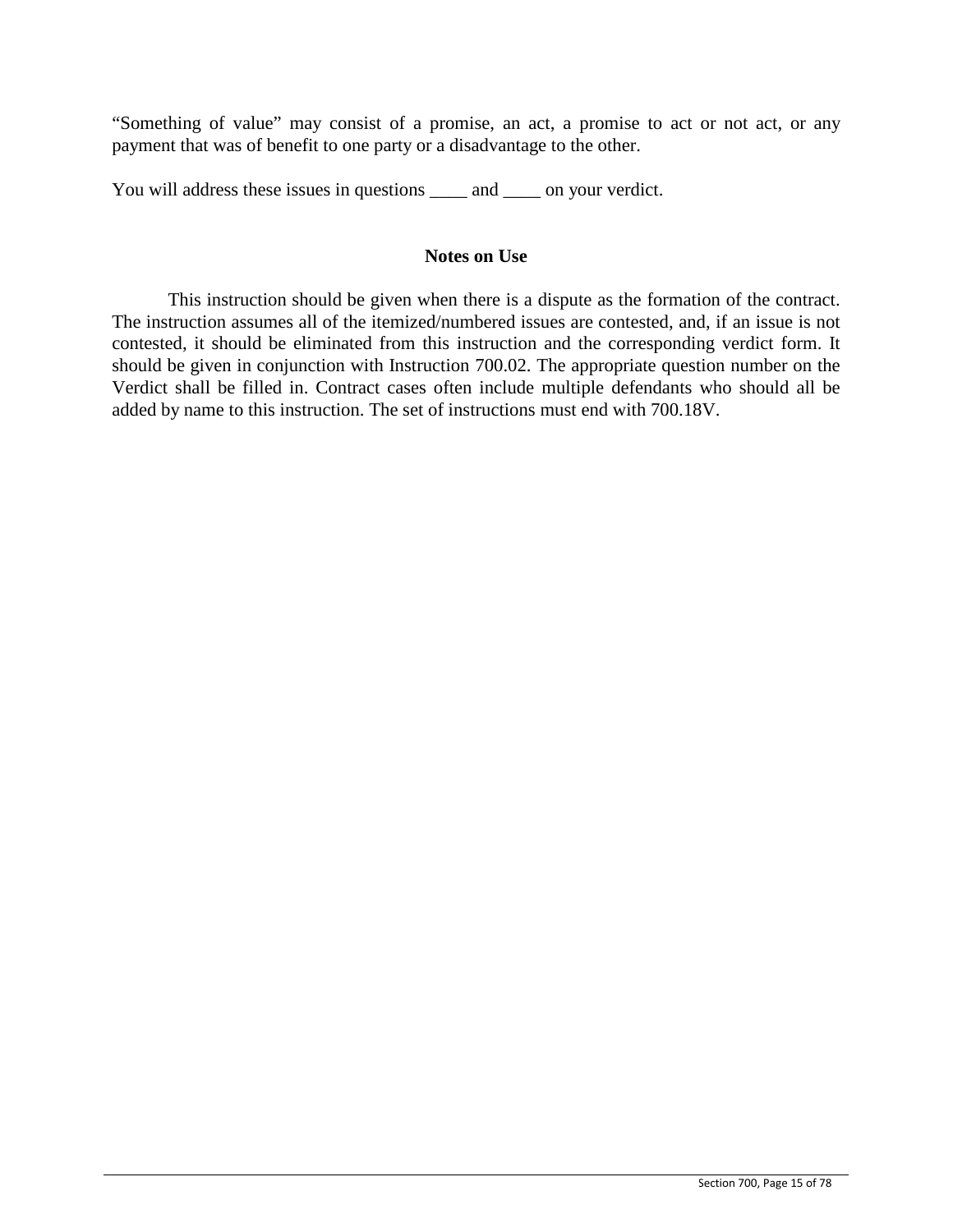## **700.03V Questions for Verdict Form (Proof of Formation of Contract)**

[--] Did [plaintiff's name] prove there was an offer?

 $YES$   $NO$   $-$ 

If your answer to question is NO, then your deliberations are complete. You should disregard the remaining numbered questions, and go to Verdict B at the end of this verdict and sign it. If your answer to question is YES, you should then answer question  $\blacksquare$ .

[--] Did [plaintiff's name] prove there was an acceptance?

YES NO

If your answer to question  $\qquad$  is NO, then your deliberations are complete. You should disregard the remaining numbered questions, and go to Verdict B at the end of this verdict and sign it. If your answer to question \_\_\_\_\_ is YES, you should then answer question \_\_\_\_\_.

[--] Did [plaintiff's name] prove there was consideration?

YES NO

If your answer to question  $\_\_$  is NO, then your deliberations are complete. You should disregard the remaining numbered questions, and go to Verdict B at the end of this verdict and sign it. If your answer to question \_\_\_\_\_ is YES, you should then answer question \_\_\_\_.

## **Notes on Use**

Each issue to be decided by the jury will have a question (found in those instructions with a "V" in the number) which must be included in the single verdict form to be constructed by Court and counsel. The logical sequence of these instructions should result in a complete general verdict. The Court may consider special interrogatories which are not in conflict with these instructions. The set of instructions must end with 700.18V. A sample case with sample instructions and verdict using these instructions can be found at page 73.

This form may have to be modified if there are multiple defendants.

## **Comment**

With these questions on the verdict, the jury makes factual findings as to whether or not the plaintiff's claims are proved. The logical sequence of these instructions should result in a complete general verdict. 75B AmJur2d, Trials, §1751,p. 518; Blacks Law Dictionary, 6th Ed., p. 1108. The verdict also satisfies, as nearly as possible, the requirement of 735 ILCS §5/2-1108 that the jury render a general verdict "unless the circumstances of the case require otherwise." The Court may consider special interrogatories which are not in conflict with these instructions. The set of instructions must end with 700.18V.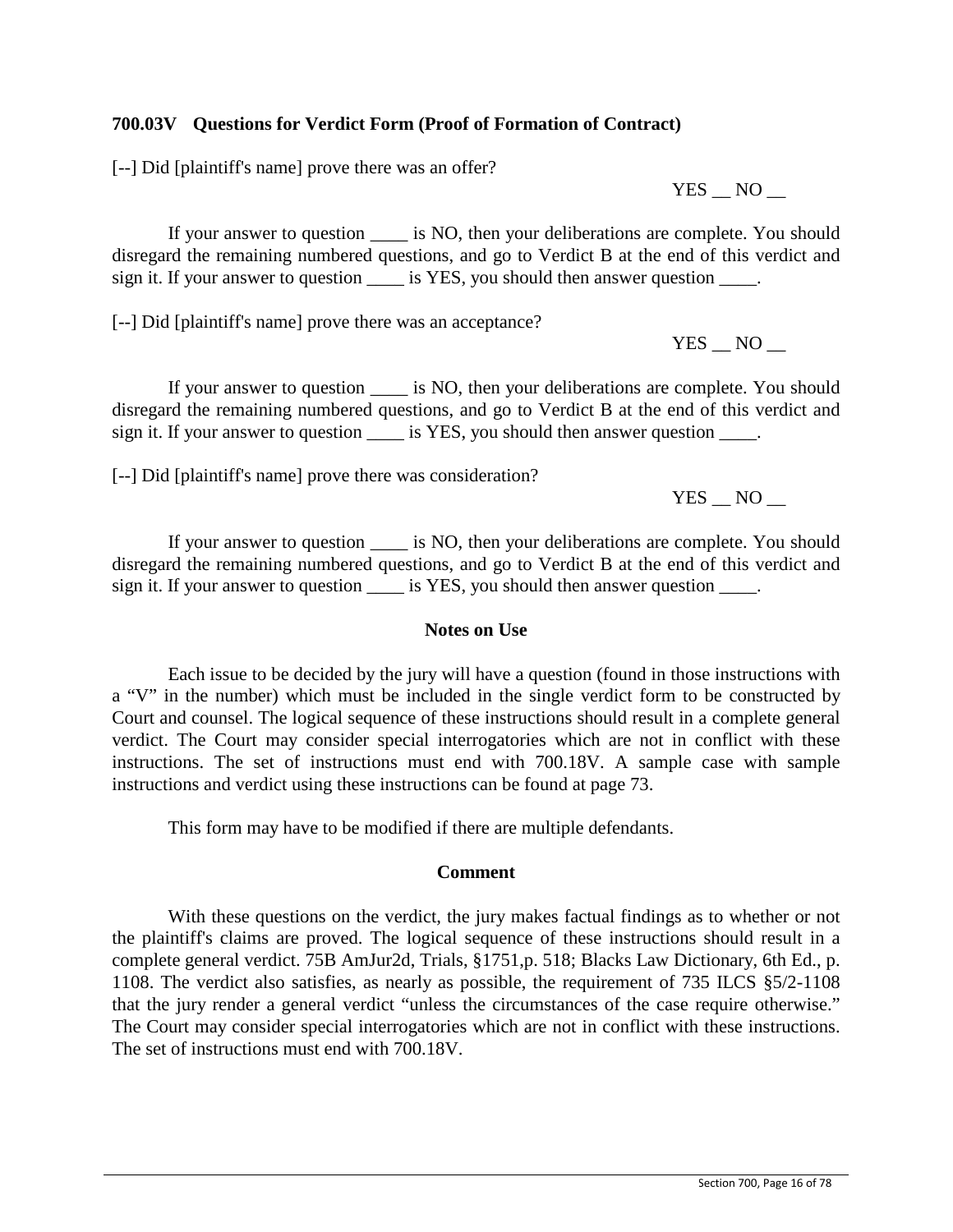The Illinois Supreme Court has recognized that any special verdict form which clearly indicates the finding of facts by the jury suffices as a verdict on which judgment may be entered. Sangster v. Van Hecke, 67 Ill.2d 96, 364 N.E.2d 79, 7 Ill.Dec. 92 (1977); Western Springs Park Dist. v. Lawrence, 343 Ill. 302, 175 N.E. 579 (1931).

In addition, the courts have approved verdict forms combining general and special findings as an appropriate means of reporting the jury's allocation of comparative fault. See Comment, IPI 45.07; Hunter v. Sukkar, 111 Ill.App.3d 169, 443 N.E.2d 774, 66 Ill.Dec. 848 (4th Dist. 1982); Ruffiner v. Material Service Corp., 116 Ill.2d 53, 506 N.E.2d 581, 106 Ill.Dec. 781 (1987); Levin v. Welsh Bros. Motor Service Inc., 164 Ill.App.3d 640, 518 N.E.2d 205, 115 Ill.Dec. 680 (1st Dist. 1987).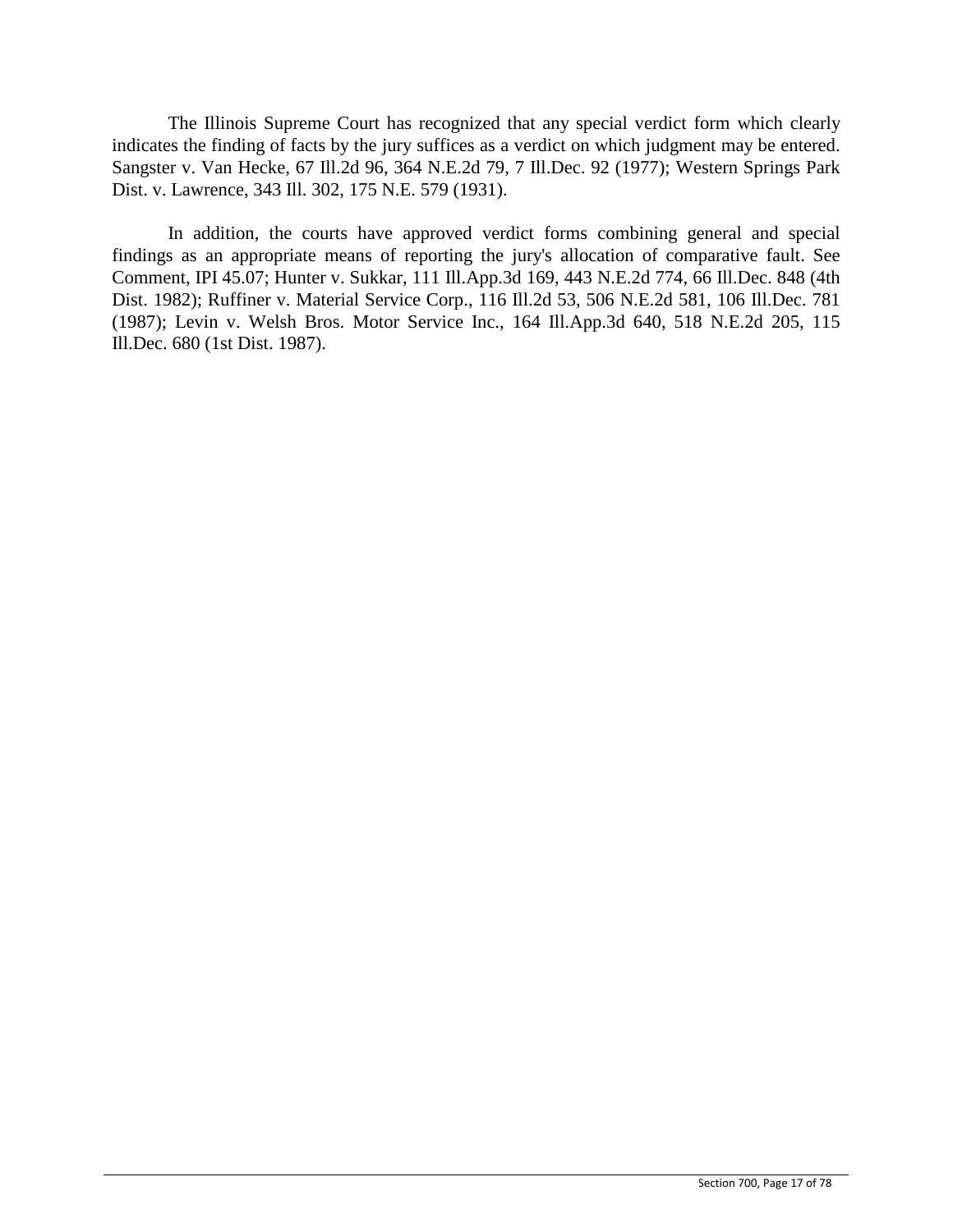# **700.04 Promissory Estoppel**

Plaintiff claims an enforceable promise existed between the parties because plaintiff justifiably relied on a promise made by defendant. Plaintiff has the burden of proving:

[1] [defendant's name] promised [plaintiff's name] that [he][she][it] would [insert terms alleged by plaintiff].

[2] [plaintiff's name] [state what plaintiff claims he did or refrained from doing based upon the promise].

[3] [defendant's name] expected [or reasonably should have expected] that the promise would cause [plaintiff's name] to [state what plaintiff claims he did or refrained from doing based upon the promise].

[4] [plaintiff's name] was damaged because [he][she][it] relied on [defendant's name]'s promise.

You will address these issues in questions \_\_\_\_, \_\_\_\_, \_\_\_\_, and \_\_\_\_ on your verdict.

# **Notes on Use**

This instruction should only be given when there is a dispute as to the formation of the contract and there is no written contract. The instruction assumes all of the itemized/numbered issues are contested, and, if an issue is not contested, it should be eliminated from this instruction and the corresponding verdict forms. It should be given in conjunction with Instruction 700.02. The instruction should be used as an alternative to Instruction 700.03 in those cases in which the doctrine of promissory estoppel is used to establish an enforceable contract. If the case includes multiple defendants, they should all be added by name to this instruction, and the text of the instruction will have to be modified by Court and counsel. The set of instructions must end with 700.18V.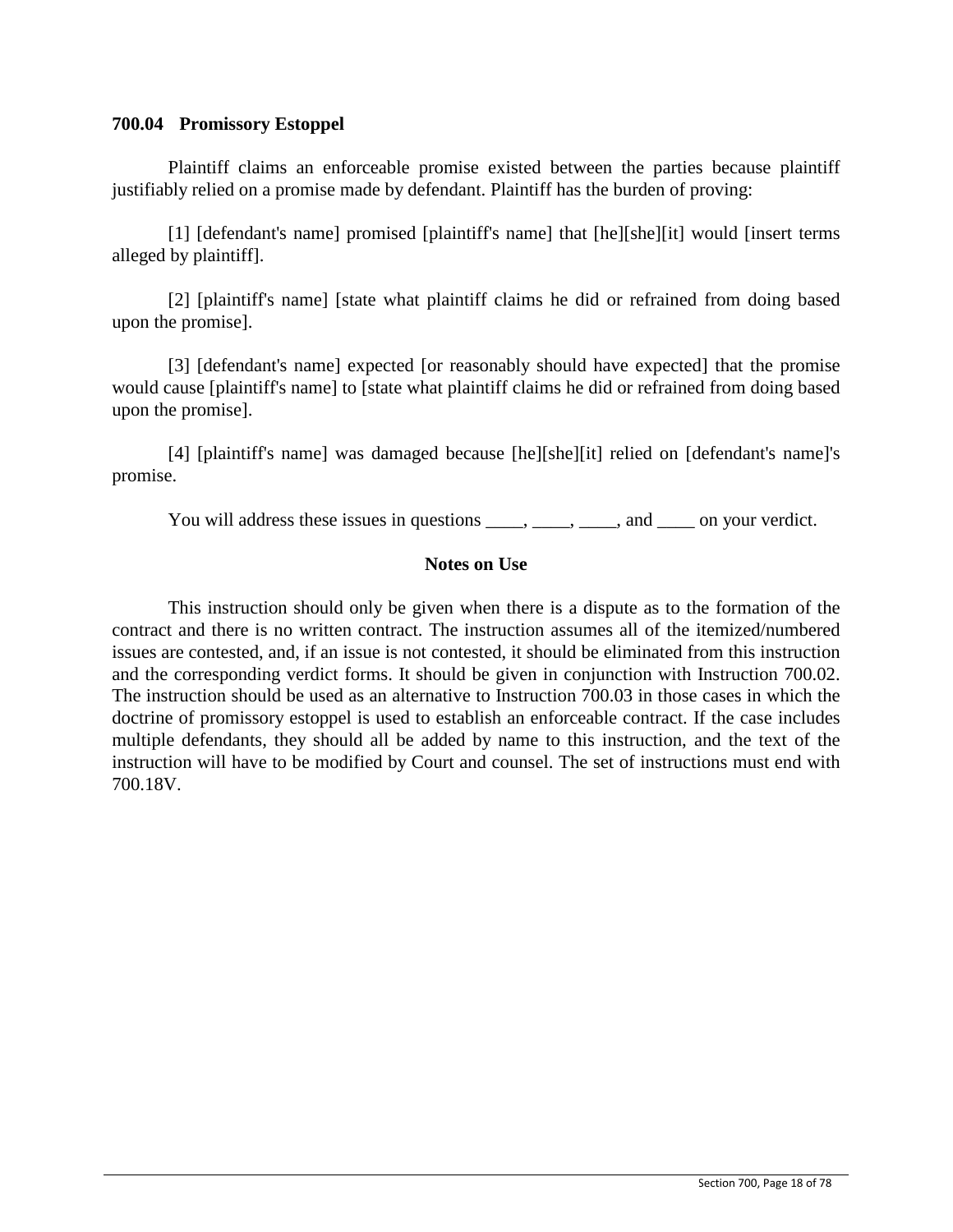## **700.04V Questions for Verdict Form (Promissory Estoppel)**

[--] Did [plaintiff's name] prove [defendant's name] promised [plaintiff's name] that [he][she][it] would [insert terms alleged by plaintiff]?

 $YES$  NO  $\_\_$ 

If your answer to question  $\qquad$  is NO, then your deliberations are complete. You should disregard the remaining numbered questions, and go to Verdict B at the end of this verdict and sign it. If your answer to question is YES, you should then answer question  $\blacksquare$ .

[--] Did [plaintiff's name] prove [state what plaintiff claims he did or refrained from doing based upon the promise] in reliance on [defendant's name]'s promise?

 $YES$   $NO$   $-$ 

If your answer to question  $\qquad$  is NO, then your deliberations are complete. You should disregard the remaining numbered questions, and go to Verdict B at the end of this verdict and sign it. If your answer to question \_\_\_\_\_ is YES, you should then answer question \_\_\_\_.

[--] Did [plaintiff's name] prove [defendant's name] expected [or reasonably should have expected] that the promise would cause [plaintiff's name] to [state what plaintiff claims he did or refrained from doing based upon the promise]?

YES \_\_\_\_ NO \_\_\_\_

If your answer to question  $\qquad$  is NO, then your deliberations are complete. You should disregard the remaining numbered questions, and go to Verdict B at the end of this verdict and sign it. If your answer to question \_\_\_\_\_ is YES, you should then answer question \_\_\_\_.

[--] Did [plaintiff's name] prove [he][she][it] was damaged because [he][she][it] relied on [defendant's name]'s promise?

 $YES$   $NO$   $-$ 

If your answer to question is NO, then your deliberations are complete. You should disregard the remaining numbered questions, and go to Verdict B at the end of this verdict and sign it. If your answer to question \_\_\_\_\_ is YES, you should then answer question \_\_\_\_.

## **Notes on Use**

Each issue to be decided by the jury will have a question (found in those instructions with a "V" in the number) which must be included in the single verdict form to be constructed by Court and counsel. The logical sequence of these instructions should result in a complete general verdict. The Court may consider special interrogatories which are not in conflict with these instructions. The set of instructions must end with 700.18V. A sample case with sample instructions and verdict using these instructions can be found at page 73.

This form may have to be modified if there are multiple defendants.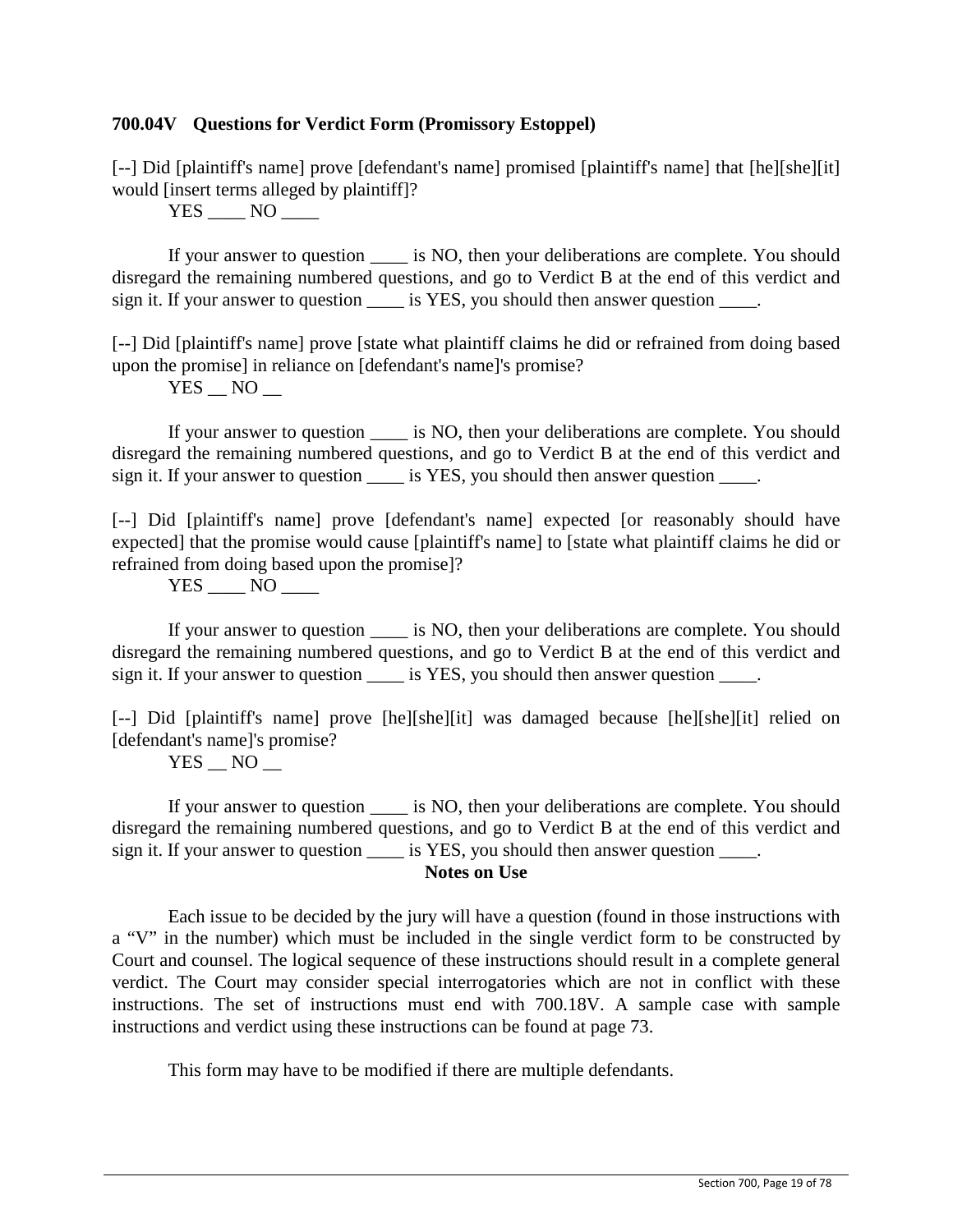# **700.05 Contract--Validity of Oral and Partly Oral Contracts**

[An oral][A partly oral and partly written] contract is as valid and enforceable as a written contract.

## **Notes on Use**

This instruction may be used in all cases where there is evidence of an oral or a partly oral and partly written agreement, unless there is a factual issue for determination by the jury relevant to a defense based on the Statute of Frauds.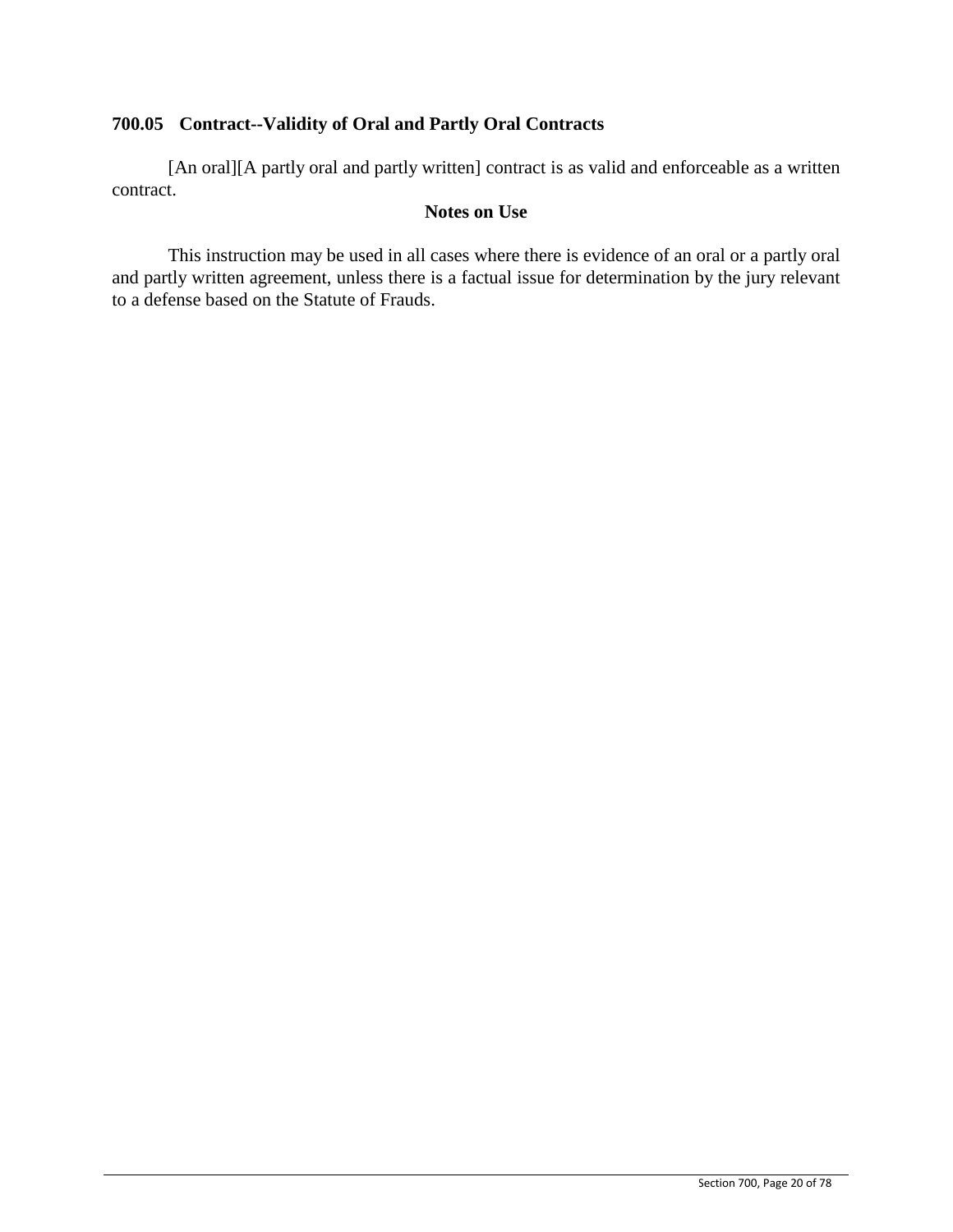# **700.06 Contracts--Several Documents**

A written contract may consist of more than one document.

# **Notes on Use**

This instruction should be used only when two or more writings constitute the contract at issue in the case.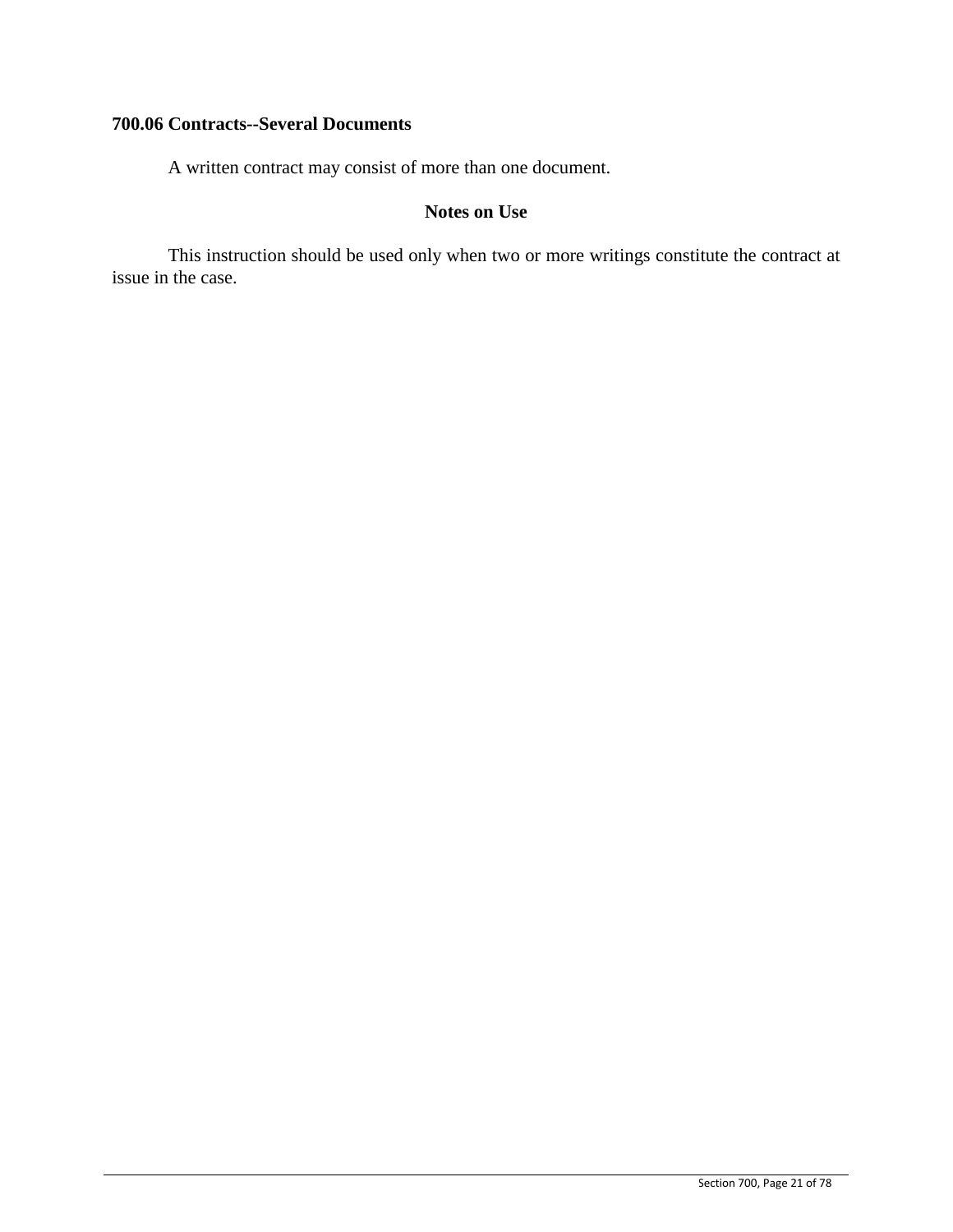### **700.07 Performance by Plaintiff**

As stated in Instruction 1, as the second element of a contract claim, [plaintiff's name] must prove is [he][she][it] [performed all obligation(s)] [condition(s)] [the occurrence of a condition] required of [him][her][it] under the contract. To recover on [his][her][its] claim, [plaintiff's name] must prove [he][she][it] did what the contract required [him][her][it] to do or [had a valid excuse for not doing so], as follows:

[state what the plaintiff claims he/she performed under the contract or state the valid excuse for not performing]

You will address this issue in question \_\_\_\_ on your verdict.

### **Notes on Use**

This instruction defines the second element that the plaintiff must prove in order to recover on a breach of contract claim: whether the plaintiff performed his/her/its obligations under the contract. It is inclusive of the holdings in Thilman & Company v. Esposito, 87 Ill.App. 289, 296; 408 N.E.2d 1014, 1020; 42 Ill.Dec. 305, 311 (1st Dist.1980) and assumes pleading compliance as contained in Illinois Supreme Court Rule 133(c). This instruction must be given in conjunction with 700.02, and the alternative 700.08 and 700.08V should be used when the evidence supports same. If the case includes multiple defendants they should all be added by name to this instruction, and the text of the instruction will have to be modified by court and Counsel. The set of instructions must end with 700.18V.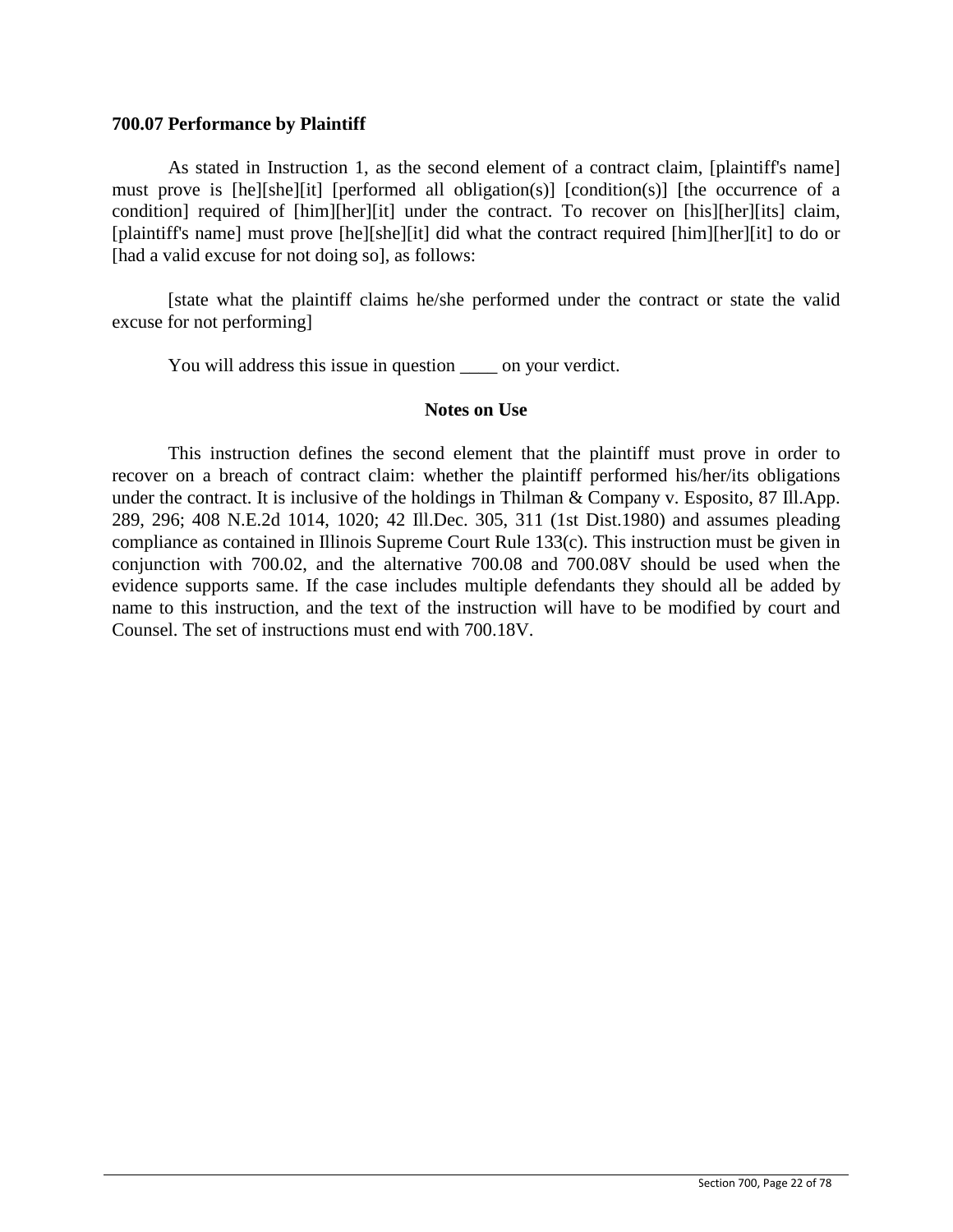### **B700.07 Contract--Excuse of Performance--Prior Material Breach**

[party's name] failure to keep [his][her][its] promise is excused, if [opposing party's name] committed a prior, material breach of contract.

When I use the phrase "material breach," I mean the failure to perform a contractual duty that is of such importance that the parties would not have entered into the contract without it. The test is whether the breach is so substantial and fundamental as to defeat the objectives of the parties in making the agreement, or whether the failure to perform renders performance of the rest of the contract different in substance from the original agreement. The breach must be so important as to justify the injured party in treating the whole transaction as ended.

To excuse [party's name] failure to perform, [party's name] must prove that [opposing party's name] committed a prior material breach of contract in one or more of the following respects:

[State what the party claims was a material breach of the contract by opposing party]

You will address this issue in question \_\_\_\_\_\_ on your verdict.

*Instruction, Notes, and Comment approved October 2007.*

## **Notes on Use**

This instruction should be given when a party claims that a prior material breach of contract excused his performance. It is given with IPI 700.02, since the contract at issue may be previously materially breached, and is given as an alternative to IPI 700.07 on Plaintiff's performance. Contract cases often include multiple defendants who should all be added by name to this instruction. The set of instructions must end with IPI 700.18V.

## **Comment**

The determination of whether a breach is material depends upon consideration of several factors, including the intent of the parties with respect to the disputed provision and the equitable factors and circumstances surrounding the breach of the provision. Maywood Proviso St. Bank & Trust Co., 252 Ill. App. 3d 164, 192 Ill. Dec. 123 (1st Dist. 1993); *Restatement (Second) of Contracts* §241 (1981); *see* Arnhold v. Ocean Atlantic Woodland Corp., 284 F.3d 693 (7th Cir. 2002).

"A breach is material where the covenant breached is one of such importance that the contract would not have been entered into without it." Wolfram P'ship, Ltd. v. LaSalle Nat'l Bank, 328 Ill.App.3d 207 (1st Dist. 2002). "Regardless of the language used by the parties, a breach, to justify a premature termination or forfeiture of a lease agreement, must have been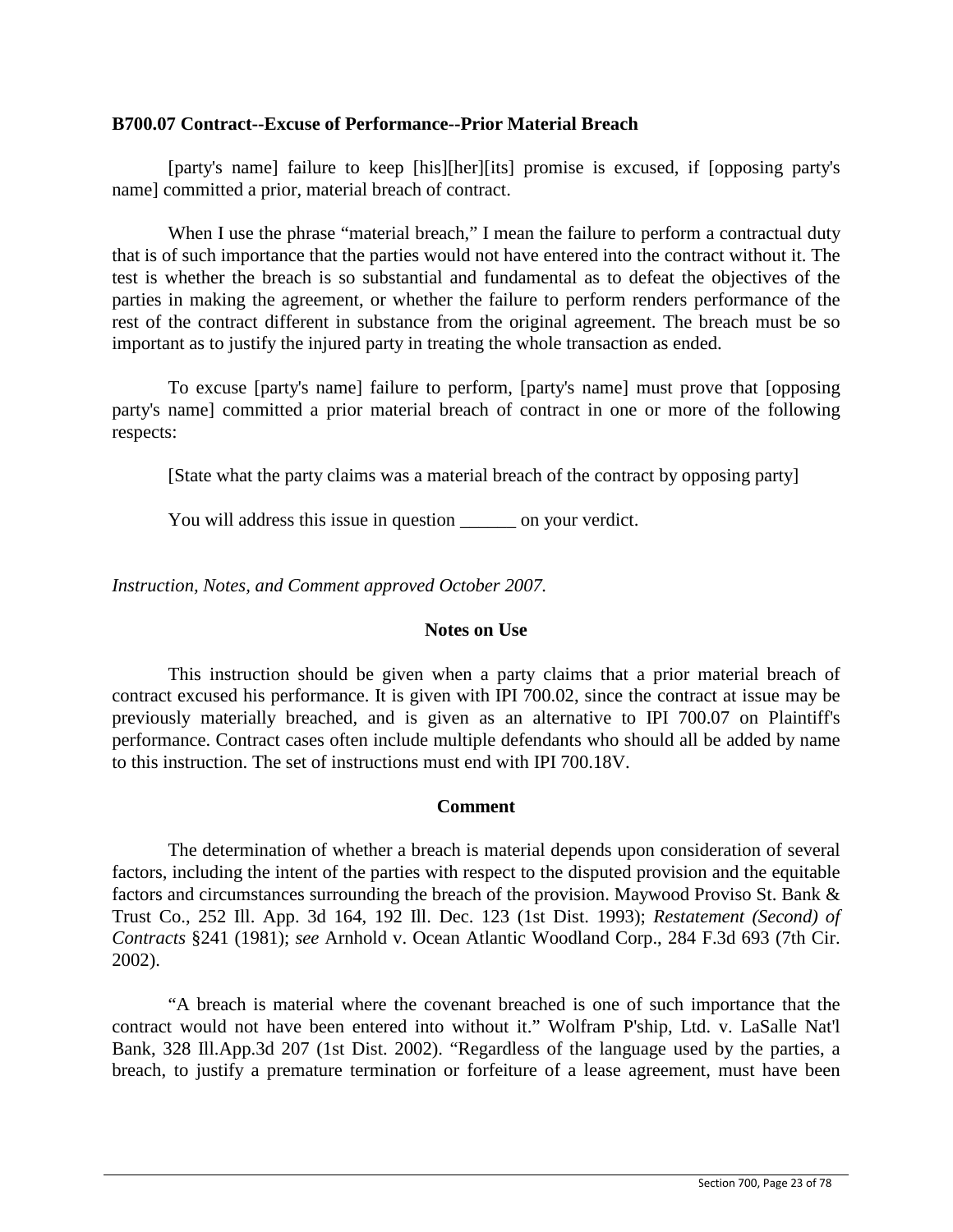material or substantial." The question of "whether a breach is material, thereby discharging the other party's duty to perform, is based on the inherent justice of the matter. The determination of 'materiality' is a complicated question of fact, involving an inquiry into such matters as whether the breach worked to defeat the bargained-for objective of the parties or caused disproportionate prejudice to the non-breaching party, whether custom and usage considers such a breach to be material, and whether the allowance of reciprocal nonperformance by the non-breaching party will result in his accrual of the unreasonable or unfair advantage." Kel-Keef Enters. Inc. v. Quality Components Corp., 316 Ill.App.3d 998, 250 Ill.Dec. 308 (1st Dist. 2000).

Intent of the parties is determined by the language used and the circumstances surrounding the agreement. Anest v. Bailey, 198 Ill.App.3d 740, 144 Ill.Dec. 813 (2nd Dist. 1990). The totality of the circumstances should include a determination of the proportionality of prejudice and comparison of the relative burdens that each side would suffer if the contract were terminated. McBride v. Pennant Supply Corp., 253 Ill.App.3d 363, 191 Ill.Dec. 457 (5th Dist. 1993); Chariot Holdings Ltd. v. Eastmet Corp., 153 Ill.App. 3d 50, 163 Ill.Dec. 285 (1st Dist. 1987).

A party is excused from performing his promises and may terminate or rescind a contract if the other party has committed a prior, material breach of contract. Stanley Gudyka Sales Co. v. Lacy Forest Prods. Co., 915 F. 2d 273 (7th Cir. 1990); Borys v. Rudd, 207 Ill.App.3d 610, 566 N.E.2d 310, 152 Ill.Dec. 623 (1st Dist. 1990). For a party to terminate or rescind a contract, the non-performance or breach by the other party must be substantial or material. The test is whether the breach is so substantial and fundamental as to defeat the objectives of the parties in making the agreement, or whether the failure to perform renders performance of the rest of the contract different in substance from the original agreement. Wright v. Douglas Furniture Corp., 98 Ill. App. 2d 137, 143, 240 N.E.2d 259, 262 (1968). The breach must be so material and important as to justify the injured party in treating the whole transaction as at an end. C. G. Caster Co. v. Regan, 88 Ill. App. 3d 280, 285, 410 N.E.2d 422, 426 (1980), quoting *A. Corbin, Contracts* §946, at 925 (1952); First Nat'l Bank of Evergreen Park v. Chrysler Realty Corp., 168 Ill. App. 3d 784, 522 N.E.2d 1298, 119 Ill. Dec. 439 (1988); Susman v. Cypress Venture, 187 Ill. App. 3d 312, 316, 543 N.E.2d 184, 187, 134 Ill. Dec. 901 (1989). A failure to perform is a material breach where the covenant not performed is of such importance that the contract would not have been made without it. Haisma v. Edgar, 218 Ill. App. 3d 78, 86, 578 N.E.2d 163, 168, 161 Ill. Dec. 36 (1991). The Illinois Supreme Court has applied the doctrine to commercial leases. Univ. Club v Deakin, 265 Ill. 257, 260-61, 106 N.E. 790, 791 (1914). "Under the material breach doctrine, 'a party to a contract is discharged from duty to perform where there is a material breach of the contract by the other party.'" U.S. Fid. & Guar. Co. v. Old Orchard Ltd. P'ship, 284 Ill. App. 3d 765, 220 Ill. Dec. 59 (1st Dist. 1996).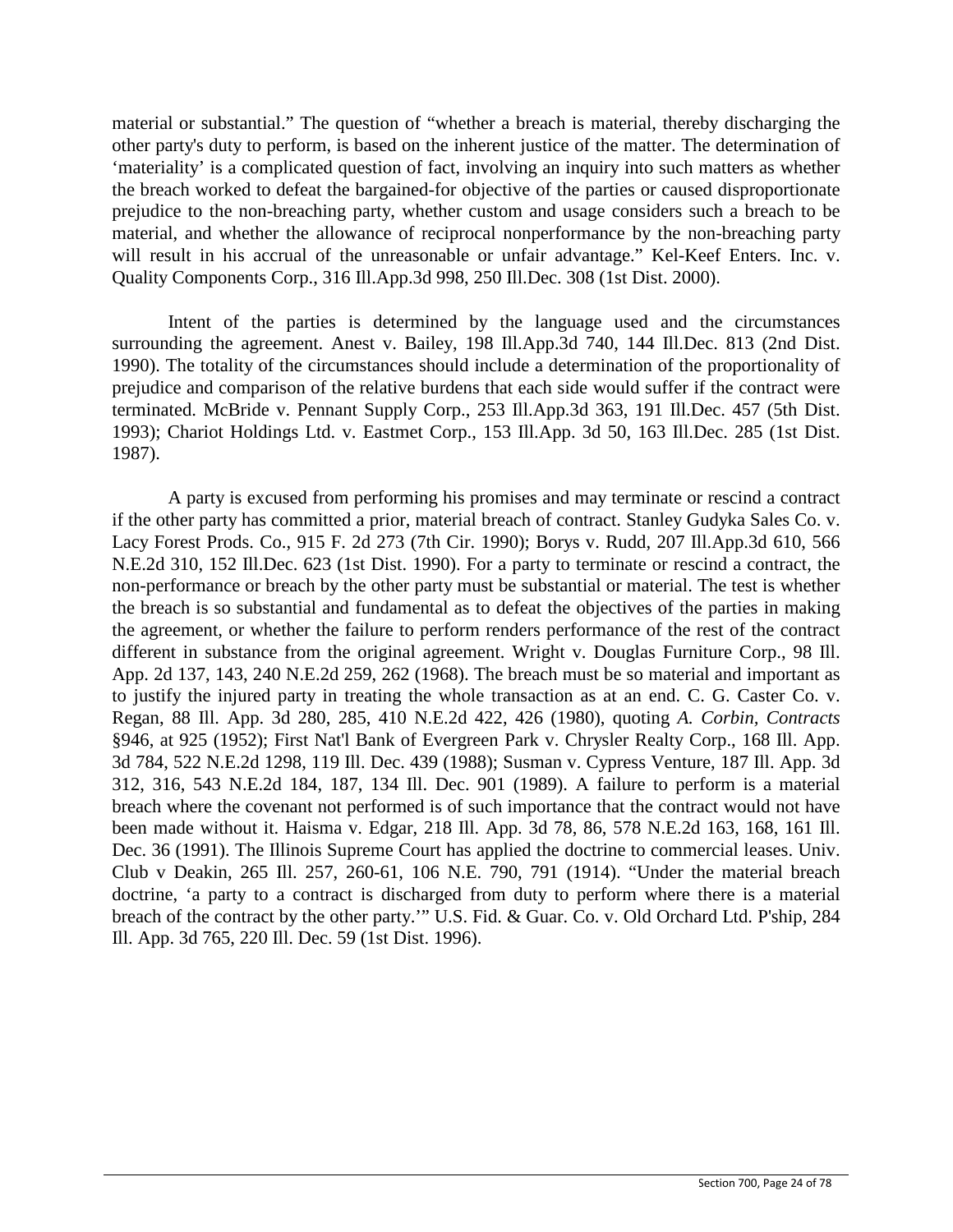# **700.07V Question for Verdict Form (Performance by Plaintiff)**

[--] Did [plaintiff's name] prove [he][she][it] performed [his][her][its] obligations under the contract?

 $YES$   $NO$   $-$ 

If your answer to question  $\qquad$  is NO, then your deliberations are complete. You should disregard the remaining numbered questions, and go to Verdict B at the end of this verdict and sign it. If your answer to question is YES, you should then answer question  $\blacksquare$ .

## **Notes on Use**

Each issue to be decided by the jury will have a question (found in those instructions with a "V" in the number) which must be included in the single verdict form to be constructed by Court and counsel. The logical sequence of these instructions should result in a complete general verdict. The Court may consider special interrogatories which are not in conflict with these instructions. The set of instructions must end with 700.18V. A sample case with sample instructions and verdict using these instructions can be found at page 73.

This form may have to be modified if there are multiple defendants**.**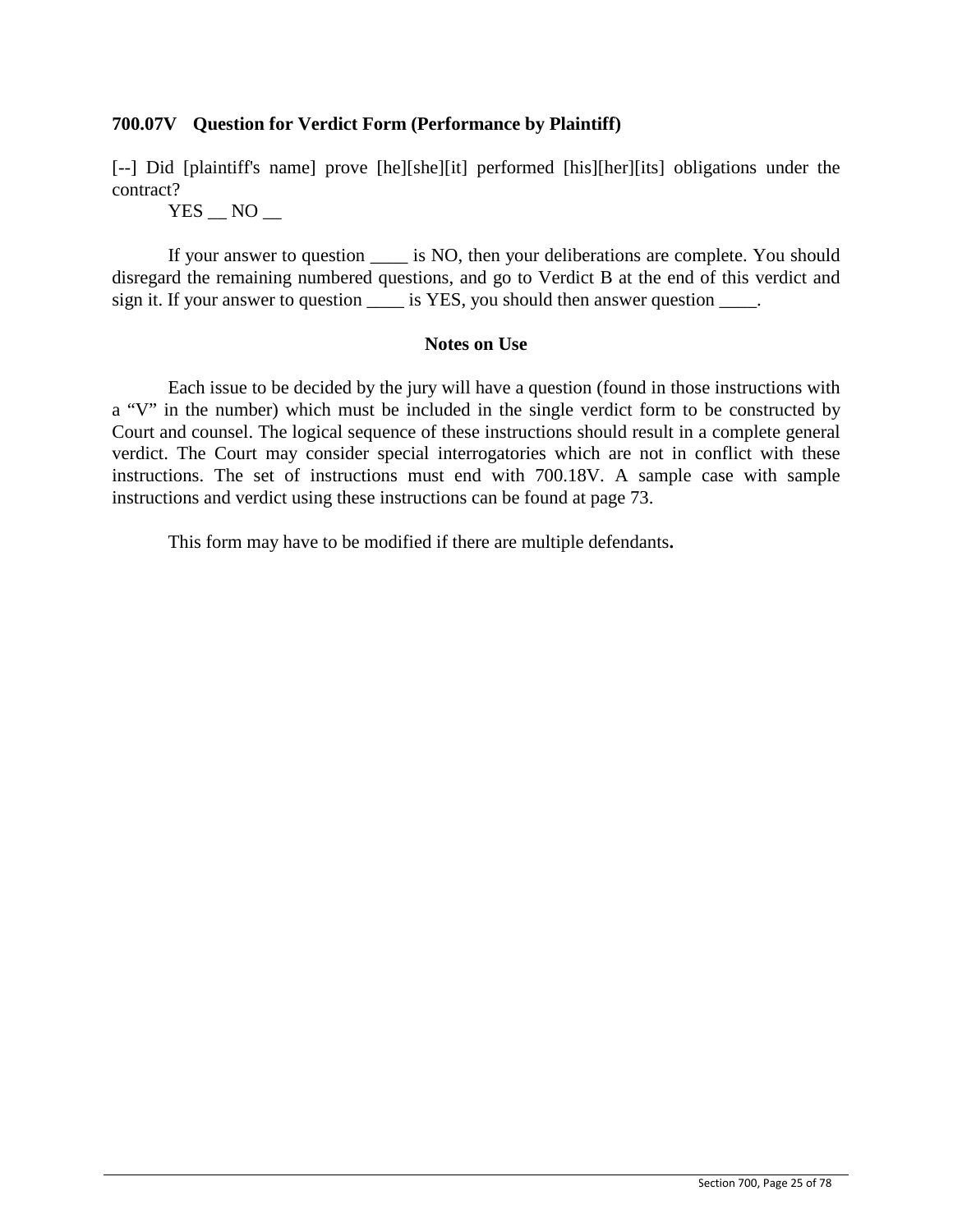## **B700.07V Question for Verdict Form (Excuse of Performance--Prior Material Breach)**

[--] Did [defendant's name] prove that [plaintiff's name] committed a prior material breach of contract?

YES NO

If your answer to question \_\_\_\_\_\_\_\_\_\_ is YES, then your deliberations are complete. You should disregard the remaining numbered questions, and go to Verdict Form B at the end of this verdict and sign it. If your answer to question \_\_\_\_\_\_\_\_\_\_ is NO , you should then answer question  $\qquad \qquad$ .

### **Issue Raised by Plaintiff in Defense to Counterclaim**

[--] Did [plaintiff's name] prove that [defendant's name] committed a prior material breach of contract?

YES NO

If your answer to question \_\_\_\_\_ is YES, then your deliberations on the counterclaim are complete. You should disregard the remaining numbered questions, and go to Verdict Form \_\_\_ at the end of this verdict and sign it. If your answer to question \_\_\_\_\_\_ is NO, you should then answer question \_\_\_\_\_\_\_.

*Verdict Form, Notes on Use and Comment Revised May, 2016.*

## **Notes on Use**

Use this verdict form if one party claims it is excused from performing its obligations under the contract due to the other party's prior material breach of contract, or where it is claimed the other party is prevented from enforcing the terms of the contract due to that party's prior material breach. This verdict form should be given with B700.07.

It is expected that each question will have its own number and they will be arranged logically and numbered in sequence. Each issue to be decided by the jury will have a question (found in those instructions with a "V" in the number) which must be included in the single verdict form to be constructed by court and counsel. The logical sequence of these instructions should result in a complete general verdict. The set of instructions must end with IPI 700.18V.

### **Comment**

In *Goldstein v. Lustig*, 154 Ill. App. 3d 595, 507 N.E.2d 164, 168, 107 Ill. Dec. 500, 504  $(1<sup>st</sup> Dist. 1987)$ , the court held that a party who materially breaches a contract cannot take advantage of the terms of the contract that benefit that party, nor can that party recover damages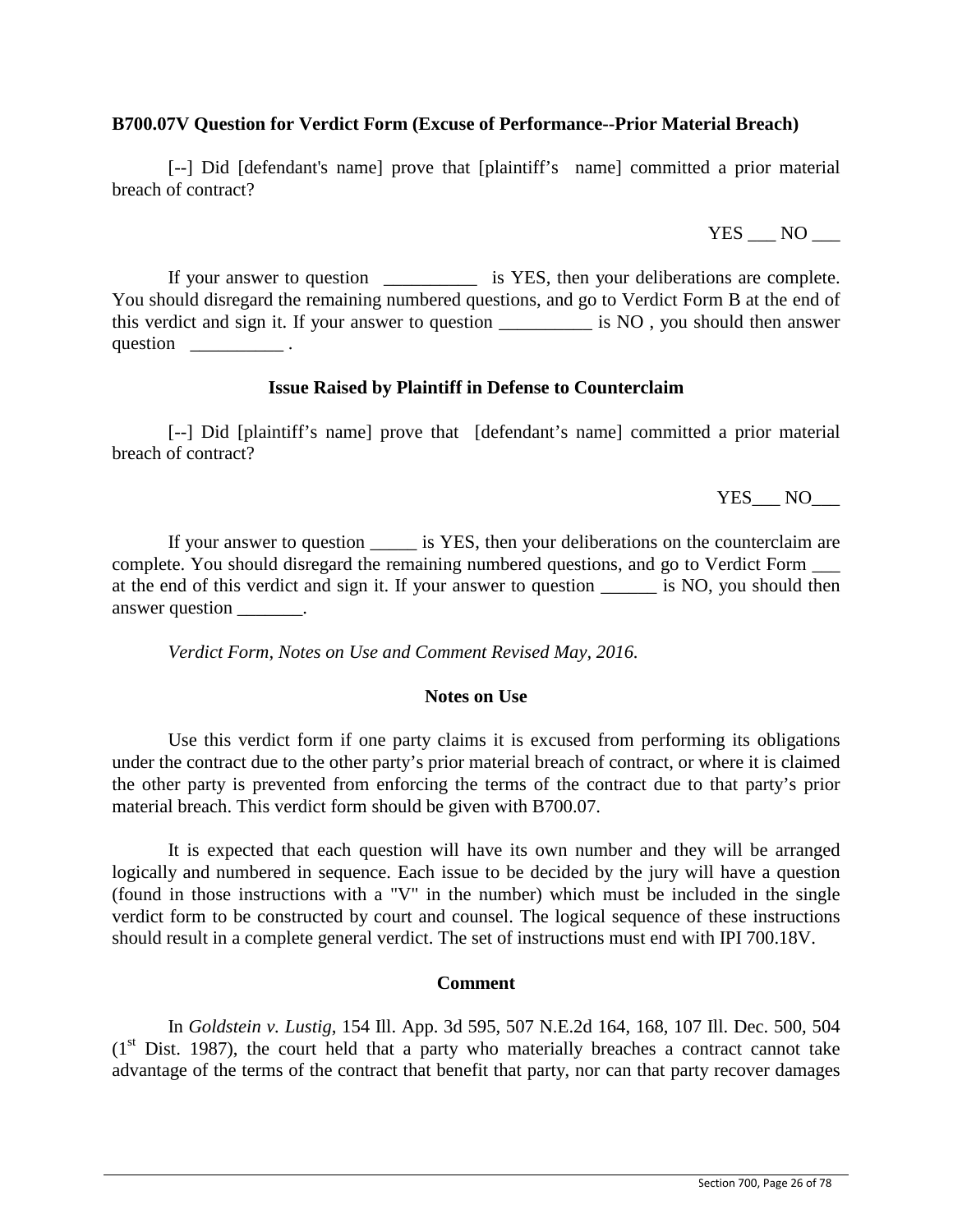from the other party to the contract, citing *Robinhorne Constr. Corp. v. Snyder*, 113 Ill. App. 2d 288, 297, 251 N.E.2d 641, 645 (4th Dist. 1969) *affirmed* 47 Ill.2d 349, 265 N.E.2d 670 (1970). Subsequent appellate court decisions have applied this doctrine. *James v. Lifeline Mobile Medics*, 341 Ill. App. 3d 451, 792 N.E.2d 461, 275 Ill. Dec.230 (4th Dist. 2003), *Dubey v. Public Storage, Inc.*, 395 Ill. App. 342, 918 N.E.2d 265, 335 Ill. Dec. 181 (1<sup>st</sup> Dist. 2009) and *MHM Services*, *Inc. v. Assurance Co. of America,* 2012 IL App. (1<sup>st</sup>) 112171, 975 N.E.2d 1139, 363 Ill. Dec. 830.

In certain factual settings, each party may claim that the other party has committed a material breach of contract. If the jury finds that both parties are in default under the contract, neither can recover. *Ross v. Danter Associates, Inc*., 102 Ill. App. 2d 354, 242 N.E.2d 330, 333 (3d Dist. 1968), citing *Cincinnati, Indianapolis & Western Ry. Co. v. Baker*, 130 Ill. App. 414 and 17 Am. Jr. 2d Contracts, Sec. 358, p. 797**.**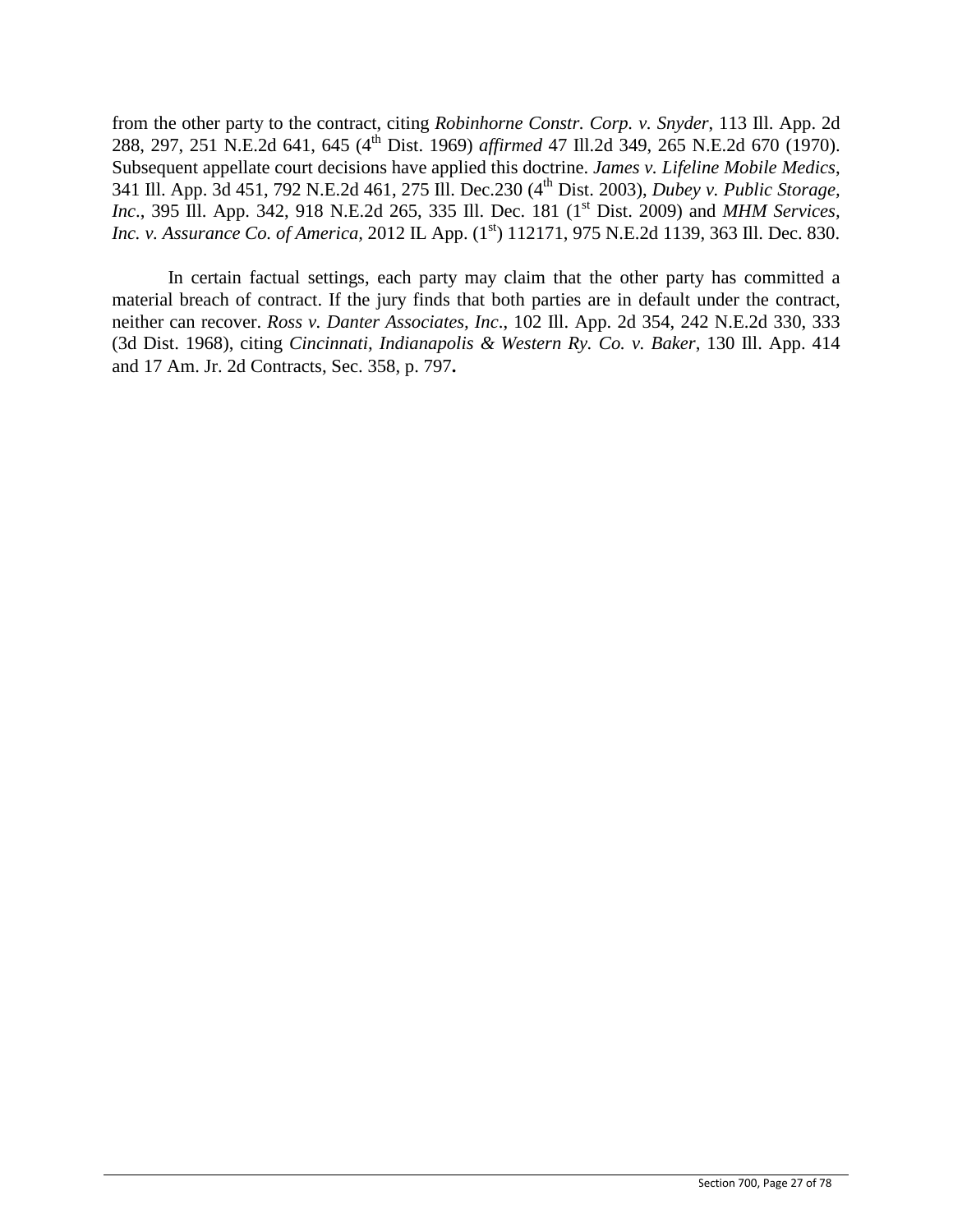### **700.08 Anticipatory Breach of Contract by Repudiation**

[plaintiff's name] failure to keep [his][her][its] promise is excused, if [defendant's name] indicated by [a] definite and unequivocal statement(s) or conduct before the performance was due [he][she][it] would not keep [his][her][its] promise when it became time to do so.

[plaintiff's name] claims [he] [she] [it] had a valid excuse and did not have to [pay, perform, etc.] because [defendant's name] indicated that [he] [she] [it] [they] would not keep [his][her][its][their] promise.

To excuse [plaintiff's name] failure to perform, [plaintiff's name] must prove [defendant's name]'s indication that [he][she][it][they] would not keep [his][her][its][their] promise before the time the performance was due was definite and unequivocal either from [defendant's name] statements or conduct.

You will address these issues in question \_\_\_\_ on your verdict.

## **Notes on Use**

This instruction should be given when a party claims an anticipatory breach of contract as a valid excuse to his performance. It is given with 700.02, since the contract at issue may be anticipatorily breached, and is given as an alternative to 700.07 on Plaintiff's performance. Contract cases often include multiple defendants who should all be added by name to this instruction, and Court and counsel will need to further modify the text if the defendant claims the plaintiff repudiated. The set of instructions must end with 700.18V.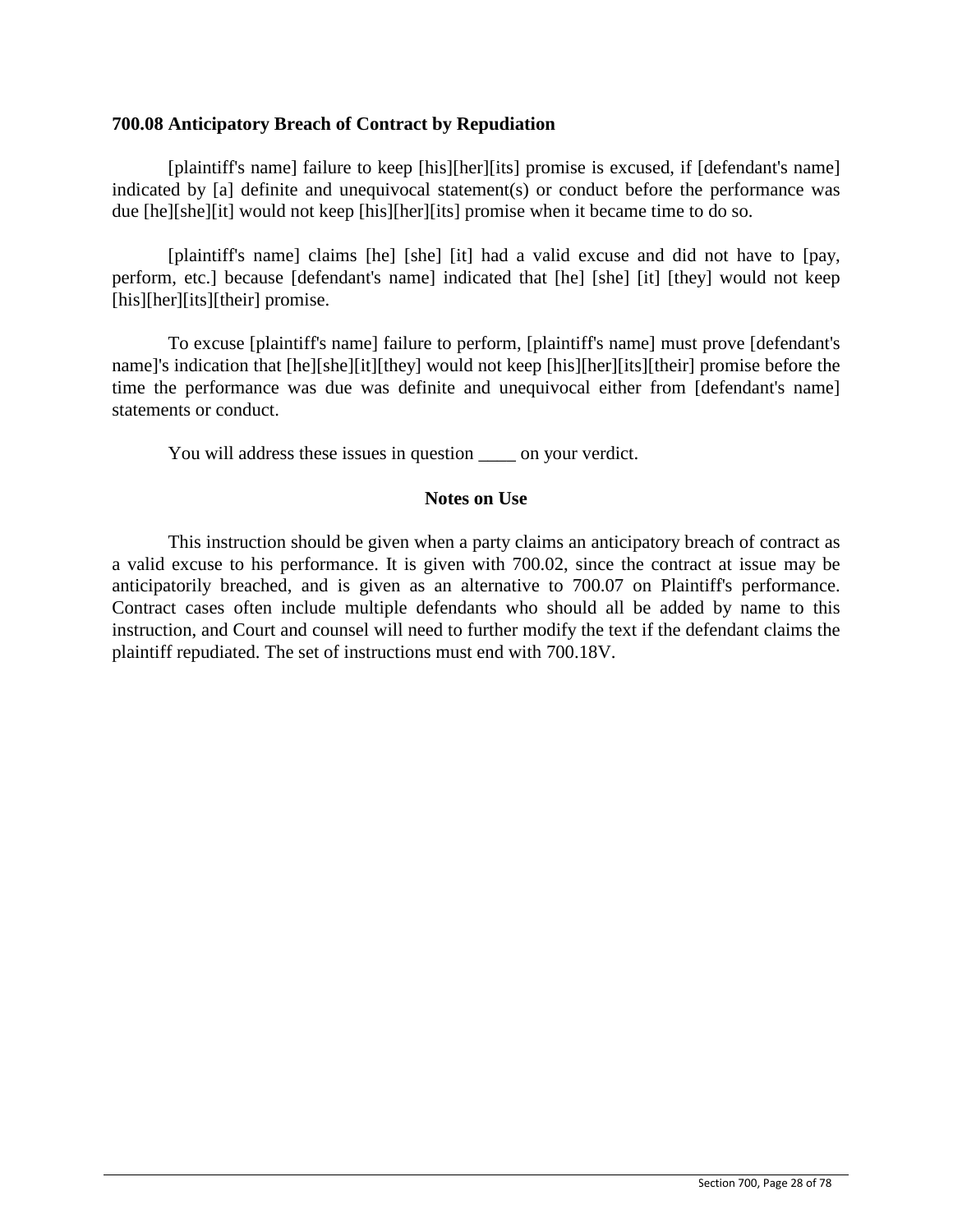### **700.08V Questions for Verdict Form (Anticipatory Breach of Contract by Repudiation)**

[--] Did [plaintiff's name] prove [defendant's name] indicated to [plaintiff's name] in [a] definite and unequivocal statement(s) or conduct [he] [she] [it][they] would not keep [his][her][its][their] promise before [defendant's name]'s performance was due?

 $YES$   $NO$   $-$ 

If your answer to question is NO, then your deliberations are complete. You should disregard the remaining numbered questions, and go to Verdict B at the end of this verdict and sign it. If your answer to question \_\_\_\_\_ is YES, you should then answer question \_\_\_\_.

### **Notes on Use**

It is expected that each question will have its own number and they will be arranged logically and numbered in sequence. Each issue to be decided by the jury will have a question (found in those instructions with a "V" in the number) which must be included in the single verdict form to be constructed by Court and counsel. The logical sequence of these instructions should result in a complete general verdict. The Court may consider special interrogatories which are not in conflict with these instructions. The set of instructions must end with 700.18V. A sample case with sample instructions and verdict using these instructions can be found at page 73.

This form may have to be modified if there are multiple defendants, and will need modification if the defendant claims the plaintiff repudiated.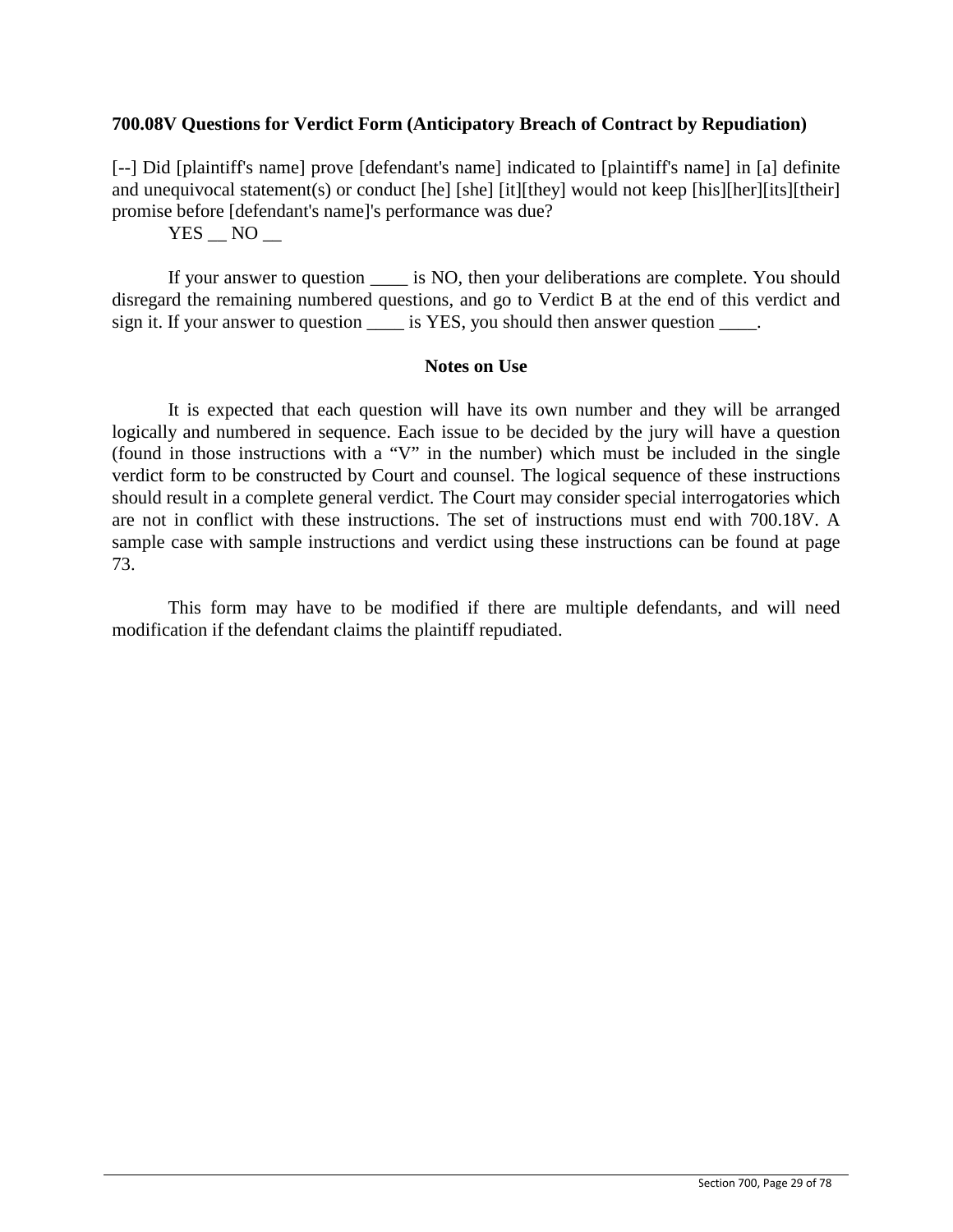### **700.09 Existence &/or Failure of Condition Precedent--Conditional Promises**

As stated in Instruction 1, the third element [plaintiff's name] must prove is [defendant's name] failure to perform the obligations under the contract. In this case [defendant's name] claims [claim] the parties agreed that [defendant's name] did not have to keep [his][her][its][their] promise unless [insert condition].

[plaintiff's name] has the burden of proving this condition was not part of the contract.

If you find this condition was part of the contract, you must then decide whether the [insert condition] occurred. If [insert condition] did not occur, then [plaintiff's name] cannot recover.

### OR

[In order to recover, [plaintiff's name] claims and has the burden to prove both that the condition occurred and [defendant's name] did not do what the contract required [him] [her] [it] [them] to do.]

You will address these issues on questions \_\_\_\_, \_\_\_\_ on your verdict.

## **Notes on Use**

This instruction should be given whenever the existence and/or failure of a condition precedent is at issue. The instruction assumes all of the itemized/numbered issues are contested, and, if an issue is not contested, it should be eliminated from this instruction and the corresponding verdict form. It is inclusive of the holdings in Thilman & Company v. Esposito, 87 Ill.App. 289, 296; 408 N.E.2d 1014, 1020; 42 Ill.Dec. 305, 311 (1st Dist. 1980) and assumes pleading compliance as contained in Illinois Supreme Court Rule 133(c). It should be used in conjunction with Instruction 700.10. It may be an issue in conjunction with Instructions 700.02. Contract cases often include multiple defendants who should all be added by name to this instruction.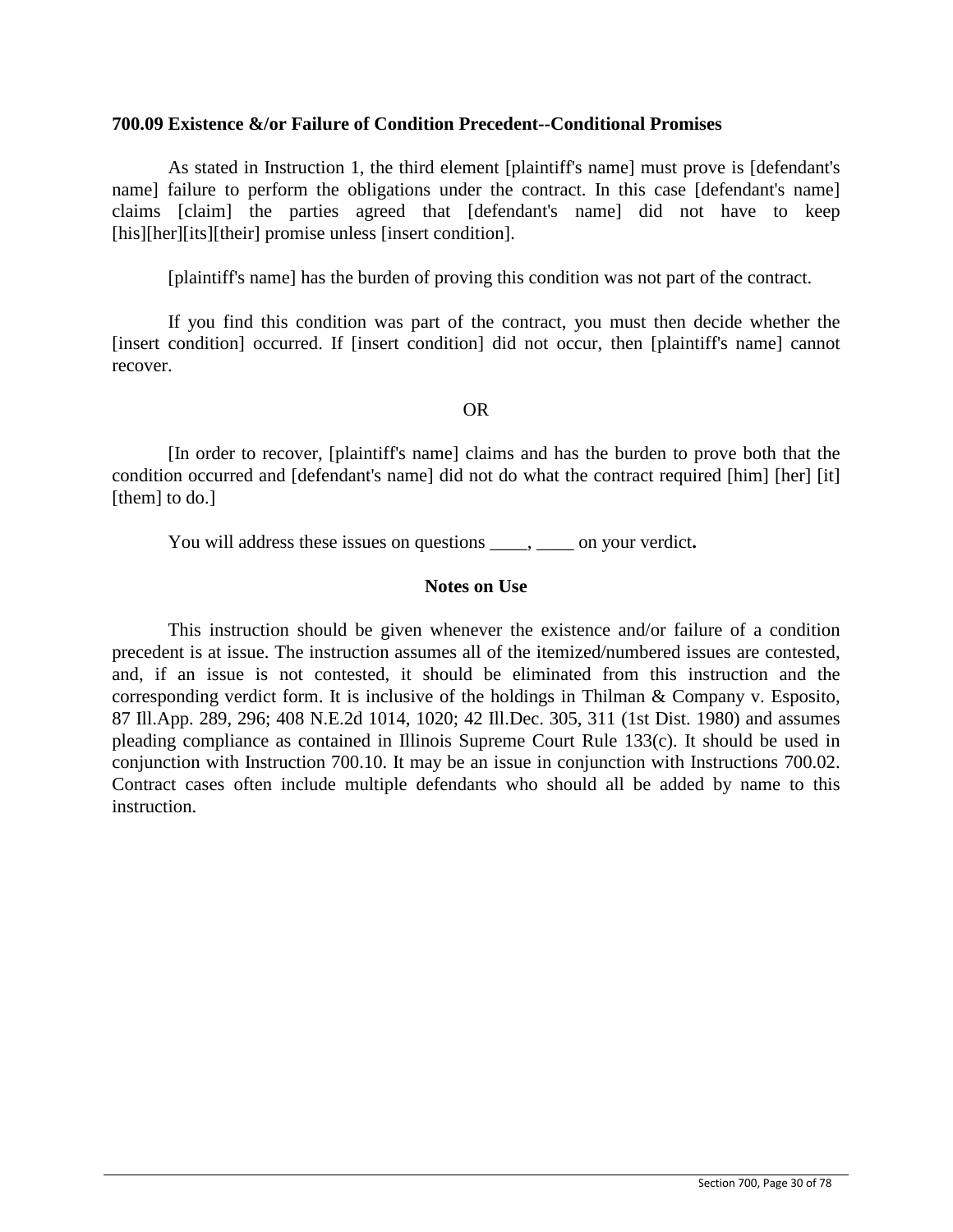## **700.09V Questions for Verdict Form (Existence and/or Failure of Condition Precedent)**

[--] Did [plaintiff's name] prove the condition claimed by [defendant's name] was not a part of the contract?

 $YES$   $NO$   $-$ 

If your answer to question  $\qquad$  is NO, then your deliberations are complete. You should disregard the remaining numbered questions, and go to Verdict B at the end of this verdict and sign it. If your answer to question \_\_\_\_\_ is YES, you should then answer question \_\_\_\_.

[--] Did [plaintiff's name] prove the condition to the contract occurred?  $YES$   $NO$   $-$ 

If your answer to question  $\_\_\_$  is NO, then your deliberations are complete. You should disregard the remaining numbered questions, and go to Verdict B at the end of this verdict and sign it. If your answer to question \_\_\_\_\_ is YES, you should then answer question \_\_\_\_.

## **Notes on Use**

The instruction assumes all of the itemized/numbered issues are contested, and, if an issue is not contested, it should be eliminated from this instruction and the corresponding verdict form. Each issue to be decided by the jury will have a question (found in those instructions with a "V" in the number) which must be included in the single verdict form to be constructed by Court and counsel. The logical sequence of these instructions should result in a complete general verdict. The Court may consider special interrogatories which are not in conflict with these instructions. The set of instructions must end with 700.18V. A sample case with sample instructions and verdict using these instructions can be found at page 73**.**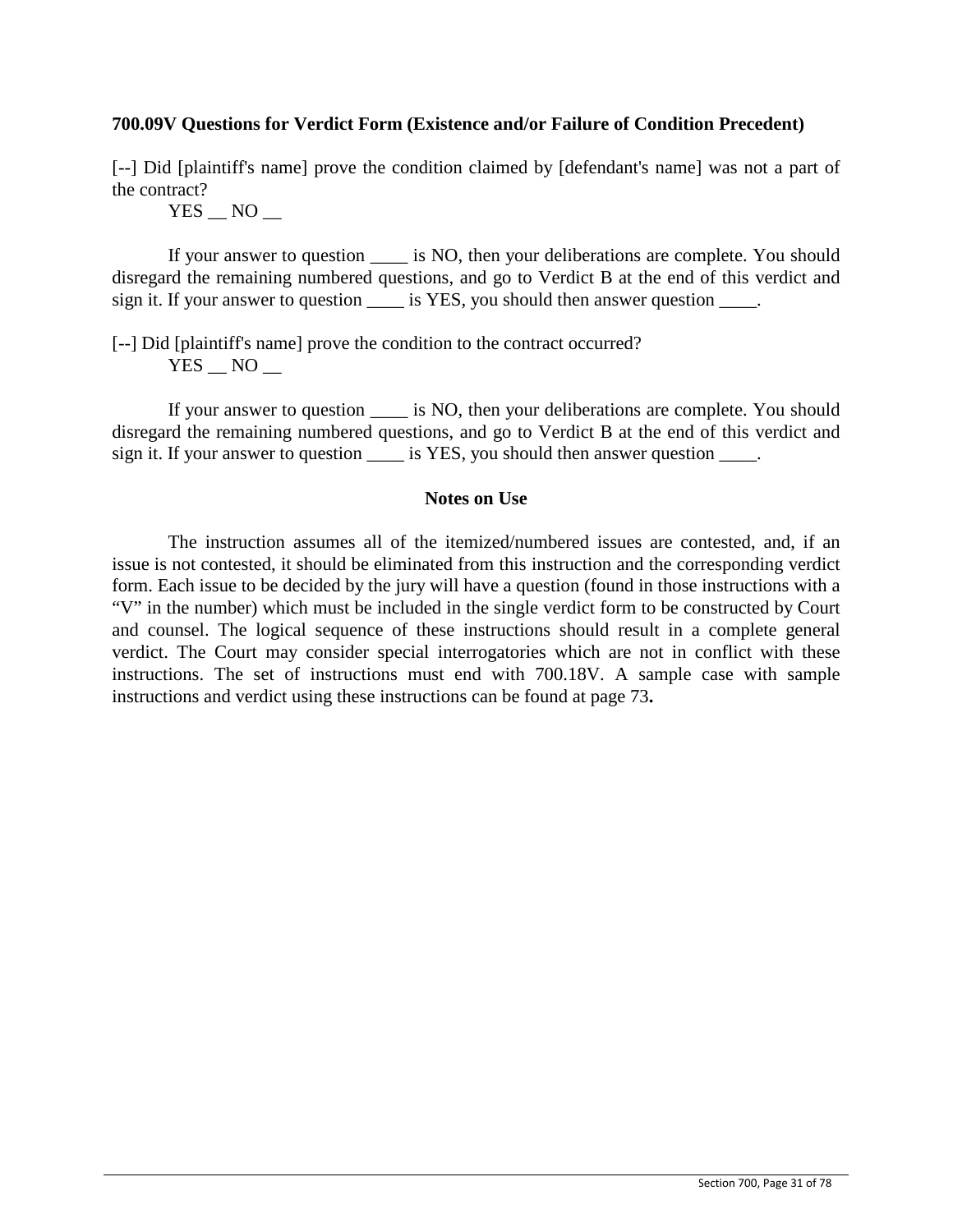### **700.10 Breach of Contract--No Dispute as to Contract Formation**

Generally, if a party fails to perform its obligations according to the terms of the contract, the party has breached the contract. You must decide whether [defendant's name] failed to do what  $[he][she][it][they]$  was [were] required to do under the contract.

As stated in Instruction 1, the third element of a contract claim which [plaintiff's name] must prove is [defendant's name] breach of the contract. To recover on [his][her][its] claim, [plaintiff's name] has the burden to prove the defendant(s) failed to do something the contract required [him][her][it][them] to do. [plaintiff's name] claims and has the burden of proving that under the contract [defendant's name] was [were] required to do [or not do] the following:

[state what the plaintiff claims to be the defendant's breach]

[[defendant's name] claims [claim] [he][she][it][they] did not breach the contract because the parties agreed [defendant's name] did not have to keep [his][her][its][their] promise unless [insert condition][or state obligation]. [defendant's name] also claims [claim] [plaintiff's name] failed to [insert condition] [or state obligation]. The law regarding conditions will be explained in detail in a later instruction.]

You will address these issues in question \_\_\_\_ on your verdict.

# **Notes on Use**

This instruction defines the third element that the plaintiff must prove in order to recover on a breach of contract claim--whether the defendant breached the contract by its failure to perform his/her/its/their obligations under the contract. The instruction assumes all of the itemized/numbered issues are contested, and, if an issue is not contested it should be eliminated from this instruction and the corresponding verdict form. This instruction must be given in conjunction with 700.01. Contract cases often include multiple defendants who should all be added by name to this instruction.

The next to last paragraph regarding conditions precedent must be given where a defendant claims the existence and failure of a condition precedent. If this is used, instruction 700.09 must also be given.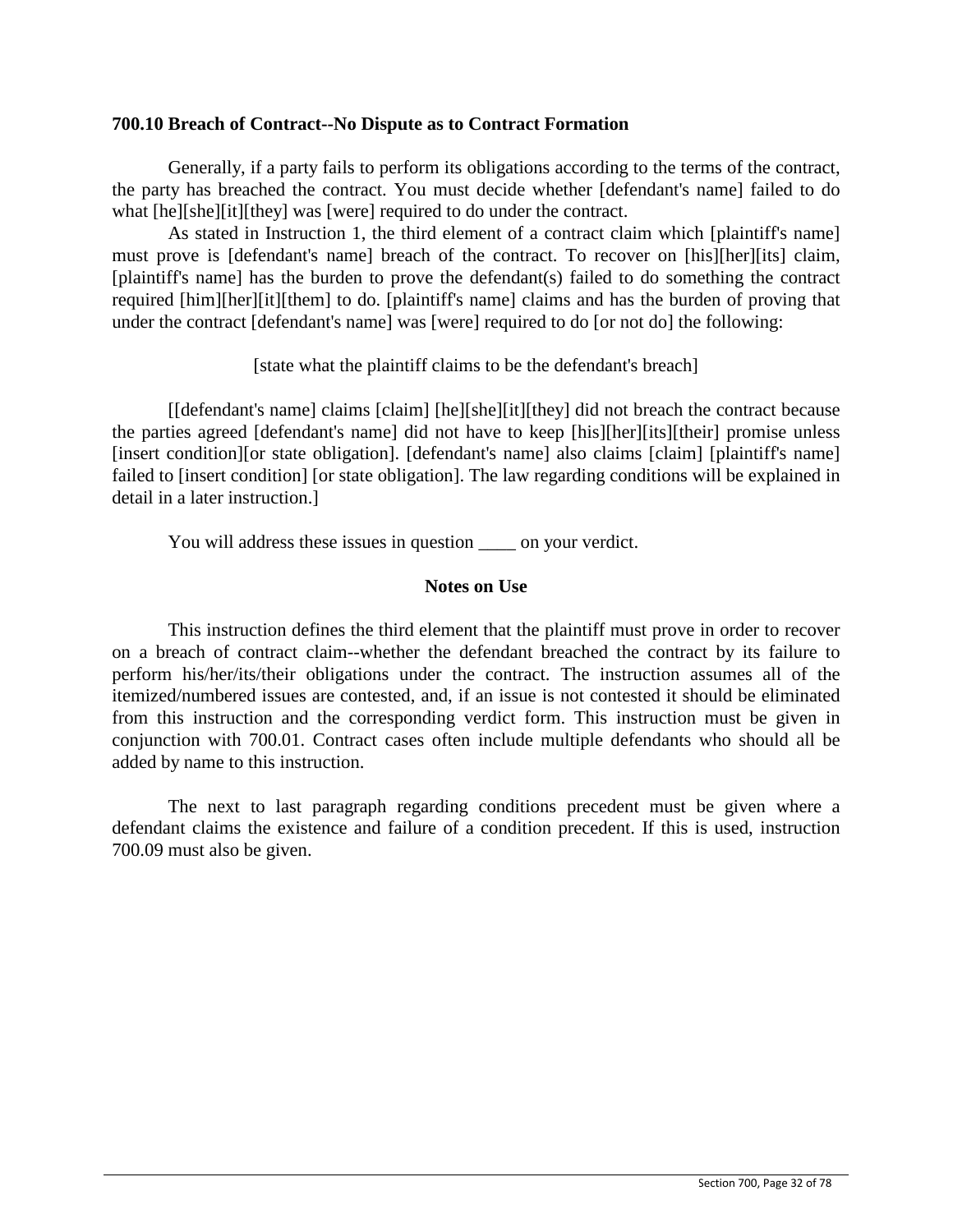## **700.10V Questions for Verdict Form (Breach of Contract)**

[--] Did [plaintiff's name] prove [defendant's name] was [were] required to [state relevant contract term] under the contract?

 $YES$   $NO$   $-$ 

If your answer to question  $\qquad$  is NO, then your deliberations are complete. You should disregard the remaining numbered questions, and go to Verdict B at the end of this verdict and sign it. If your answer to question \_\_\_\_\_ is YES, you should then answer question \_\_\_\_.

[--] Did [plaintiff's name] prove there was no failure of a condition?  $YES$   $NO$   $-$ 

If your answer to question  $\qquad$  is NO, then your deliberations are complete. You should disregard the remaining numbered questions, and go to Verdict B at the end of this verdict and sign it. If your answer to question \_\_\_\_\_ is YES, you should then answer question \_\_\_\_.

[--] Did [plaintiff's name] prove [defendant's name] breached the contract by failing to [state plaintiff's allegations]?

 $YES$   $NO$   $-$ 

If your answer to question  $\qquad$  is NO, then your deliberations are complete. You should disregard the remaining numbered questions, and go to Verdict B at the end of this verdict and sign it. If your answer to question \_\_\_\_\_ is YES, you should then answer question \_\_\_\_\_.

### **Notes on Use**

The instruction assumes all of the itemized/numbered issues are contested, and, if an issue is not contested, it should be eliminated from this verdict form. These questions for the verdict form should be used in conjunction with other questions found in 700.30VA or 700.30VB, whichever is appropriate. The set of instructions must end with 700.18V.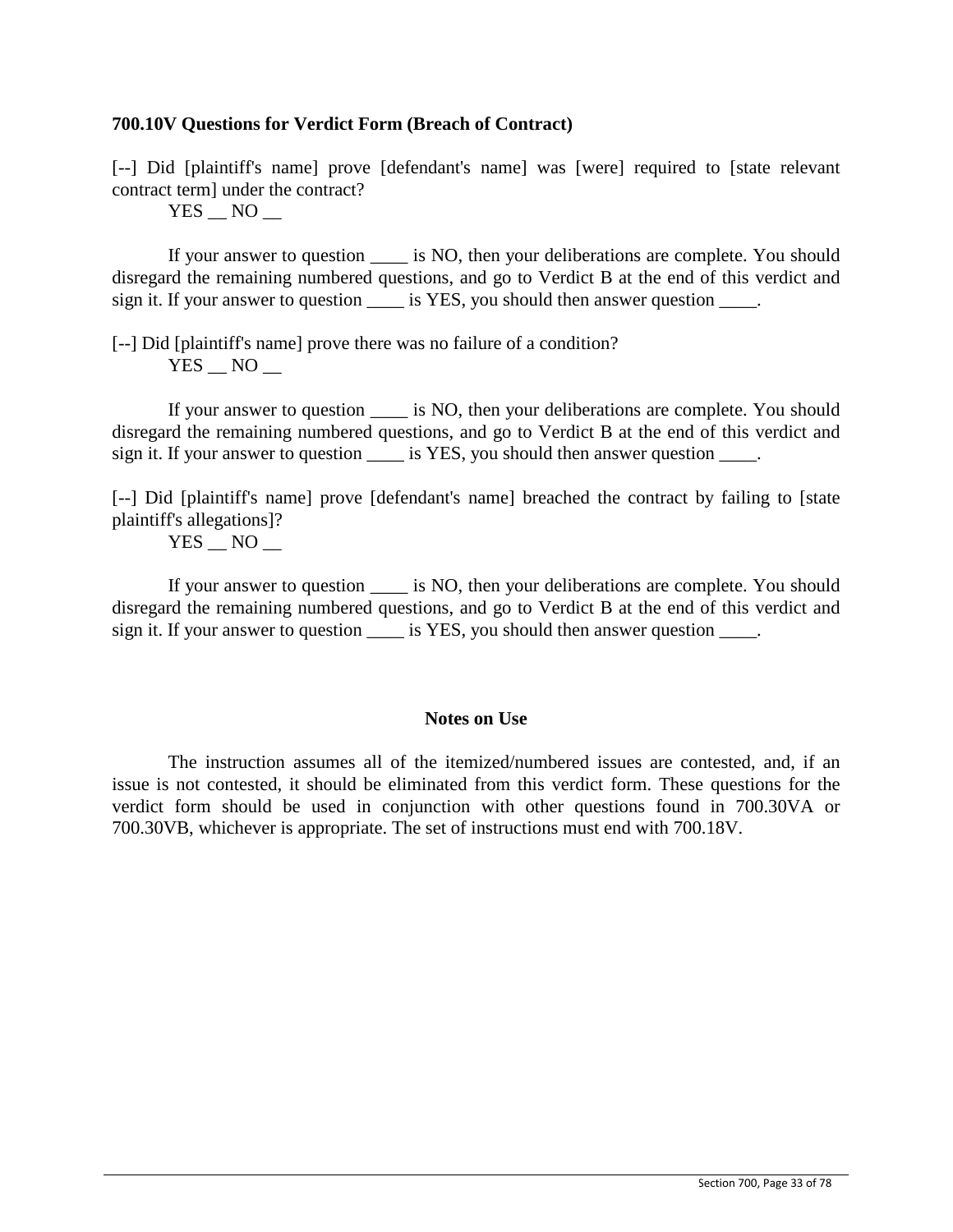### **700.11 Damages to Plaintiff as a Result of Defendant's Breach**

You must decide whether [plaintiff's name] sustained damages as a result of [defendant's name] breach of the contract.

As stated in Instruction 1, the fourth element of a contract claim is damages. [plaintiff's name] must prove [he][she][it] sustained damage resulting from [defendant's name]'s breach. To recover on [his][her][its] claim, [plaintiff's name] must prove that because of [defendant's name] failure to perform the contract, [he][she][it] has [been damaged][not received] the (benefits) (payment) (performance) to which [he][she][it] is entitled under the contract.

[defendant's name] denies [deny] [plaintiff's name] sustained damage [to the extent claimed.]

You will address the issues in question \_\_\_\_\_\_ on your verdict.

## **Notes on Use**

This instruction defines the fourth element that the plaintiff must prove in order to recover on a breach of contract claim--that the defendant's breach caused damage to the plaintiff. This instruction must be given in conjunction with 700.02. Contract cases often include multiple defendants who should all be added by name to this instruction. The set of instructions must end with 700.18V.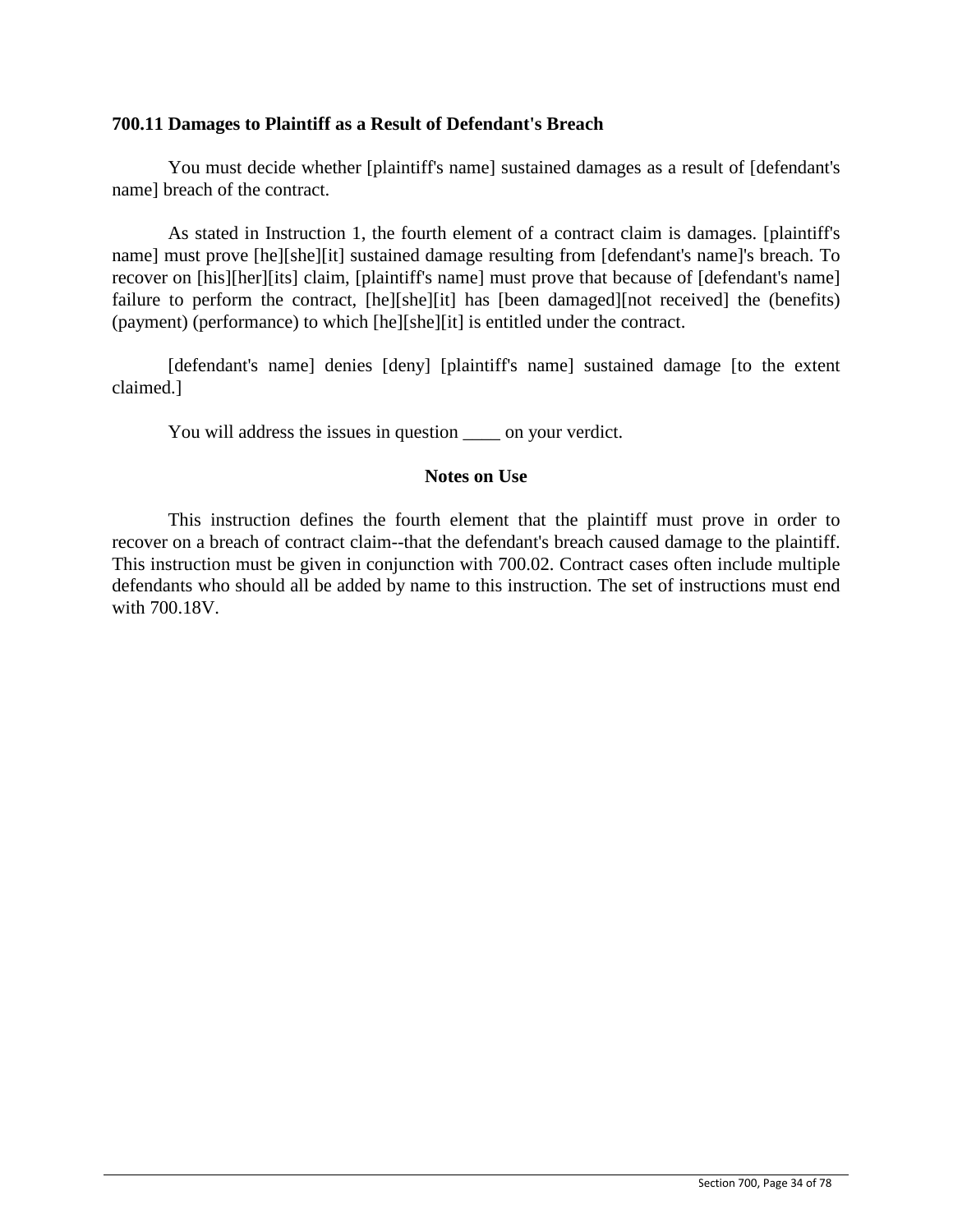# **700.11V Question for Verdict Form (for 700.11 Damages to Plaintiff as a Result of Defendant's Breach)**

1. Did [plaintiff's name] prove [he][she][it] sustained damage as a result of [defendant's name]'s (s') breach of the contract?

 $YES$   $NO$   $-$ 

If your answer to question \_\_\_\_ is NO, then your deliberations are complete. You should disregard the remaining numbered questions, and go to Verdict B at the end of this verdict and sign it. If your answer to question \_\_\_\_\_ is YES, you should then answer question \_\_\_\_.

## **Notes on Use**

These questions for the verdict form should be used in conjunction with other questions found in form 700.01V, whichever is appropriate.

The set of instructions must end with 700.18V.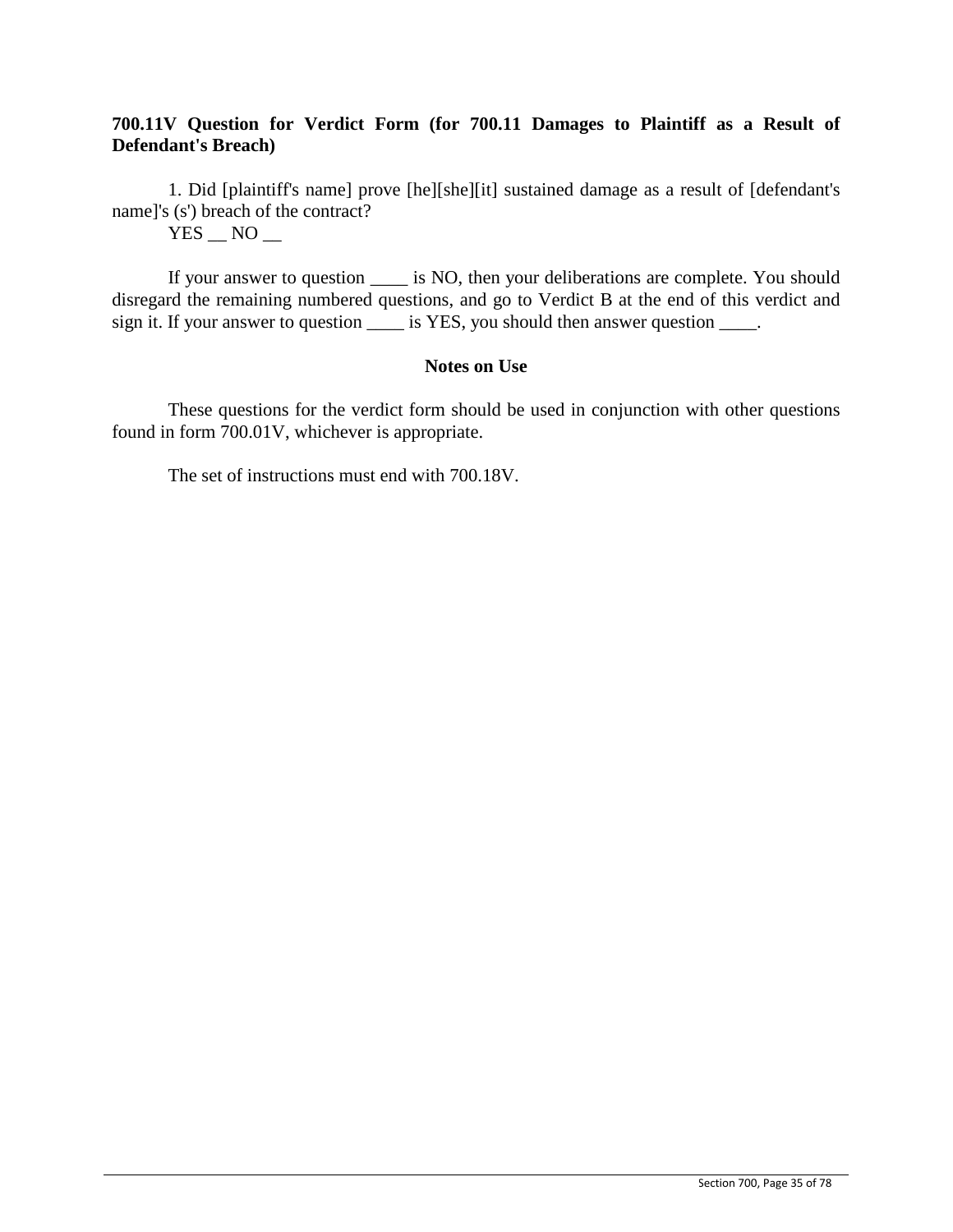## **700.12 Affirmative Defenses to Contract Enforcement**

The law recognizes that sometimes, even though [plaintiff's name] has met [his][her][its] burden of proving that a contract exists, facts or circumstances may exist which would excuse [defendant's name] from being liable to [plaintiff's name]. These facts or circumstances are called affirmative defenses.

In this lawsuit, [defendant's name] has [have] raised and has [have] the burden to prove the following affirmative defense(s):

[insert whichever affirmative defense(s) 700.12A-700.12G is applicable]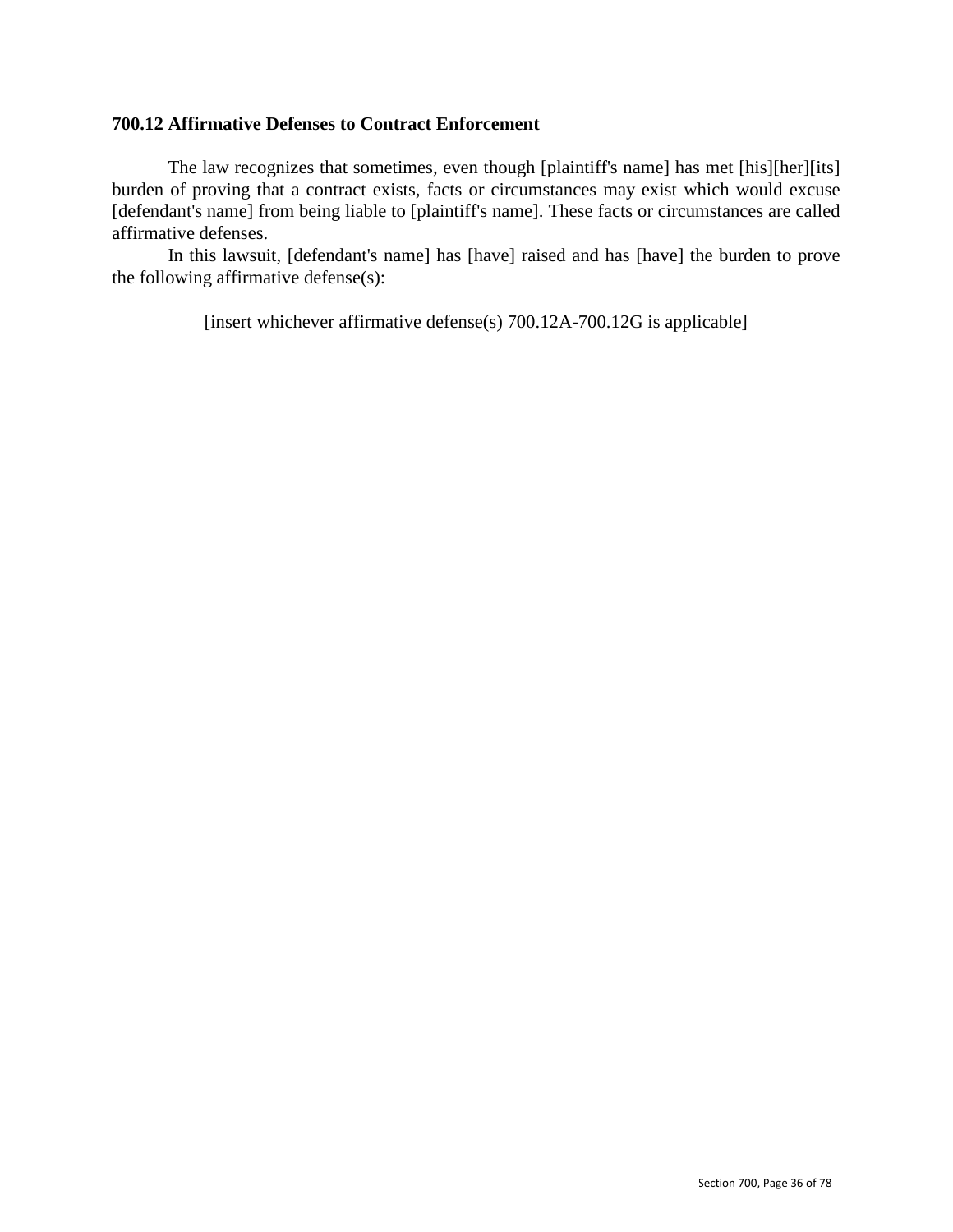#### **700.12A [1] Incompetence:**

The law provides if [defendant's name] is not competent because [he][she][they][is][are] a minor(s) or because [he][she][they] [is] [are] mentally ill or has insane delusions, then the contract cannot be enforced against [him][her][them].

[defendant's name] [claims] [claim] and [has] [have] the burden of proving at the time [he][she][they] entered into the contract, [he][she][they] did not have the mental competence or capacity to understand the nature and consequences of the agreement.

In order to be excused from performing the contract, [defendant's name] [has][have]the burden of proving one of the following:

at the time the contract was made [defendant's name] was under 18 years old.

#### OR

at the time the contract was made, [defendant's name] lacked the mental competence or capacity to understand the nature and consequences of the agreement and was unable to protect [his][her][their] own interests.

Plaintiff denies defendant's claim of incompetence.

You will address these issues in question \_\_\_\_\_ on your verdict.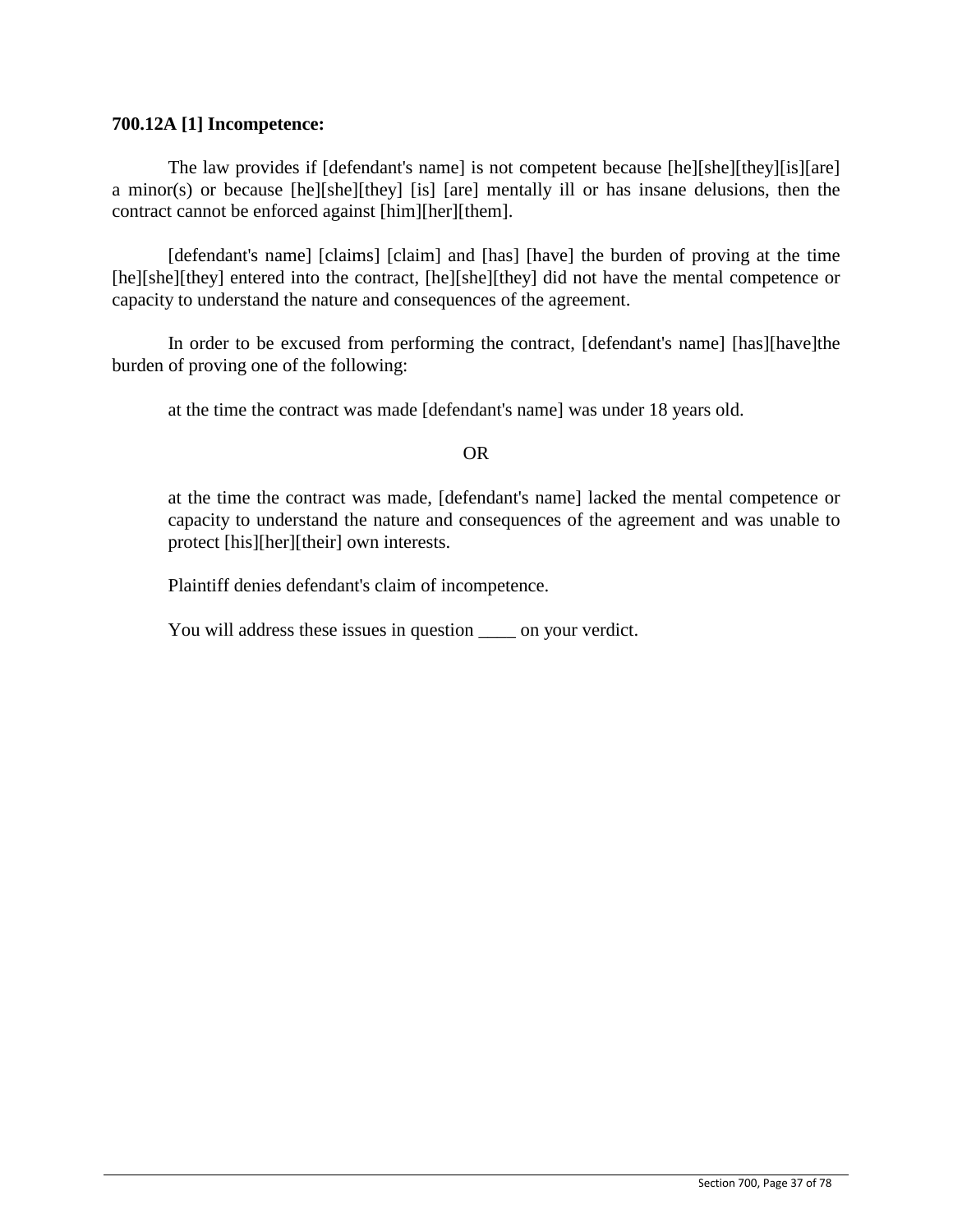#### **700.12B [2] Duress:**

The law provides that if one party forces another party to enter into a contract by wrongful acts or threats that deprive the other party of his own free will, the contract cannot be enforced against the forced party.

[defendant's name] [claims] [claim] and [has] [have] the burden of proving [he][she][it][they] was [were] compelled to enter into the contract by a wrongful act or threat that deprived [him][her][it][them] of the exercise of free will in entering into the contract.

Duress is intentional action by [plaintiff's name] [or a third party] presenting such a serious threat of loss or injury to [defendant's name] that [defendant's name] felt that [he][she][it][they] had no reasonable alternative or choice but to enter the contract.

[defendant's name] [claims][claim] and [has][have] the burden of proving that [he][she][it][they] entered into the contract only because [plaintiff's name] [third party] subjected [him][her][it] [them] to duress as follows:

[state the alleged incidents of duress]

In order to prove a defense based upon duress, [defendant's name] must prove both of the following by clear and convincing evidence:

[1] [he][she][it][they] entered into the contract only because [plaintiff's name] [third] party] subjected [him][her][it][them] to the circumstances listed above; and

[2] the circumstances left [him][her][it][them] with no reasonable choice but to enter the contract.

Plaintiff denies defendant's claim of duress.

You will address these issues in question on your verdict.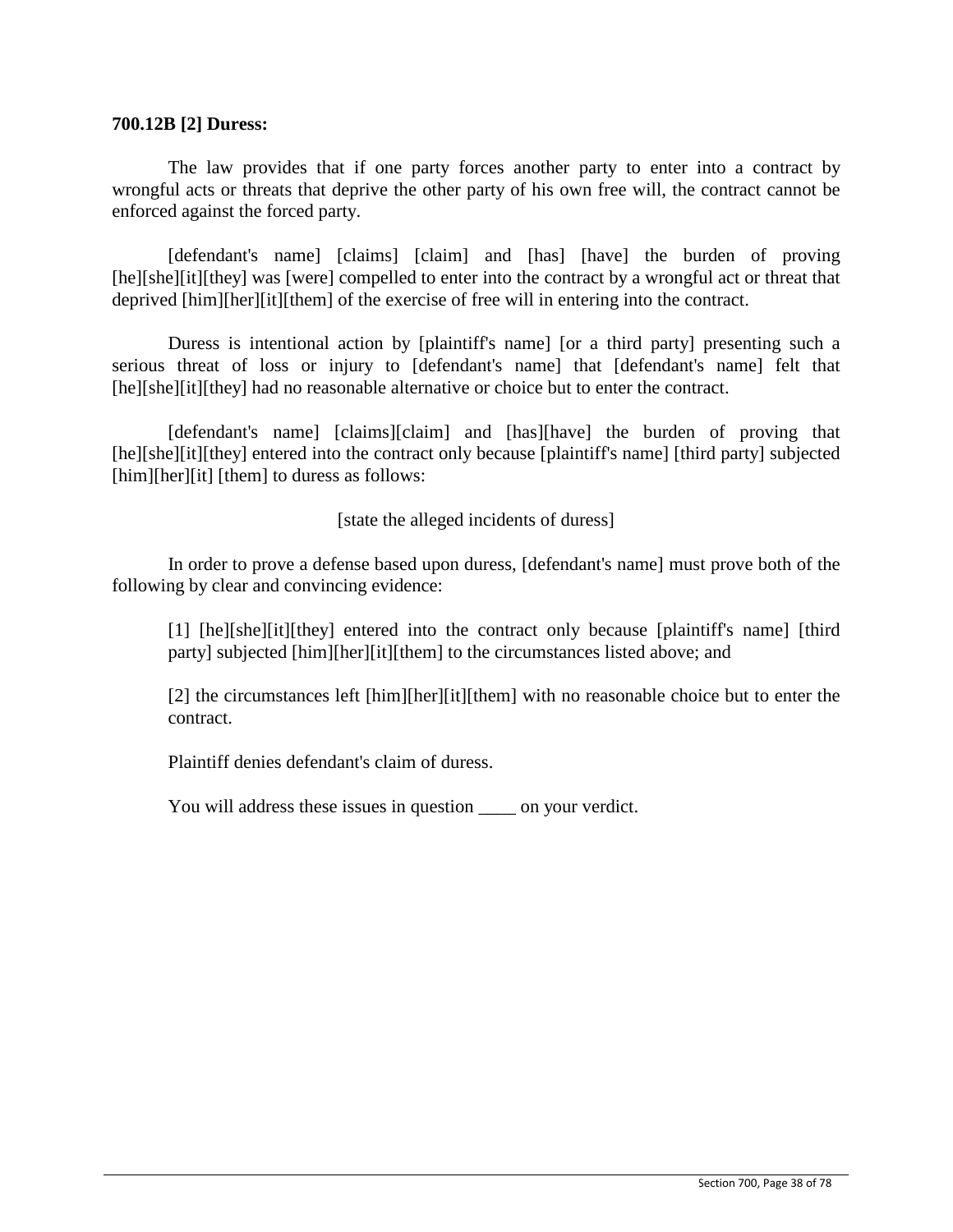## **700.12C [3] Misrepresentation:**

[WITHDRAWN]

IPI 700.12C is withdrawn. If fraudulent misrepresentation is an issue in the case, use IPI 700.12D. [4] Fraud.

*Instruction withdrawn April 2016.*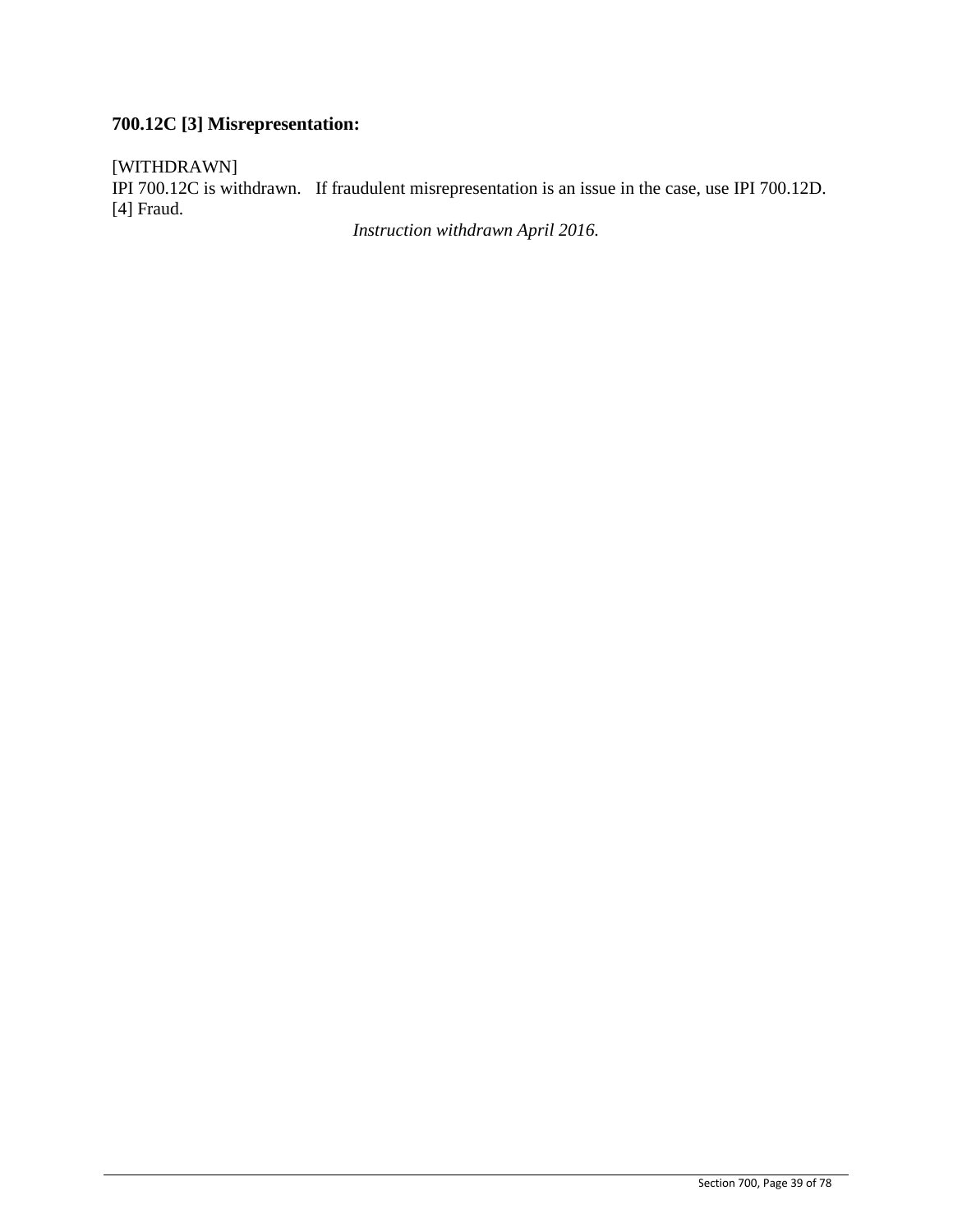## **700.12D [4] Fraud:**

#### **Alternative 1 - Clear and Convincing Evidence Only as to Certain Elements**

Generally, the law provides if one party fraudulently by misrepresentation of a material fact convinced another to enter into a contract, then that party cannot enforce that contract against the other.

\_\_\_\_\_[Defendant's name]\_\_\_\_\_\_\_ [claims] [claim] and [has] [have] the burden of proving each of the following propositions of fraud by clear and convincing evidence:

First, [plaintiff's name]\_\_\_\_\_\_\_\_\_\_\_\_\_\_\_\_\_ made the following statement[s]:

*[Here insert or paraphrase the allegedly fraudulent statement or statements that the plaintiff is claimed to have made.]*

Second, the statement<sup>[s]</sup> [was a] [were] false statement<sup>[s]</sup> of material fact<sup>[s]</sup>.

Third, [the plaintiff [knew [or] [believed] the statement[s] [was] [were] false] [or] [the plaintiff made the statement[s] in reckless disregard of whether [it was] [they were] true or false].

The defendant has the burden of proving that each of the following propositions is more probably true than not true.

Fourth, the plaintiff made the statement[s] with the intent to induce the defendant to enter into the contract;

Fifth, the defendant reasonably believed the statement[s] and [acted] in justifiable reliance on the truth of the statement[s];

Sixth, the defendant entered into the contract based upon the defendant's reliance on the statements made by the plaintiff.

Plaintiff denies defendant's claim of fraud.

You will address these issues in question \_\_\_\_\_\_\_\_\_\_\_\_\_\_\_\_\_\_\_ on your verdict.

#### **Alternative 2 - Clear and Convincing Evidence on all Elements**

Generally, the law provides if one party fraudulently by misrepresentation of material facts convinced another to enter into the contract, then that party cannot enforce the contract against the other.

[defendant's name] [claims] [claim] and [has] [have] the burden of proving each of the following propositions of fraud by clear and convincing evidence:

First, [plaintiff's name] made the following statement[s]: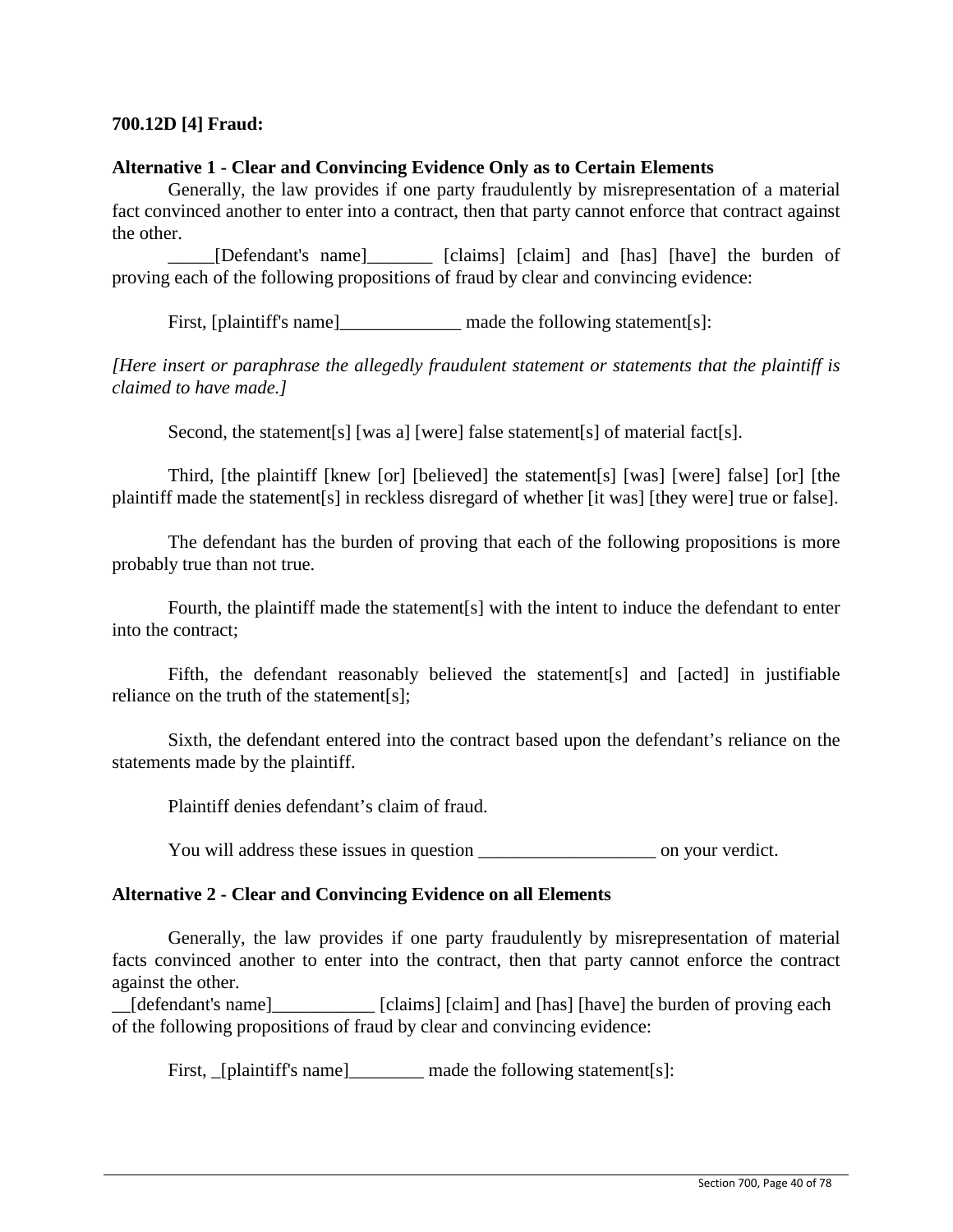*[Here insert or paraphrase the allegedly fraudulent statement or statements that the plaintiff is claimed to have made.]*

Second, the statement<sup>[s]</sup> [was a] [were] false statement<sup>[s]</sup> of material fact<sup>[s]</sup>.

Third, [the plaintiff [knew] [or] [believed] the statement[s] [was] [were] false [or] [the plaintiff made the statement[s] in reckless disregard of whether [it was] [they were] true or false].

Fourth, the plaintiff made the statement[s] with the intent to induce the defendant to enter into the contract;

Fifth, the defendant reasonably believed the statement[s] and [acted] in justifiable reliance on the truth of the statement[s];

Sixth, the defendant entered into the contract based upon the defendant's reliance on the statements made by the plaintiff.

Plaintiff denies defendant's claim of fraud.

You will address these issues in question \_\_\_\_\_\_\_\_\_\_\_\_\_\_\_\_\_\_\_ on your verdict.

*Instruction revised April 2016. Notes on Use and Comment created April 2016.*

## **Notes on Use**

Either Alternative 1 or Alternative 2 should be given when the defendant has raised fraud as an affirmative defense.

#### **Comment**

See the comment to IPI 800.02A and the cases cited there. Alternative 1 should be used in those cases where the trial court rules that only the first, second and third proposition of IPI 700.12D must be proved by clear and convincing evidence and the remaining elements require only proof by a preponderance of the evidence.

Alternative 2 should be used in those cases where the trial court rules that each element of this affirmative defense of fraud must be proved by clear and convincing evidence.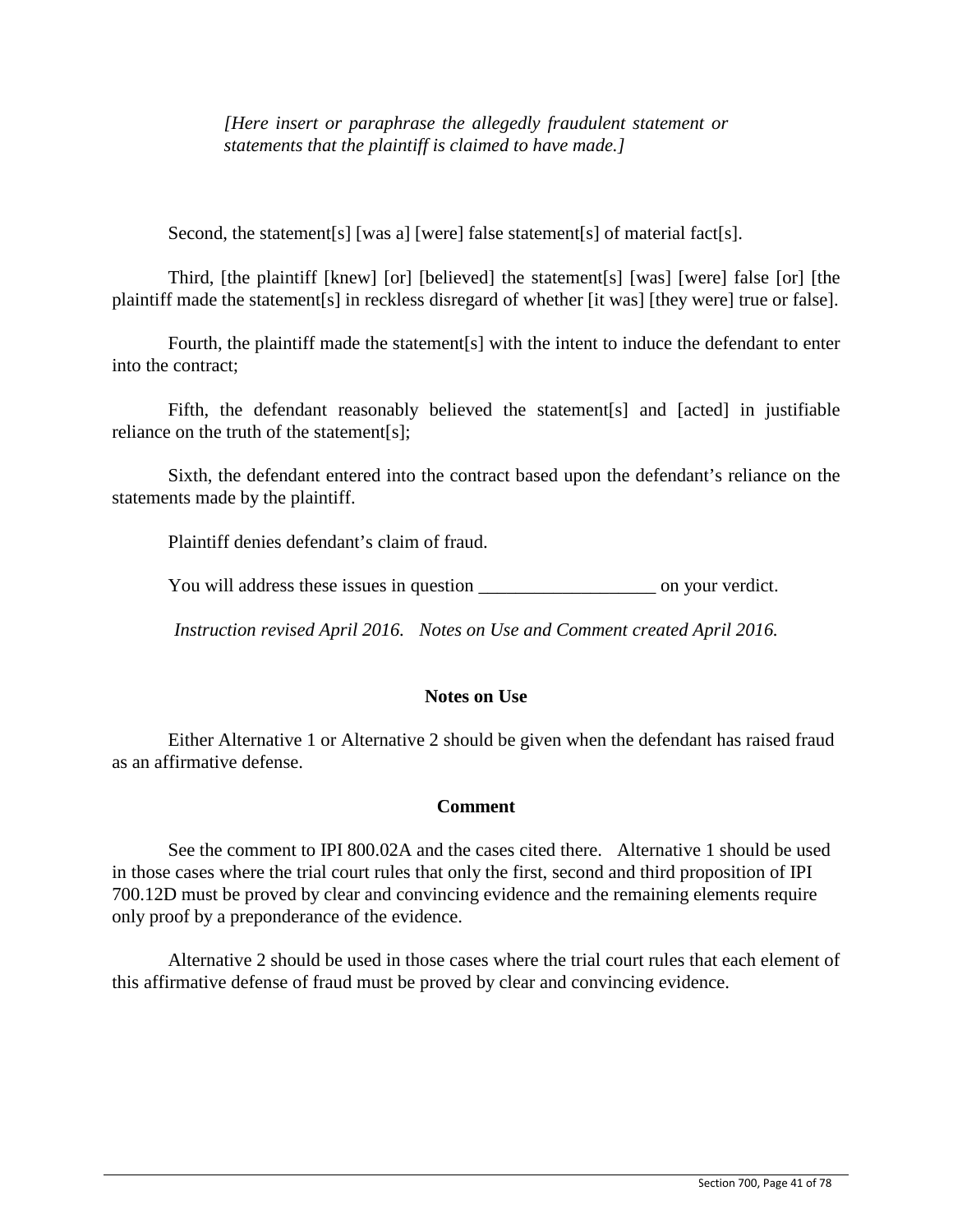## **700.12E [5] Frustration of Purpose; Impossibility of Performance:**

The law excuses [defendant's name] ability to keep [his] [her] [its] [their] promise [if the purpose of the contract was frustrated] [if the promise was impossible to perform].

[defendant's name] [claims] [claim] and [has] [have] the burden of proving [his] [her] [its] [their] failure to keep [his] [her] [its] [their] promise was excused because [it was "impossible" to perform] [it was frustrated by a change in circumstances that destroyed the reason for the contract]

[defendant's name] [claims] [claim] and [has] [have] the burden to prove that [his] [her] [its] [their] performance [became impossible as follows: (state alleged circumstances of impossibility)] [was frustrated as follows (state how the value was frustrated)]. [plaintiff's name] denies this.

In order to prove a defense based upon [frustration of purpose] [impossibility of performance], [defendant's name] [has] [have] the burden of proving all three of the following facts:

[1] The circumstances described above occurred;

[2] The parties reasonably did not foresee the circumstances when they made the contract;

[3] [The circumstances made it impossible for [defendant's name] to keep [his] [her] [its] [their] promise [or] [the circumstances totally or nearly totally destroyed the benefits which [defendant's name] expected to receive from the contract.]

Plaintiff denies defendant's claim of [impossibility of performance] [or] [frustration of purpose].

You will address these issues in question <u>seem</u> on your verdict.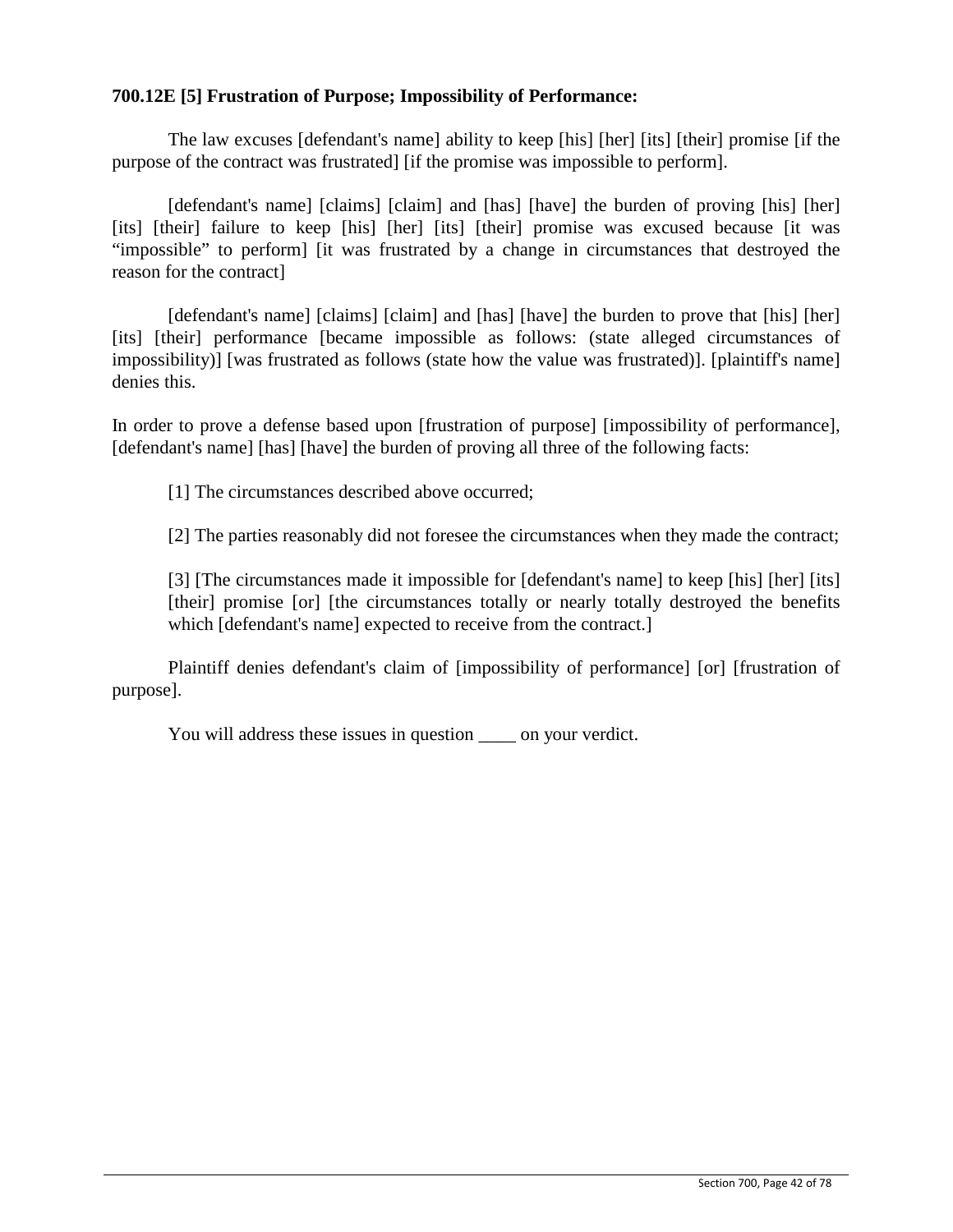## **700.12F [6] Undue Influence--Fiduciary Relationship Claimed:**

The law provides if [defendant's name] entered into the contract only because a party subjected [defendant's name] to undue influence, the [plaintiff's name] cannot enforce the contract against [defendant's name].

[defendant's name] [claims][claim] and [has][have] the burden of proving by clear and convincing evidence there was a fiduciary relationship between the parties and the agreement upon which [plaintiff's name] relies is void because of undue influence by [plaintiff's name] [and][or][a third party].

In order to show a fiduciary relationship, [defendant's name] [has][have] the burden of proving [he][she][it][they] placed such trust and confidence in [plaintiff's name] that [plaintiff's name] opinion could overcome [defendant's name]'s own free will. To show a fiduciary relationship, [defendant's name] [has][have] the burden of proving by clear and convincing evidence all three of the of the following:

1. [defendant's name] placed trust and confidence in [plaintiff's name] [or third party]

2. [plaintiff's name] [or third party] actually or impliedly agreed to exercise [his][her][its] judgment on behalf of [defendant's name]

3. [plaintiff's name] [or third party] gained influence and superiority over [defendant's name]

If [defendant's name] proves [prove] a fiduciary relationship, [plaintiff's name] has the burden of proving the following by clear and convincing evidence in order to enforce the contract:

(1) the contract was fair; and

(2) the contract did not result from any undue influence over [defendant's name]; and

(3) [defendant's name] had independent advice.

Undue influence is more than just advice or persuasion or an appeal to [defendant's name]'s(s') own reasoning. In deciding whether there was undue influence, you may consider whether, before the contract was made, there was full disclosure to [defendant's name] of all the material circumstances surrounding the contract, whether the contract was fair, and whether [defendant's name] had the opportunity to obtain independent advice.

Plaintiff denies [that there was a fiduciary relationship present][and][denies that there was any undue influence exerted upon the defendant].

You will address these issues in question \_\_\_\_ on your verdict.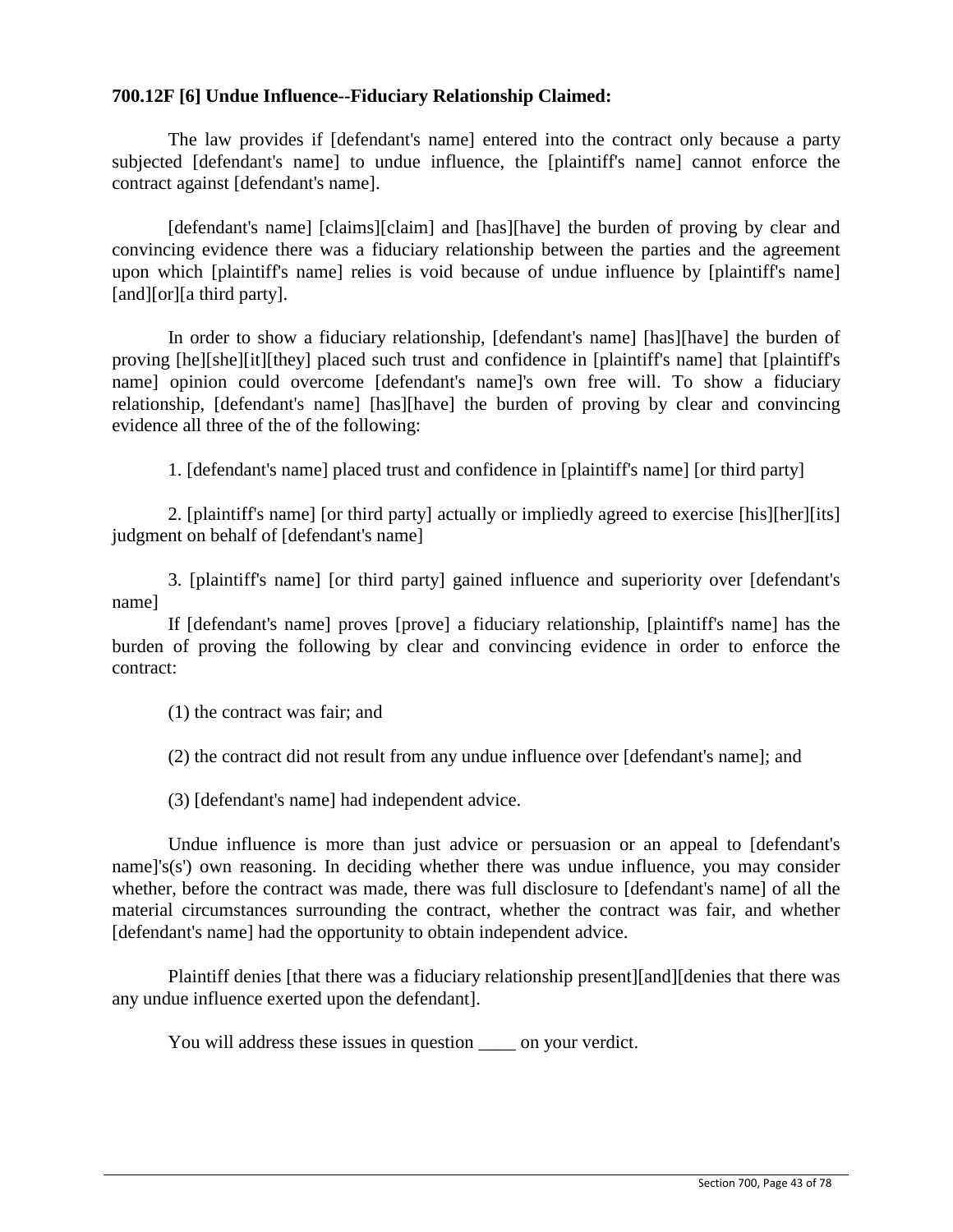## **700.12G [7] Undue Influence--Fiduciary Relationship Arising Under Law:**

The law provides, if [defendant's name] entered into the contract only because a party subjected [defendant's name] to undue influence, the [plaintiff's name] cannot enforce the contract against [defendant's name]. This court has decided [plaintiff's name] is a fiduciary.

[plaintiff's name] claims and has the burden of proving the following by clear and convincing evidence in order to enforce the contract:

- (1) the contract was fair;
- (2) the contract did not result from any undue influence over the defendant(s); and
- (3) [defendant's name] had independent advice.

The law is that undue influence exists where one person wrongfully exercises control over another so as to substitute that person's will for the will of the other.

Undue influence is more than just advice or persuasion or an appeal to  $\delta$  defendant's namel's(s') own reasoning. In deciding whether there was undue influence, you may consider whether, before the contract was made, there was full disclosure to [defendant's name] of all the material circumstances surrounding the contract, whether the contract was fair and whether [defendant's name] had the opportunity to obtain independent advice.

Plaintiff denies that there was any undue influence exerted upon defendant.

You will address these issues in question \_\_\_\_\_ on your verdict.

#### *Instruction revised August 2016.*

## **Notes on Use**

The claimed affirmative defenses from these instructions must be inserted into Instruction 700.02. The instructions on Affirmative Defenses assume all of the itemized/numbered issues are contested, and, if an issue is not contested, it should be eliminated from this instruction and the corresponding questions on the Verdict forms. Contract cases often include multiple defendants who should all be added by name to this instruction.

*Notes on use specific to 700.12F*: This instruction should be used where the fiduciary relationship does not arise as a matter of law, and therefore must be proved by the plaintiff. If the relationship between the plaintiff and the defendant is such that the fiduciary relationship arises as a matter of law (e.g., attorney and client), use Instruction 700.12G instead.

In the rare case in which the undue influence is claimed to have been exerted by a third person, use proper names in the instruction wherever appropriate. The set of instructions must end with 700.18V.

*Notes on use specific to 700.12G*: This instruction should be used in cases where the fiduciary relationship arises as a matter of law (e.g., attorney and client). If the relationship between the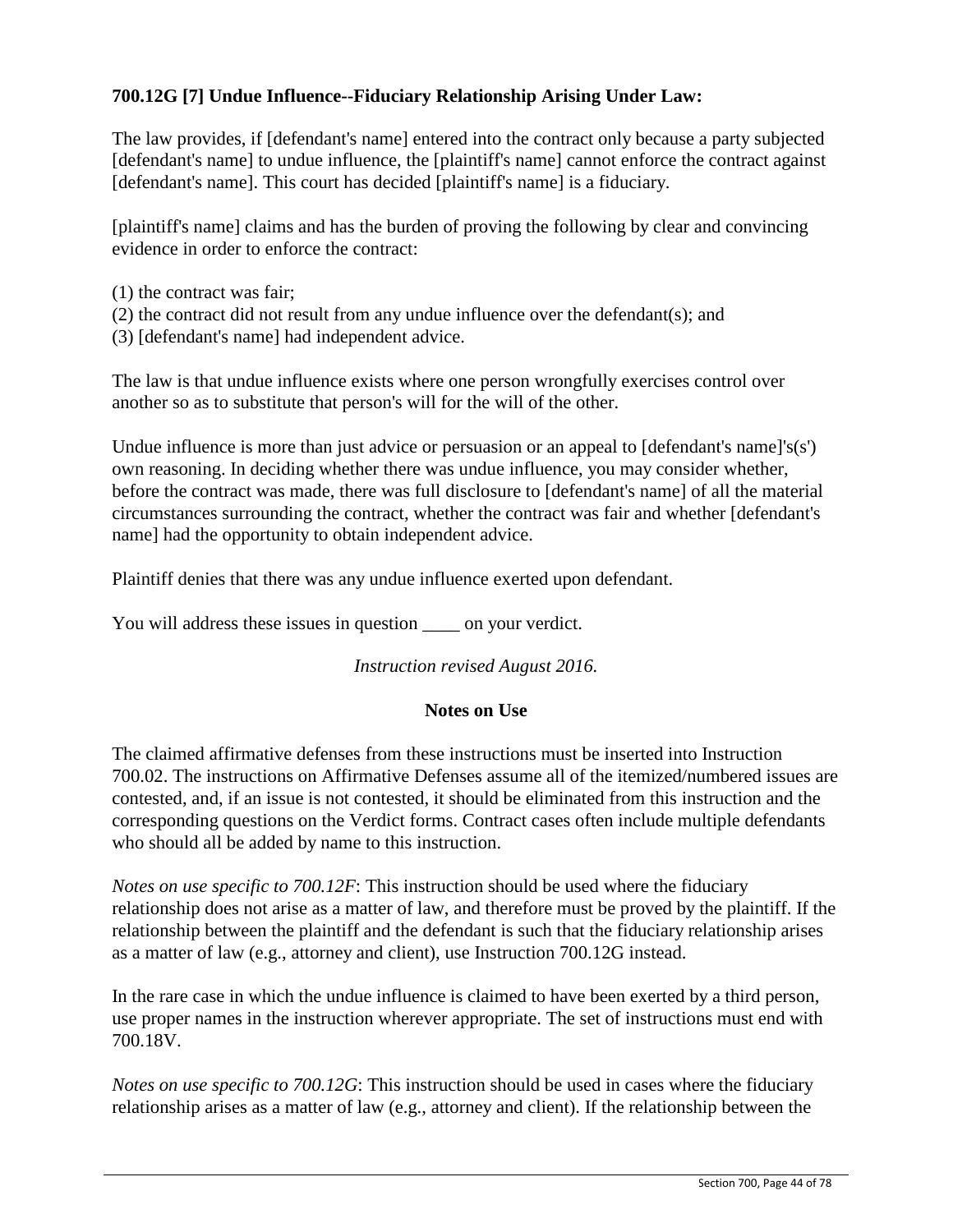plaintiff and the defendant is such that the fiduciary relationship must be proved by evidence, use Instruction 700.12F instead.

#### **Comment**

Undue influence exists where one person wrongfully exercises control over another so as to substitute that person's will for the will of the other. *Britton v. Esson*, 260 Ill. 273, 103 N.E. 218 (1913). Undue influence cases involve the existence of a fiduciary relationship (arising as a matter of law or fact) where a special confidence is reposed in one who in equity and conscience is bound to act in good faith and with due regard to the interest of the other party. A fiduciary relationship exists as a matter of law between attorney and client, guardian and ward, and principal and agent, and may exist in other cases where one party is heavily dependent upon the advice of another. *Carey Elec. Contracting, Inc. v. First Nat'l Bank*, 74 Ill.App.3d 233, 392 N.E.2d 759, 30 Ill.Dec. 104 (2d Dist. 1979). The existence of a fiduciary relationship that does not exist as a matter of law must be proven by clear and convincing evidence in order to establish a constructive trust. *Ray v. Winter*, 67 Ill.2d 296, 367 N.E.2d 678, 10 Ill.Dec. 225 (1977); *Cunningham v. Cunningham*, 20 Ill.2d 500, 170 N.E.2d 547 (1960); *Kester v. Crilly*, 405 Ill. 425, 91 N.E.2d 419 (1950). There are no cases, however, discussing the burden of proof of establishing a fiduciary relationship in the context of these instructions. Once a fiduciary relationship has been established, there is a presumption that any transaction that benefits the dominant party at the expense of the other party is the result of undue influence. The burden is then on the fiduciary to prove by clear and convincing evidence that the transaction was not the result of undue influence. *Franciscan Sisters Health Care Corp. v. Dean*, 95 Ill.2d 452, 448 N.E.2d 872, 69 Ill.Dec. 960 (1983); *Brown v. Commercial Nat'l Bank*, 42 Ill.2d 365, 247 N.E.2d 894 (1969); *Turner v. Black*, 19 Ill.2d 296, 166 N.E.2d 588 (1960); *Works v. McNeil*, 1 Ill.2d 47, 155 N.E.2d 320 (1953).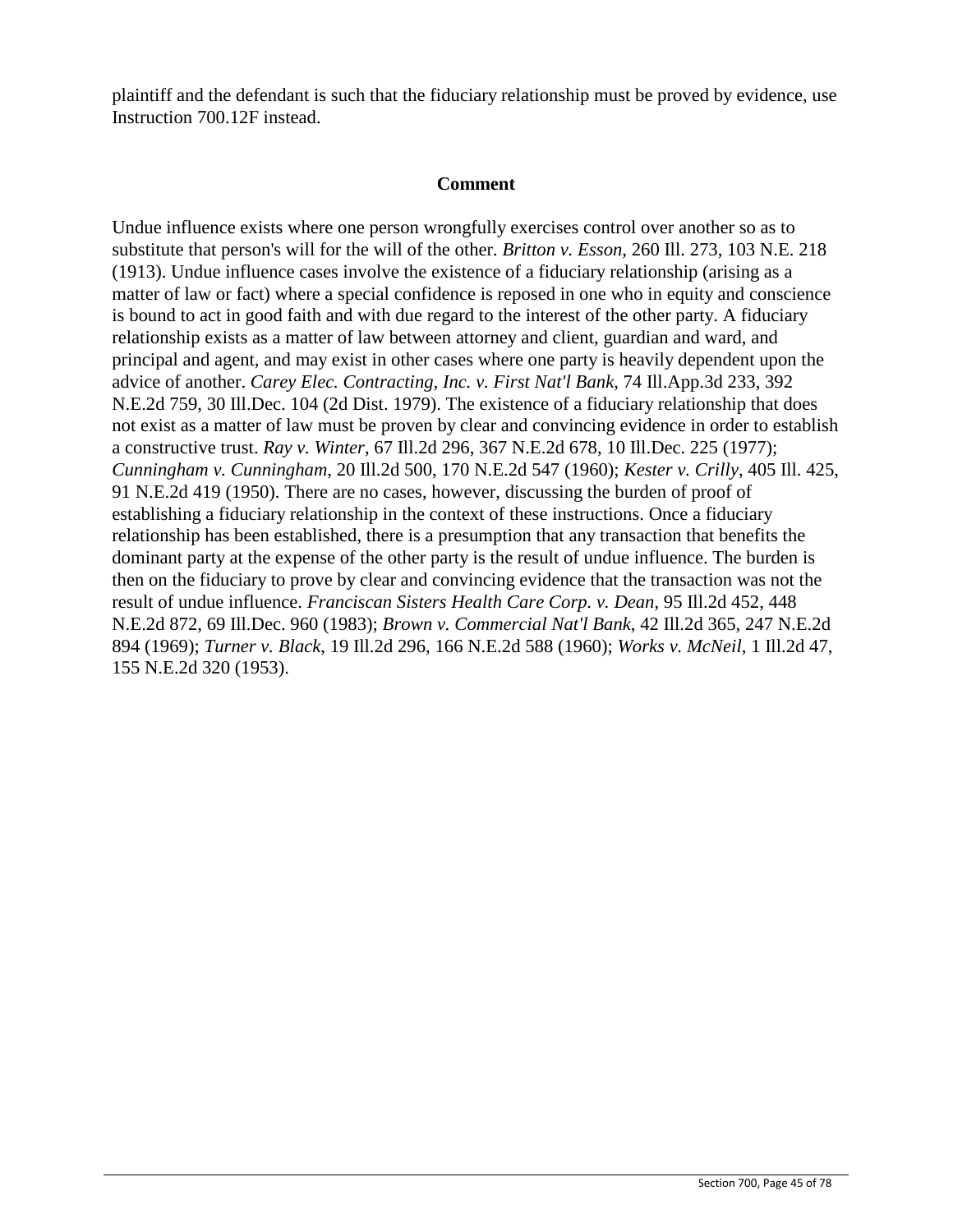**700.12V(A-D) Questions for Verdict Form (for 700.12, et seq. Affirmative Defenses to Contract Enforcement)**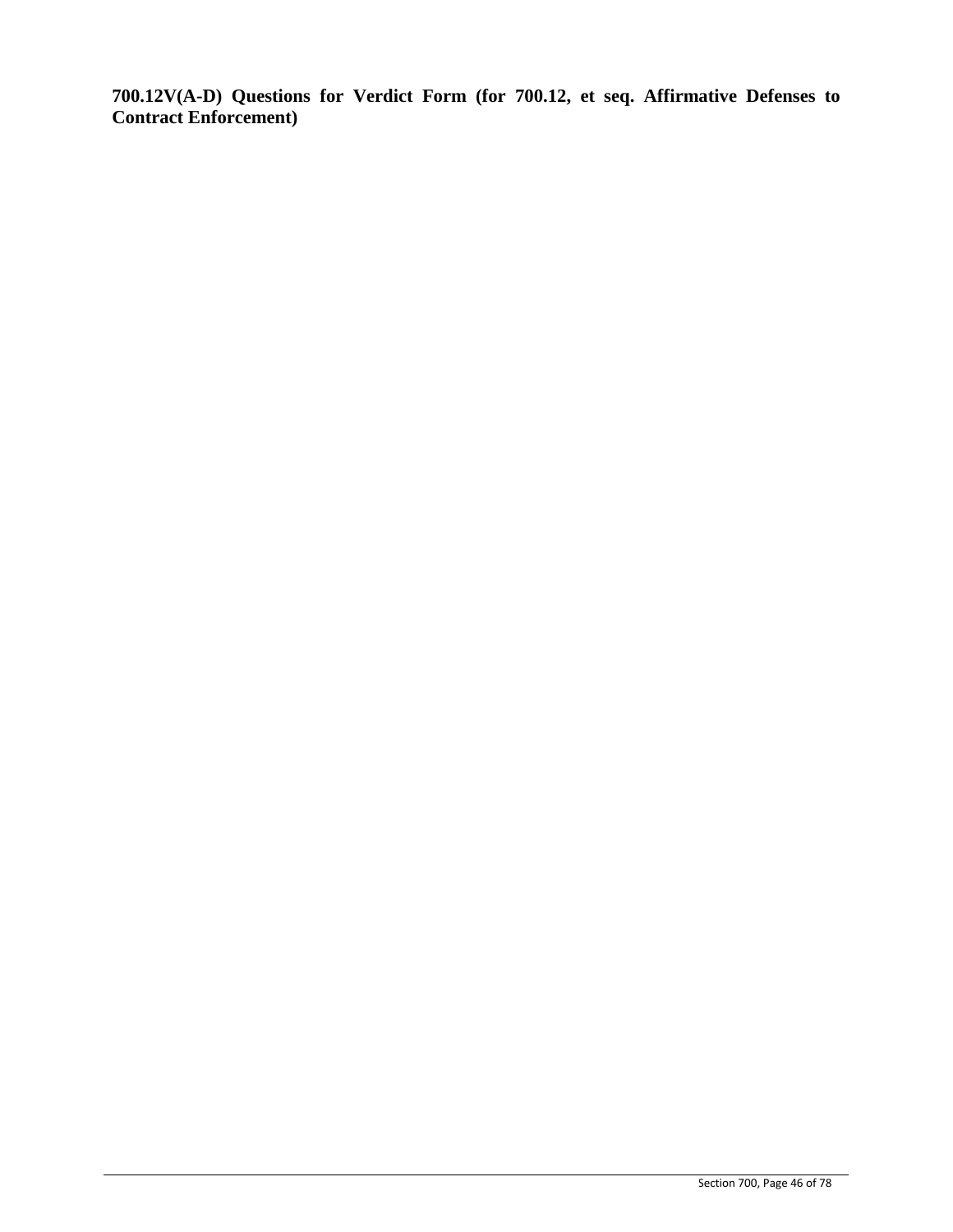## **700.12VA Incompetence Questions:**

[-] Did [defendant's name] prove [he][she][they][was][were] under the age of 18 when the contract was made?

 $YES$   $NO$   $-$ 

OR

[-] Did [defendant's name] prove that [he][she][they] lacked the mental competence or capacity to understand the nature and consequences of the agreement at the time the contract was made?

 $YES$   $NO$   $-$ 

If your answer to question is YES, then your deliberations are complete. You should disregard the remaining numbered questions, and go to Verdict B at the end of this verdict and sign it. If your answer to question  $\frac{1}{\sqrt{1-\frac{1}{n}}}$  is NO, you should then answer question  $\frac{1}{\sqrt{1-\frac{1}{n}}}$ .

*Verdict Form revised September 14, 2012.*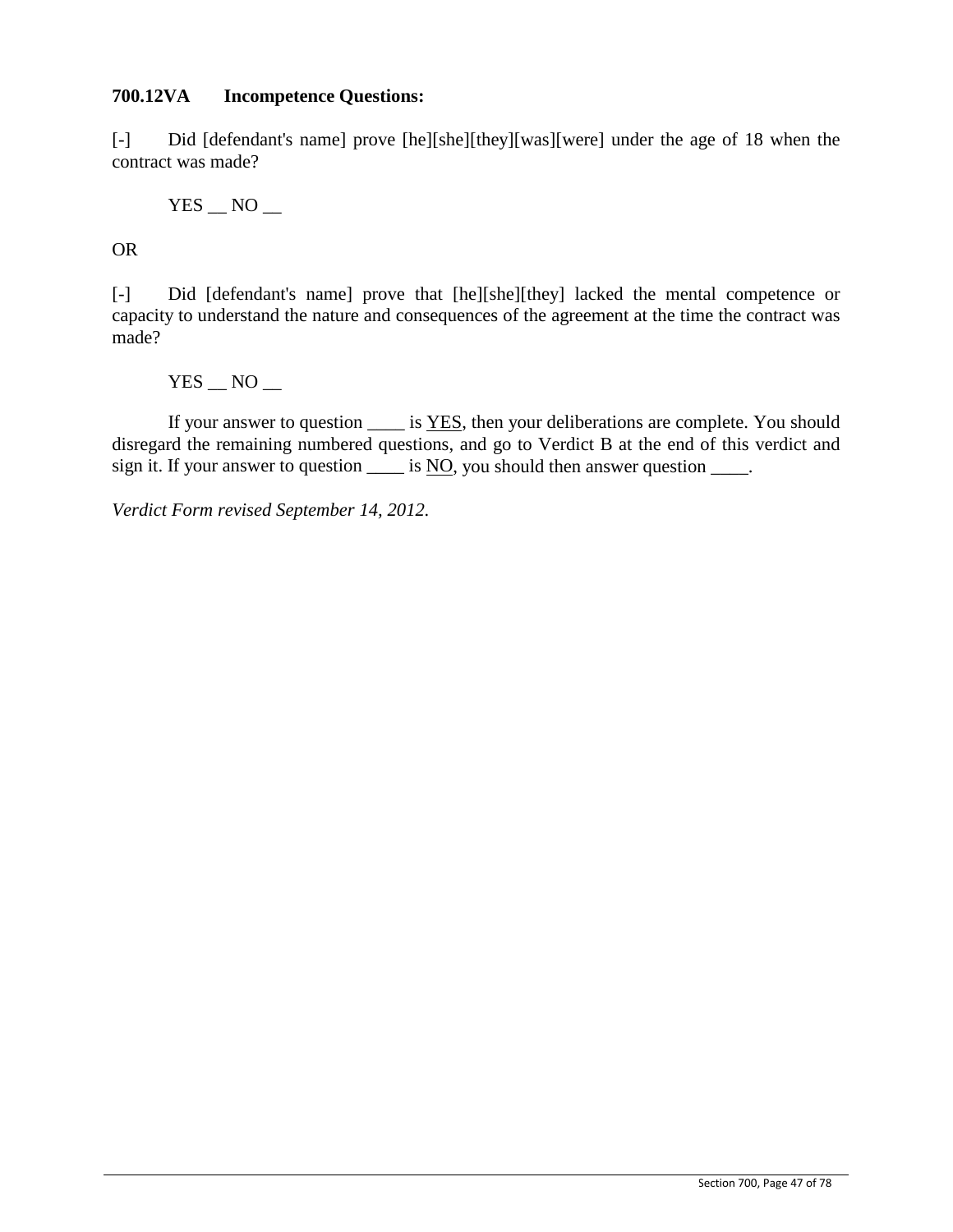#### **700.12VB Duress Questions:**

[-] Did [defendant's name] prove [plaintiff's name] [third party] \_\_\_\_\_\_ subjected [defendant's name] to duress as stated in these instructions?

 $YES$   $NO$   $-$ 

If your answer to question \_\_\_\_ is YES, then your deliberations are complete. You should disregard the remaining numbered questions, and go to Verdict B at the end of this verdict and sign it. If your answer to question \_\_\_\_\_ is NO, you should then answer question \_\_\_\_.

*Questions for Verdict Form revised April 2016.*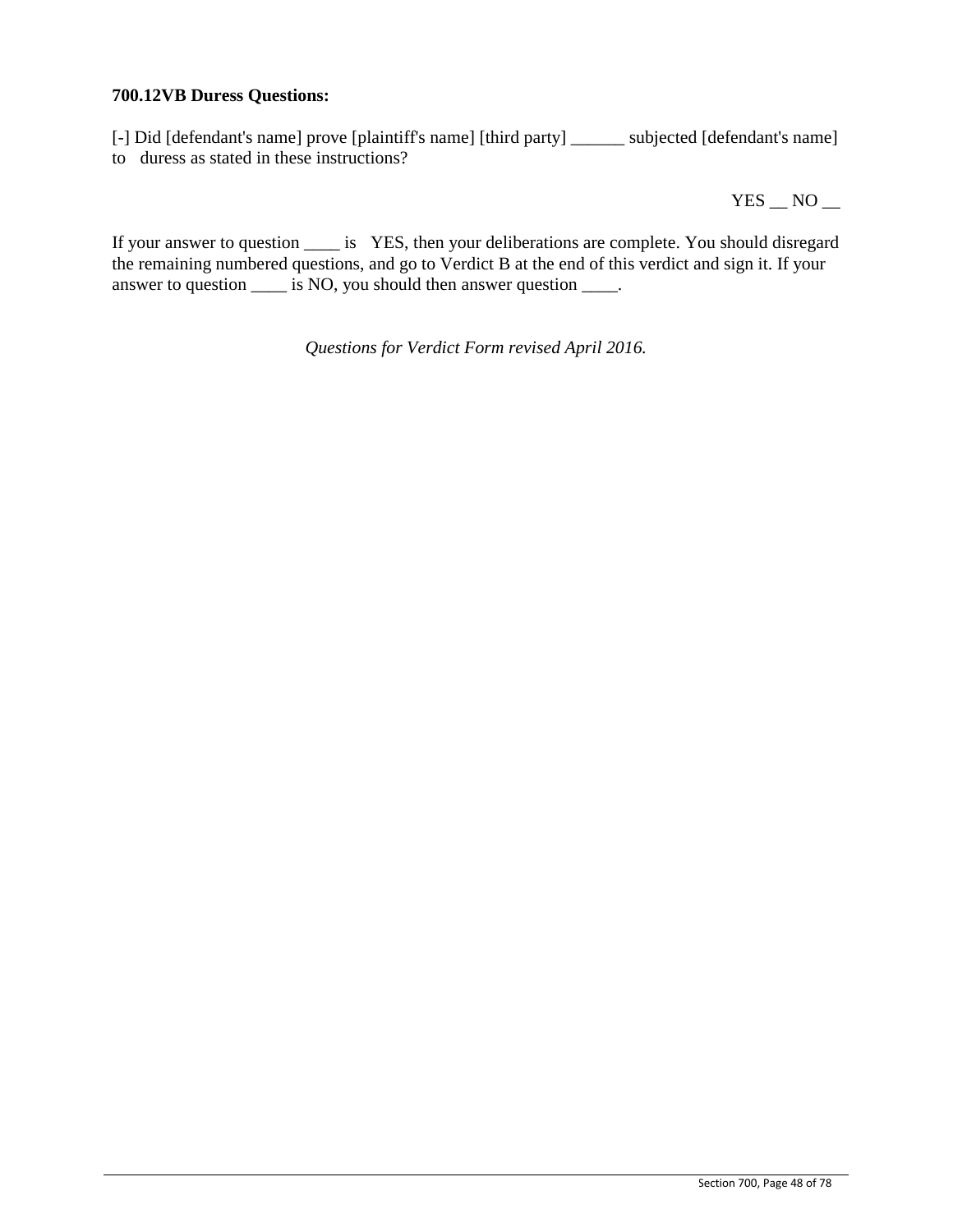# **700.12V C & D Fraud and Misrepresentation Questions:**

[WITHDRAWN]

IPI 700.12V C&D is withdrawn.

*Instruction withdrawn April 2016.*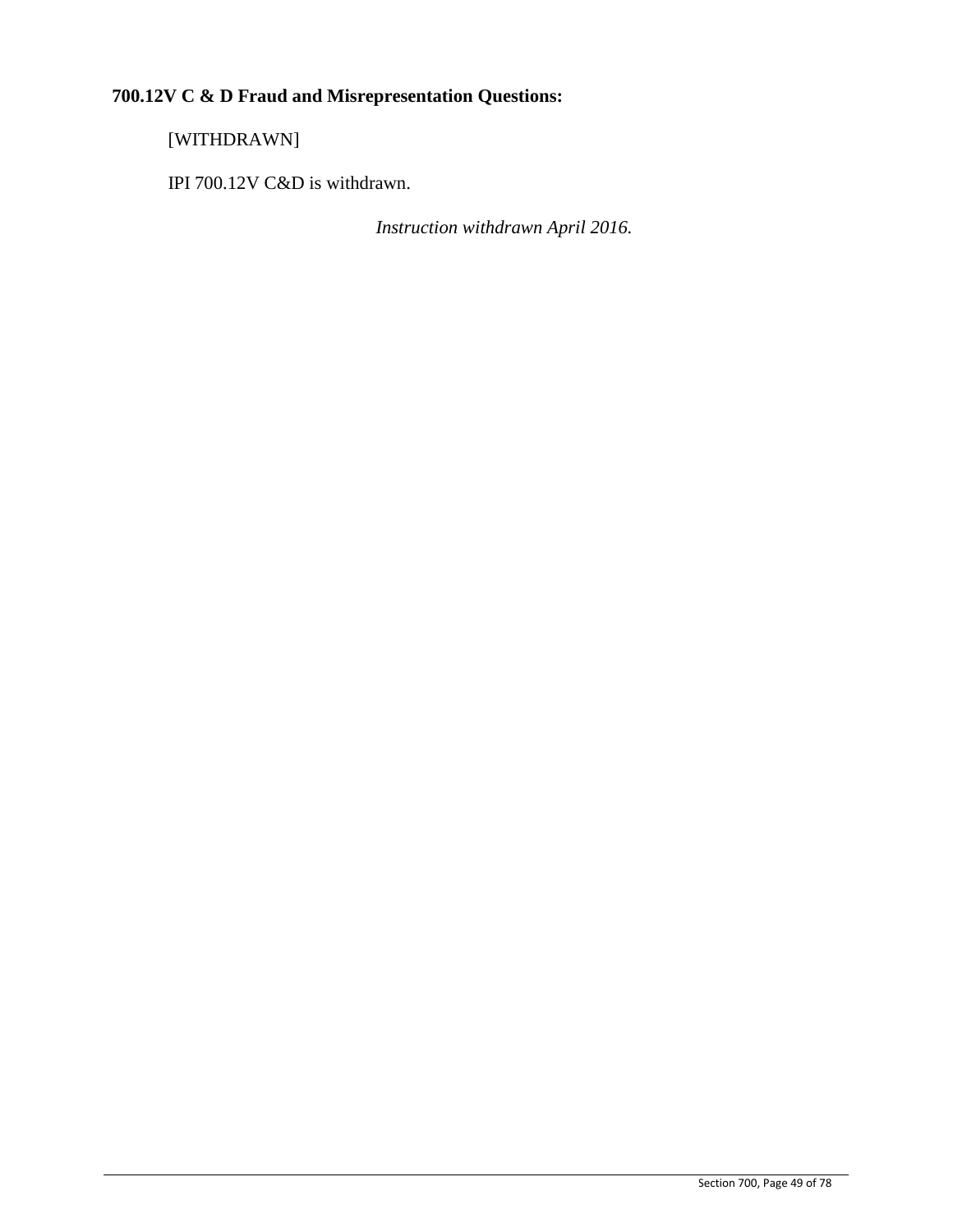## **700.12 V D Fraud Questions:**

[-] Did [defendant's name] prove [plaintiff's name] committed fraud as stated in these instructions?

YES\_\_\_\_\_\_ NO \_\_\_\_\_\_

If your answer to question \_\_\_\_\_\_ is YES, then your deliberations are complete. You should disregard the remaining numbered questions, and go to Verdict B at the end of this verdict and sign it. If you answer to question \_\_\_\_\_\_ is NO, you should then answer question \_\_\_\_\_.

*Questions for Verdict Form created April 2016.*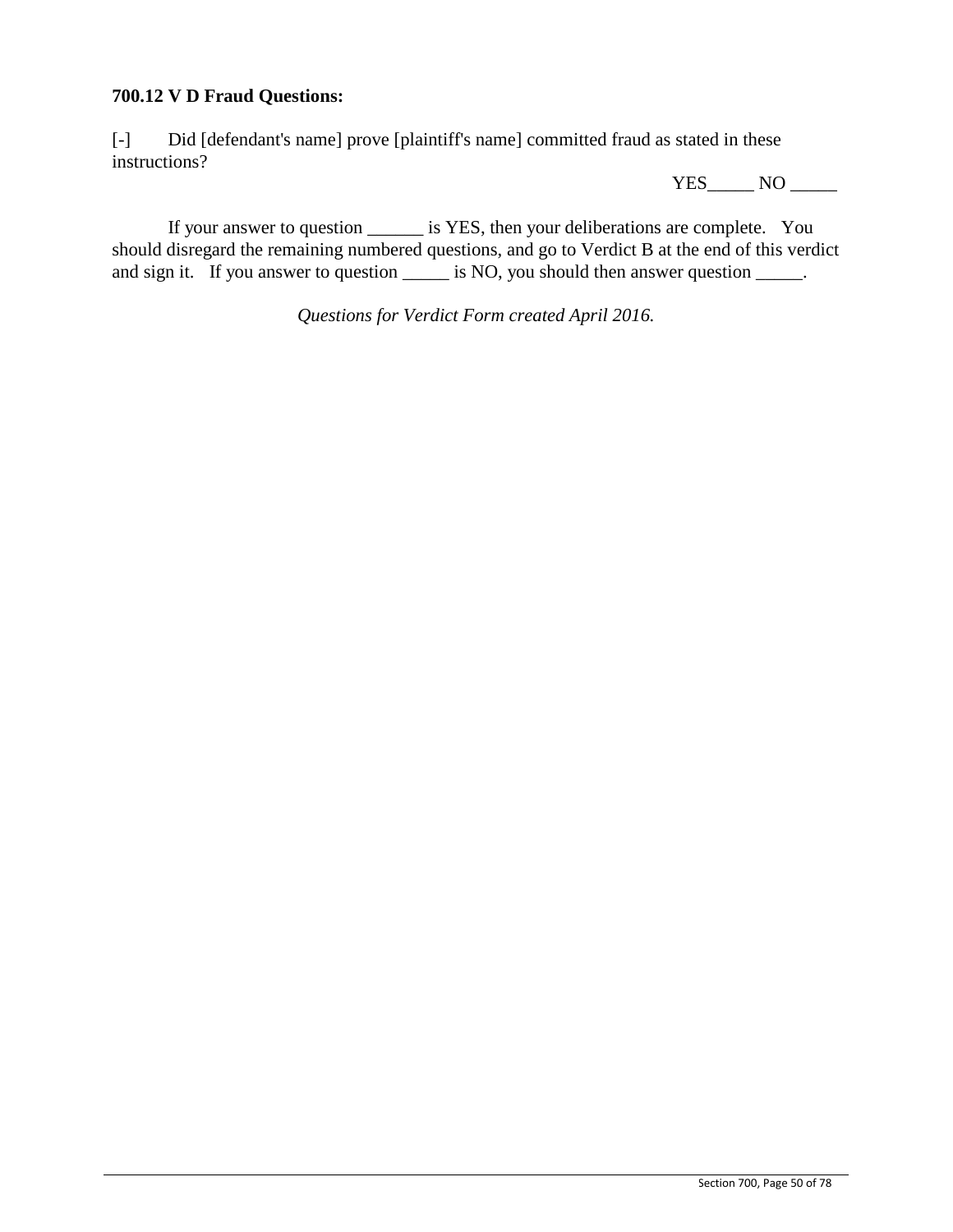## **700.12VE Frustration of Purpose/Impossibility of Performance Questions:**

[-] Did [defendant's name] prove [impossibility of performance] [frustration of purpose] as stated in these instructions?

 $YES$   $NO$   $-$ 

If your answer to question \_\_\_\_ is YES, then your deliberations are complete. You should disregard the remaining numbered questions, and go to Verdict B at the end of this verdict and sign it. If your answer to question \_\_\_\_\_ is NO, you should then answer question \_\_\_\_.

*Questions for Verdict Form revised April 2016.*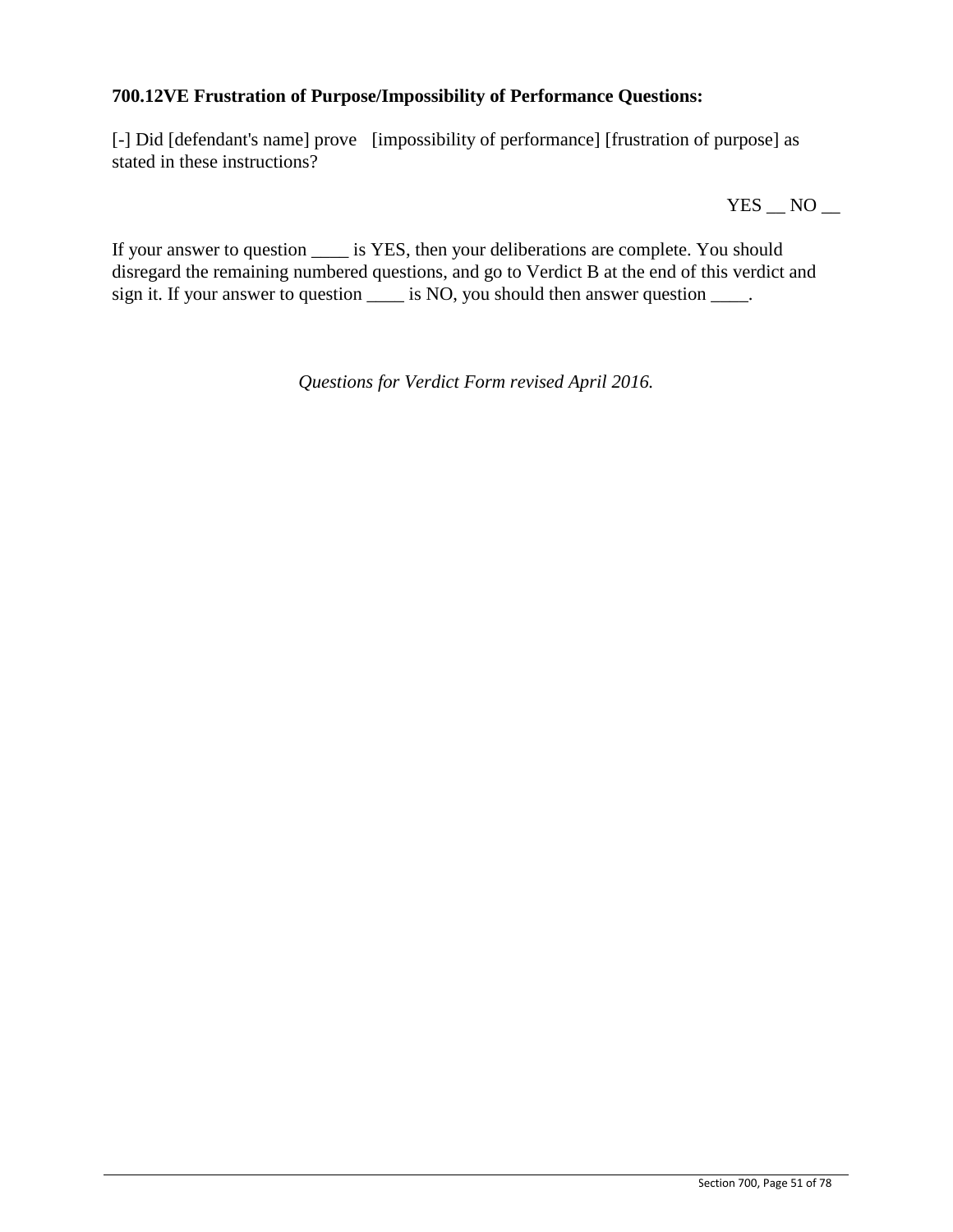## **700.12VF Undue Influence Questions (fiduciary relationship claimed)**

1. Did [defendant's name] prove that [he][she][it] [they] placed trust and confidence in the [plaintiff's name] [or third party]?

 $YES$   $NO$   $-$ 

If your answer to question  $\qquad$  is NO, then your deliberations are complete. You should disregard the remaining numbered questions, and go to Verdict B at the end of this verdict and sign it. If your answer to question is YES, you should then answer question  $\blacksquare$ .

2. Did [defendant's name] prove [plaintiff's name] [or third party] actually or impliedly agreed to exercise [his][her][its][their] judgement on behalf of [defendant's name]?  $YES$   $NO$   $-$ 

If your answer to question is NO, then your deliberations are complete. You should disregard the remaining numbered questions, and go to Verdict B at the end of this verdict and sign it. If your answer to question is YES, you should then answer question  $\blacksquare$ .

3. Did [defendant's name] prove [plaintiff's name] [or third party] gained influence and superiority over [defendant's name]?

 $YES$   $NO$   $-$ 

If your answer to question \_\_\_\_ is NO, then your deliberations are complete. You should disregard the remaining numbered questions, and go to Verdict B at the end of this verdict and sign it. If your answer to question \_\_\_\_\_ is YES, you should then answer question \_\_\_\_.

4. Did [plaintiff's name] prove by clear and convincing evidence the contract was fair?  $YES$   $\_$  NO  $\_$ 

If your answer to question \_\_\_\_ is NO, then your deliberations are complete. You should disregard the remaining numbered questions, and go to Verdict B at the end of this verdict and sign it. If your answer to question \_\_\_\_\_ is YES, you should then answer question \_\_\_\_\_.

5. Did [plaintiff's name] prove by clear and convincing evidence [defendant's name] obtained independent advice?

YES NO

If your answer to question \_\_\_\_ is NO, then your deliberations are complete. You should disregard the remaining numbered questions, and go to Verdict B at the end of this verdict and sign it. If your answer to question \_\_\_\_\_ is YES, you should then answer question \_\_\_\_\_.

6. Did [plaintiff's name] prove by clear and convincing evidence the contract did not result from undue influence over [defendant's name]?

 $YES$   $NO$   $-$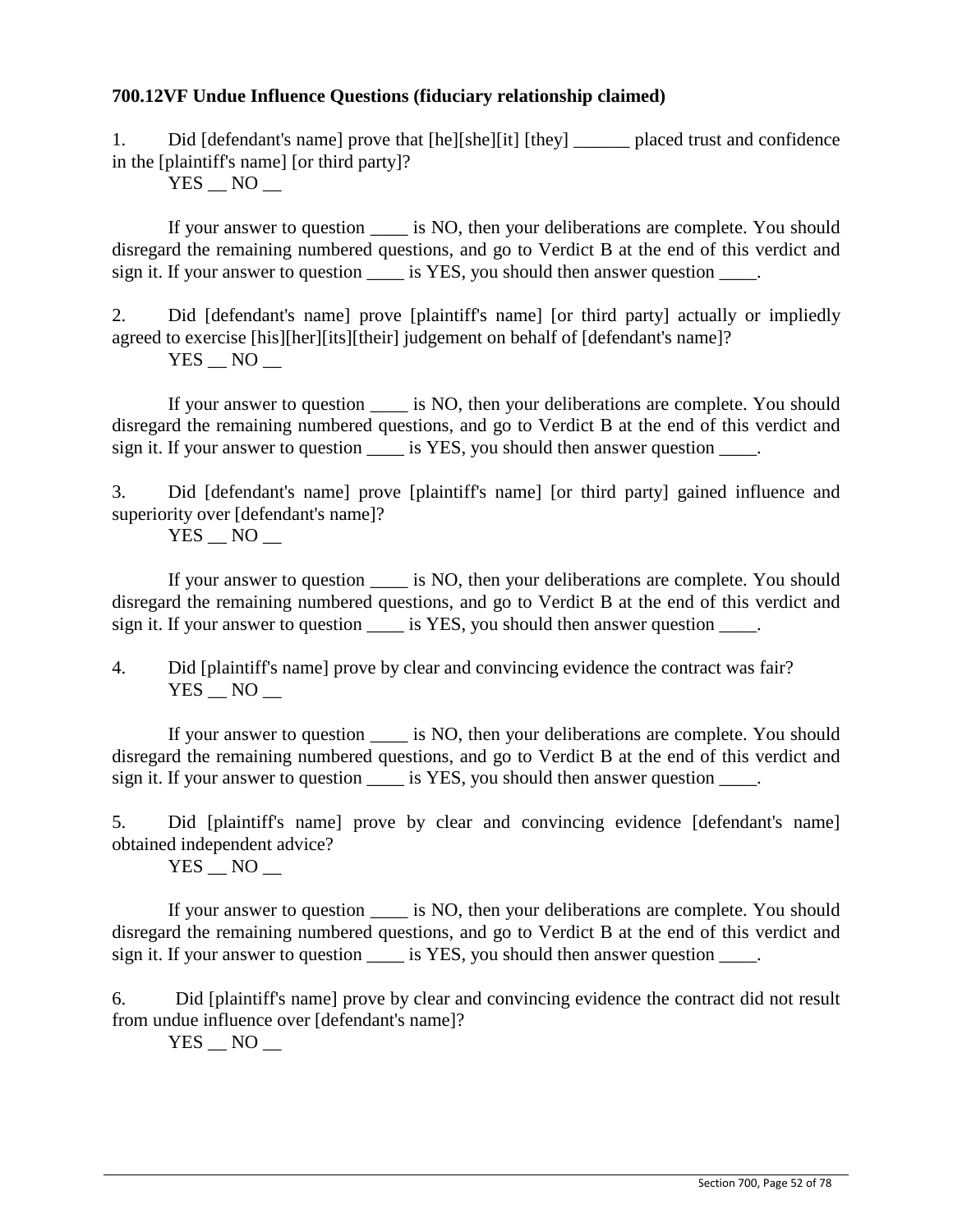If your answer to question \_\_\_\_ is NO, then your deliberations are complete. You should disregard the remaining numbered questions, and go to Verdict B at the end of this verdict and sign it. If your answer to question \_\_\_\_\_ is YES, you should then answer question \_\_\_\_.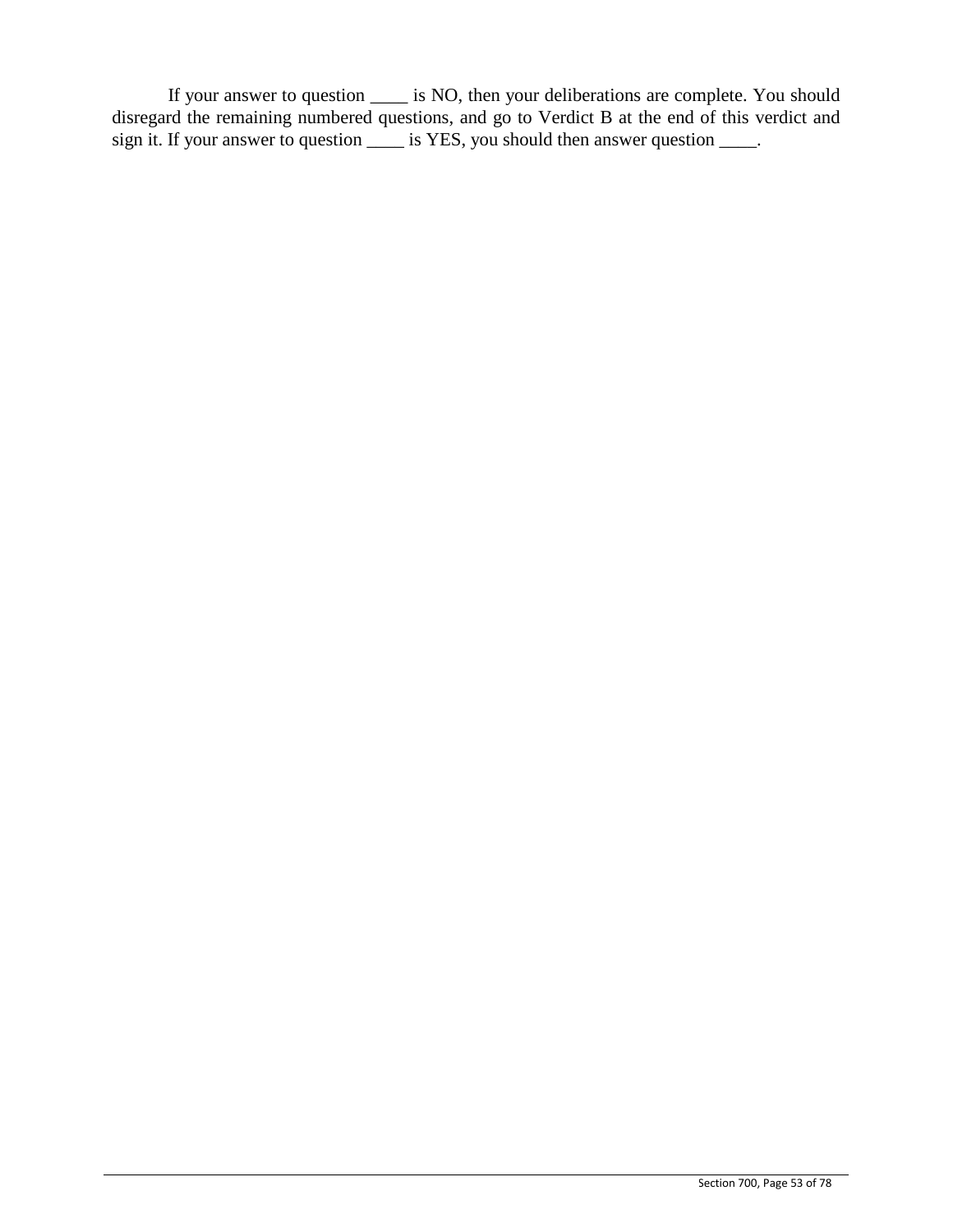## **700.12VG Undue Influence Questions (fiduciary relationship arising under law)**

1. Did [plaintiff's name] prove by clear and convincing evidence the contract was fair?

 $YES$   $NO$   $-$ 

If your answer to question is NO, then your deliberations are complete. You should disregard the remaining numbered questions, and go to Verdict B at the end of this verdict and sign it. If your answer to question \_\_\_\_\_ is YES, you should then answer question \_\_\_\_.

2. Did [plaintiff's name] prove by clear and convincing evidence the contract did not result from undue influence over [defendant's name]?

YES NO

If your answer to question is NO, then your deliberations are complete. You should disregard the remaining numbered questions, and go to Verdict B at the end of this verdict and sign it. If your answer to question \_\_\_\_\_ is YES, you should then answer question \_\_\_\_.

3. Did [plaintiff's name] prove by clear and convincing evidence [defendant's name] obtained independent advice?

YES NO

If your answer to question \_\_\_\_ is NO, then your deliberations are complete. You should disregard the remaining numbered questions, and go to Verdict B at the end of this verdict and sign it. If your answer to question is YES, you should then answer question  $\blacksquare$ .

*Questions for Verdict Form revised August2016.*

#### **Notes on Use**

The Affirmative defense verdict forms should be used in conjunction with the same numbered affirmative defense instructions. When necessary, Court and counsel should use IPI 200.03.05 as a guide to prepare an instruction to inform the jury on the burden of proof by clear and convincing evidence. The set of instructions must end with 700.18V.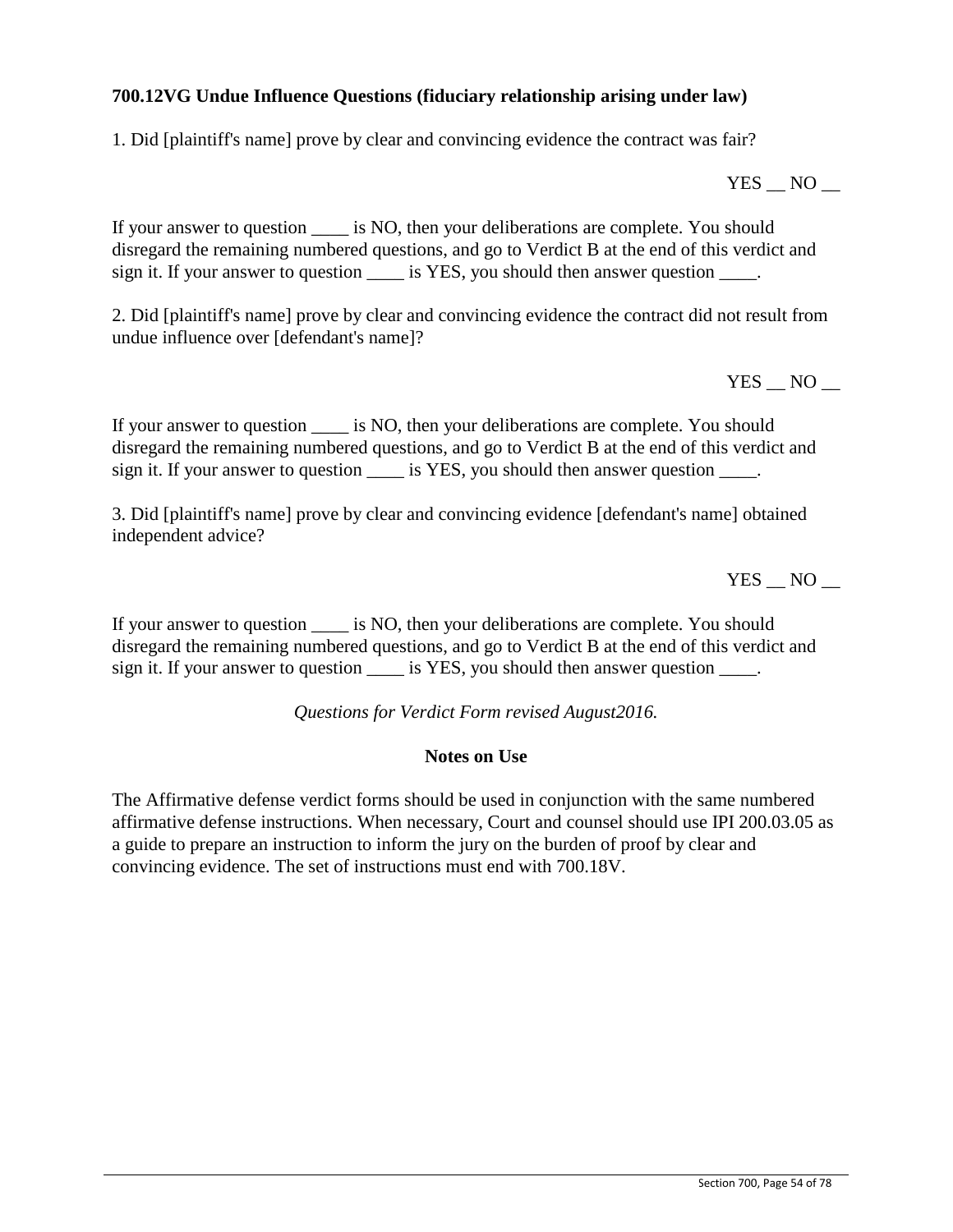#### **700.13 Damages**

If you find in favor of [plaintiff's name], you must then decide how much money, if any, would fairly compensate [plaintiff's name] for the [defendant's name]'s (s') breach of contract. [plaintiff's name] has the burden of proving each element of damages claimed and that they occurred as a direct and natural result of [defendant's name]'s (s') breach. In calculating [plaintiff's name]'s damages, you should determine that sum of money that will put [plaintiff's name] in as good a position as [he][she][it] would have been in if [both][the] [plaintiff's name] and [defendant's name] had performed all of their promises under the contract.

The [plaintiff's name] seeks an award of several different categories of contract damages.

[1] Direct damages for:

(Here insert the element of direct damages which have a basis in the evidence.)

"Direct Damages" are the amount of gain [plaintiff's name] would have received if [both][the] parties had fully performed the contract. You calculate the amount of this gain by determining the value of the contract benefits [plaintiff's name] did not receive because of [defendant's name]'s breach and then subtracting from that value, the amount you calculate the value of whatever expenses [plaintiff's name] saved because of the breach.

[2] *Special damages* for:

(Here insert the element of direct damages which have a basis in the evidence.)

Special damages are different from direct damages.

[plaintiff's name] must prove these damages were reasonably foreseeable by the parties when they entered into the contract.

[3] Incidental damages for:

(Here insert the element of incidental damages which have a basis in the evidence.)

Incidental damages are different from direct and special damages.

"Incidental Damages" are costs that were reasonably spent either in responding to [defendant's name]'s(s') breach of the contract or in securing the benefits [defendant's name] was [were] to have provided.

You will address these issues in questions \_\_\_\_, \_\_\_\_, (etc.) on your verdict.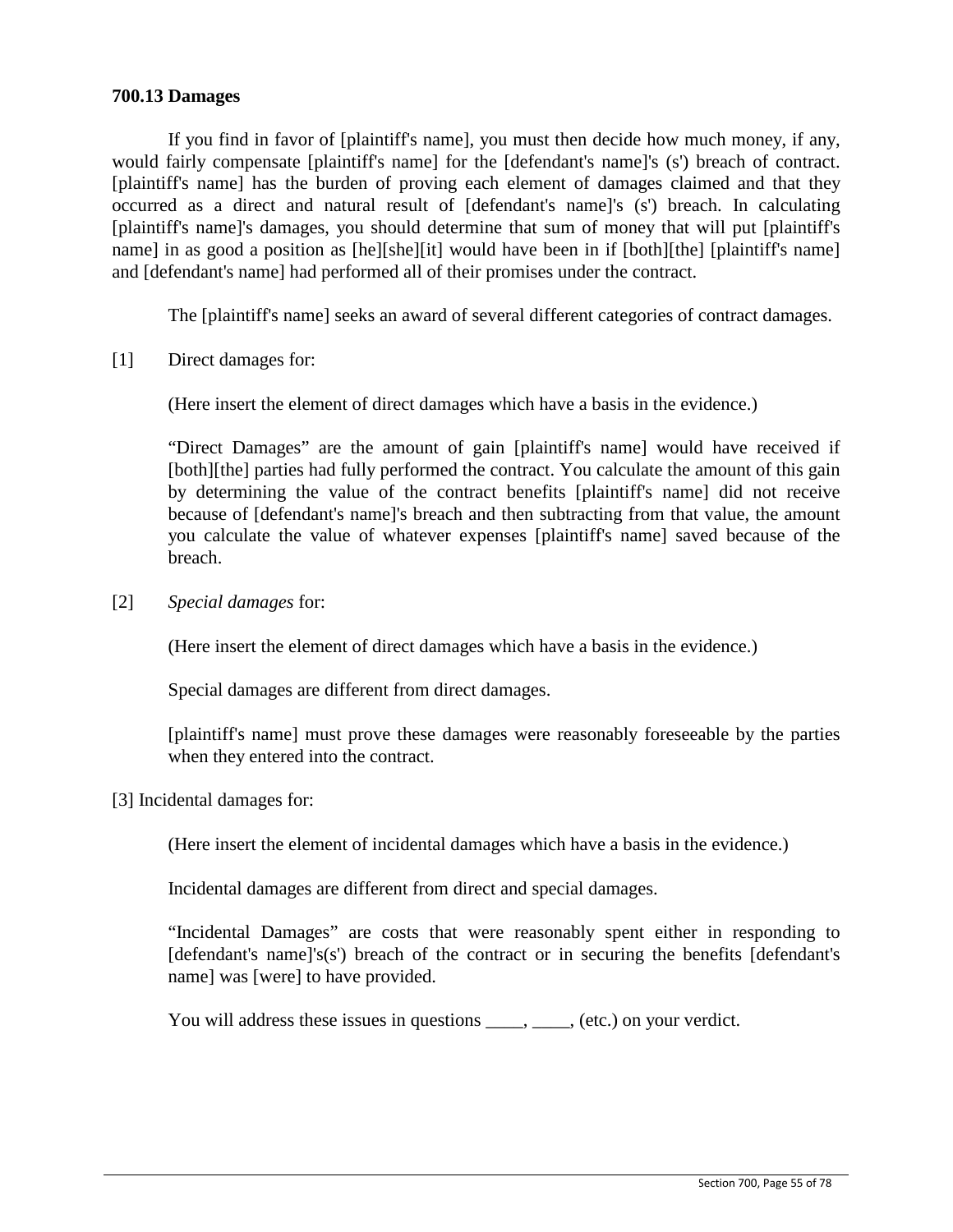#### **Notes on Use**

This general damages instruction should be given in all contract cases where none of the specific damages instructions, numbered 700.14 thru 700.16, are applicable. The instruction assumes all of the itemized/numbered issues are contested, and, if an issue is not contested, it should be eliminated from this instruction and the corresponding verdict forms. Instruction 700.17 on mitigation of damages may be given with this instruction if appropriate. The verdict form relating to this instruction provides the clear steps for the determination of a dollar amount to be awarded if applicable. Contract cases often include multiple defendants who should all be added by name to this instruction.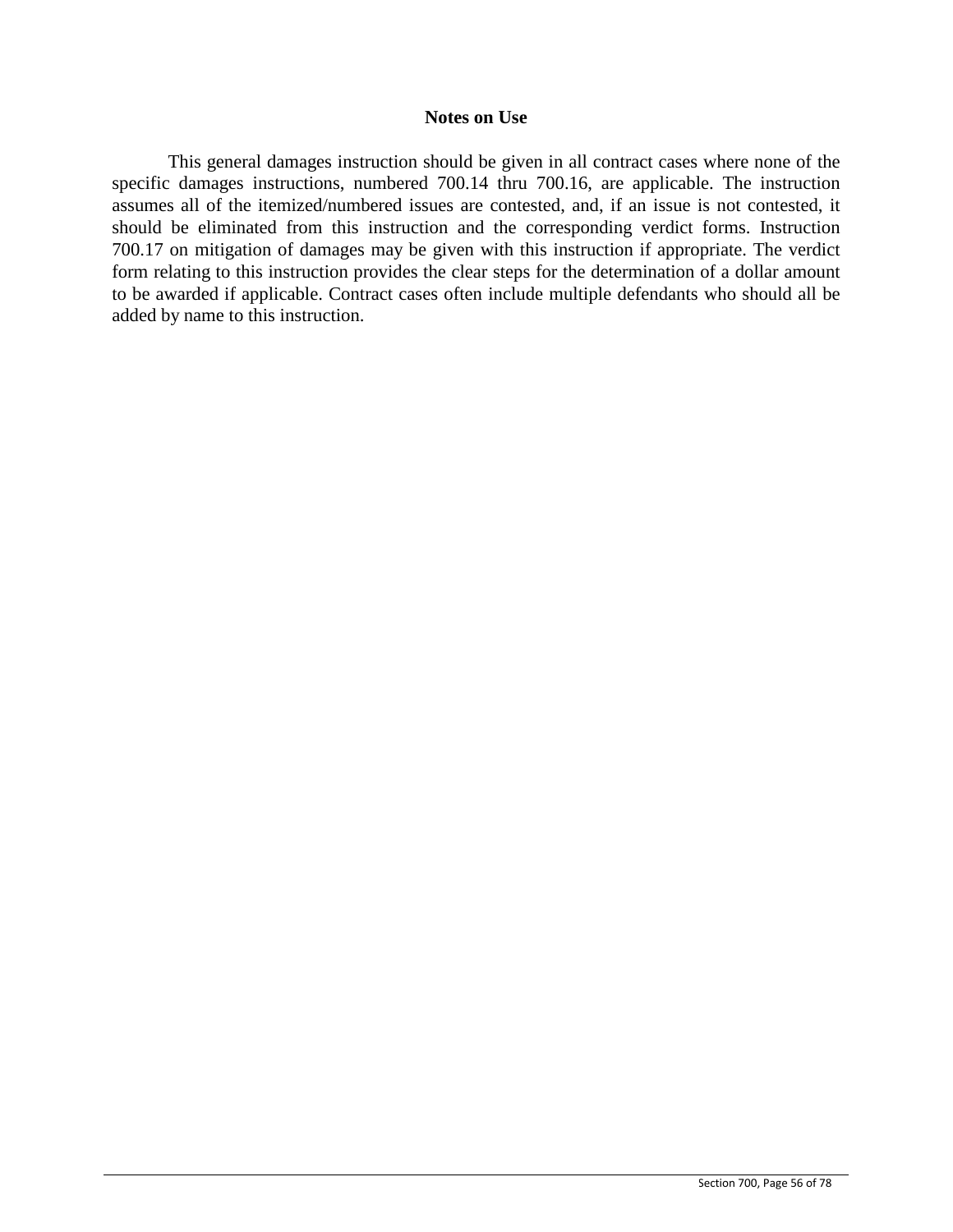#### **700.13V Questions for Verdict Form (For Damages--General)**

[-] Did [plaintiff's name] prove [he][she][it] sustained damages?  $YES$   $NO$   $-$ 

If your answer to question \_\_ is NO, then your deliberations are complete. You should disregard the remaining numbered questions, and go to Verdict B at the end of this verdict and sign it. If your answer to question  $\overline{\phantom{a}}$  is YES, you should then answer question  $\overline{\phantom{a}}$ .

[-] Did [plaintiff's name] prove these damages were caused by [defendant's name]'s breach of the contract?

 $YES$   $NO$   $-$ 

If your answer to question is NO, then your deliberations are complete. You should disregard the remaining numbered questions, and go to Verdict B at the end of this verdict and sign it. If your answer to question is YES, you should then answer question.

[-] Did [plaintiff's name] present evidence from which you can determine the fair and reasonable value of the loss?

YES NO

If your answer to question \_\_ is NO, then your deliberations are complete. You should disregard the remaining numbered questions, and go to Verdict B at the end of this verdict and sign it. If your answer to question is YES, you should then answer question.

[-] *To determine Direct Damages*:

[a] the value of the contract benefits [plaintiff's name] proved [he][she][it] should have received:

 $[a] = $$ 

[b] the expenses [plaintiff's name] saved because of the the breach:

#### OR

the amount of money [plaintiff's name] has actually received from [defendant's name]:

 $[b] = $$ 

 $[-] = $$ 

[5 or -] [plaintiff's name]'s Total Direct Damages (a minus b):

[6 or -] *Special Damages*: the amount of special damages [plaintiff's name] proved were reasonably foreseeable the contract was made: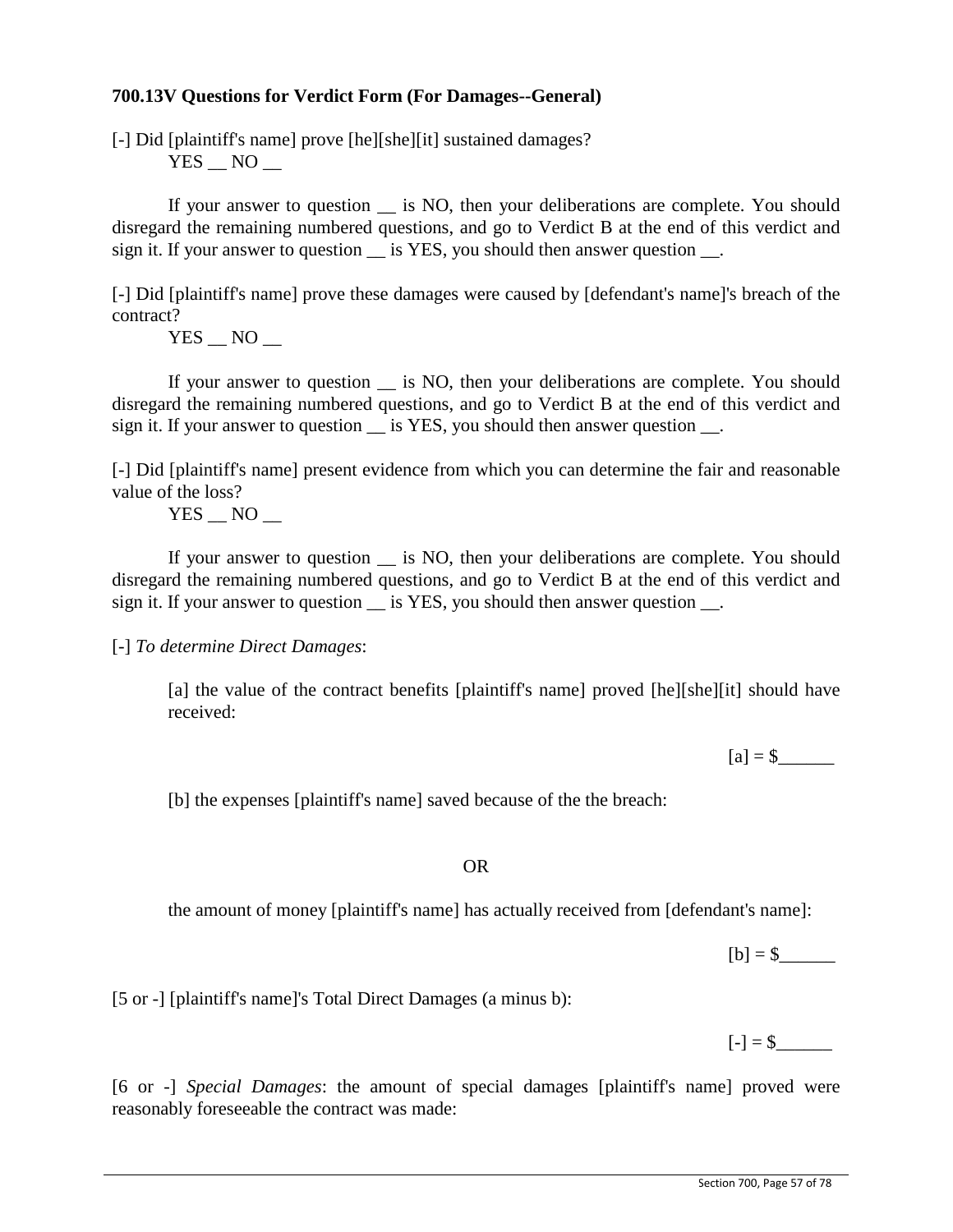[7 or -] *Incidental Damages*: the amount [plaintiff's name] proved were reasonably spent [responding to [defendant's name]'s breach of the contract] [securing the benefits [defendant's name] was to have provided.

$$
[-] = $ \_
$$

 $[8 \text{ or } -]$  TOTAL DAMAGES =  $[5] + [6] + [7]$ 

 $[-] = $$ 

WE, THE JURY, AWARD  $\_\_\_\_\_\_\_\_\_\_\_\_\_\$ \$

## **Notes on Use**

This general damages verdict form should be given whenever the related instruction 700.13 is read. It is expected that each question will have its own number and they will be arranged logically and numbered in sequence. The instruction assumes all of the itemized/numbered issues are contested, and, if an issue is not contested, it should be eliminated from this verdict form. Questions for the verdict form found at 700.17V on mitigation of damages may be given with this instruction if appropriate.

The set of instructions must end with 700.18V.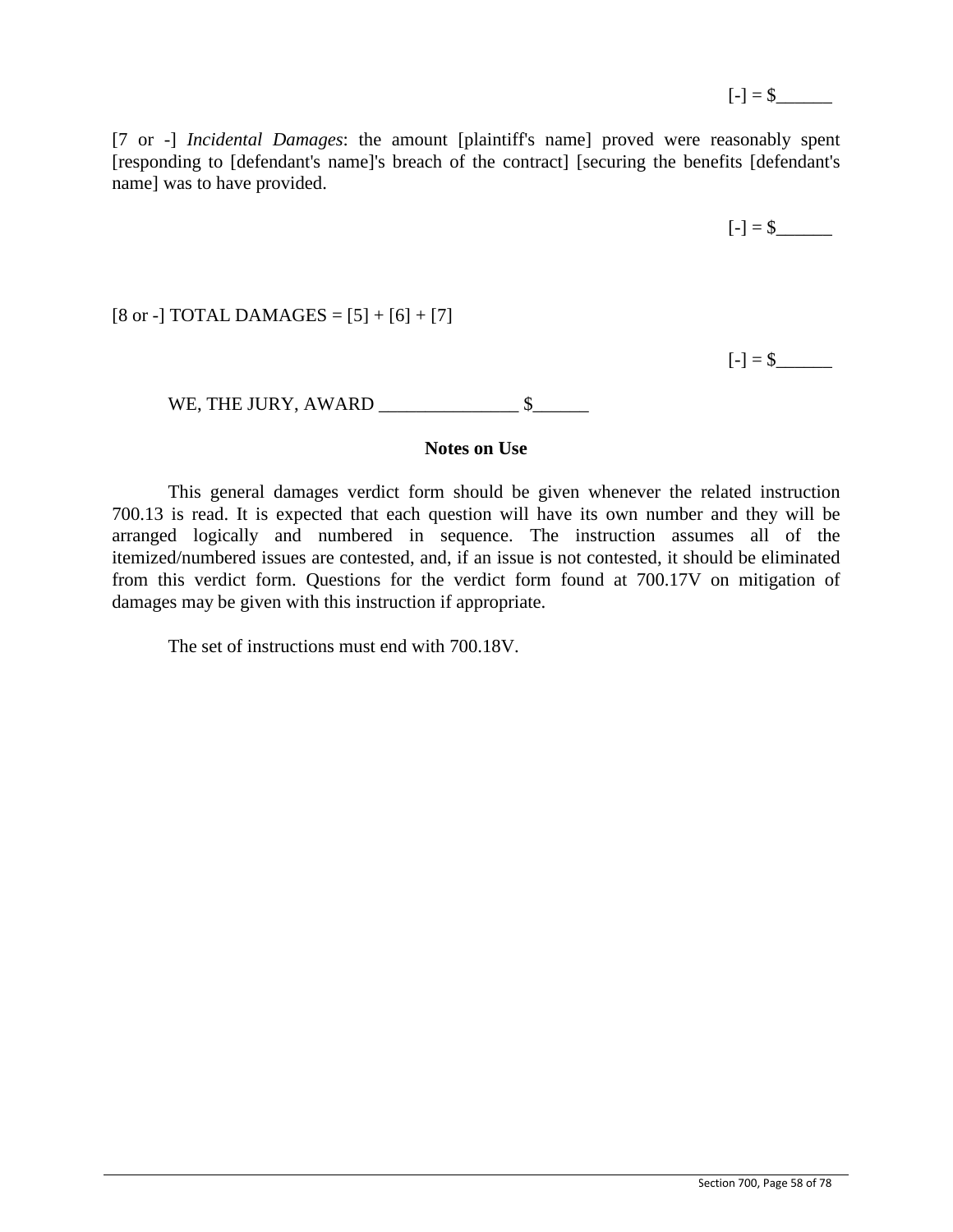## **700.14 Damages: Measure for Buyer's Breach**

If you find in favor of [plaintiff's name], you must decide how much money, if any, would fairly compensate [plaintiff's name] for the [defendant's name]'s(s') breach of contract. [plaintiff's name] has the burden of proving each element of damages claimed and that they occurred as a direct and natural result of [defendant's name]'s(s') breach. In calculating [plaintiff's name] damages, you should determine that sum of money that will put [plaintiff's name] in as good a position as [he][she][it] would have in if [plaintiff's name] and [defendant's name] had performed all of their promises under the contract.

[plaintiff's name] seeks an award of several different categories of contract damages [insert whichever appropriate]:

[1] *Direct damages* for:

(Here insert the element of direct damages which have a basis in the evidence.)

"Direct Damages" are the amount of gain [plaintiff's name] would have received if [both][the] parties had fully performed the contract.

The measure of *direct damages* in this case is the contract price minus the fair market value of the property at the time of the breach, minus any payments [defendant's name] already made.

The fair market value of the property is the amount a willing seller and buyer would agree upon for the property if both were fully informed about the property and neither of them was under any particular pressure to buy or sell.

[2] Special damages for:

(Here insert the element of special damages which have a basis in the evidence.)

Special damages are different from direct damages.

[plaintiff's name] must prove these damages were reasonably foreseeable by the parties when they entered into the contract.

[3] Incidental damages for:

(Here insert the element of incidental damages which have a basis in the evidence.)

Incidental damages are different from direct and special damages.

"Incidental Damages" are costs that were reasonably spent either in responding to [defendant's name]'s(s') of the contract or in securing the benefits [defendant's name] was [were] to have provided.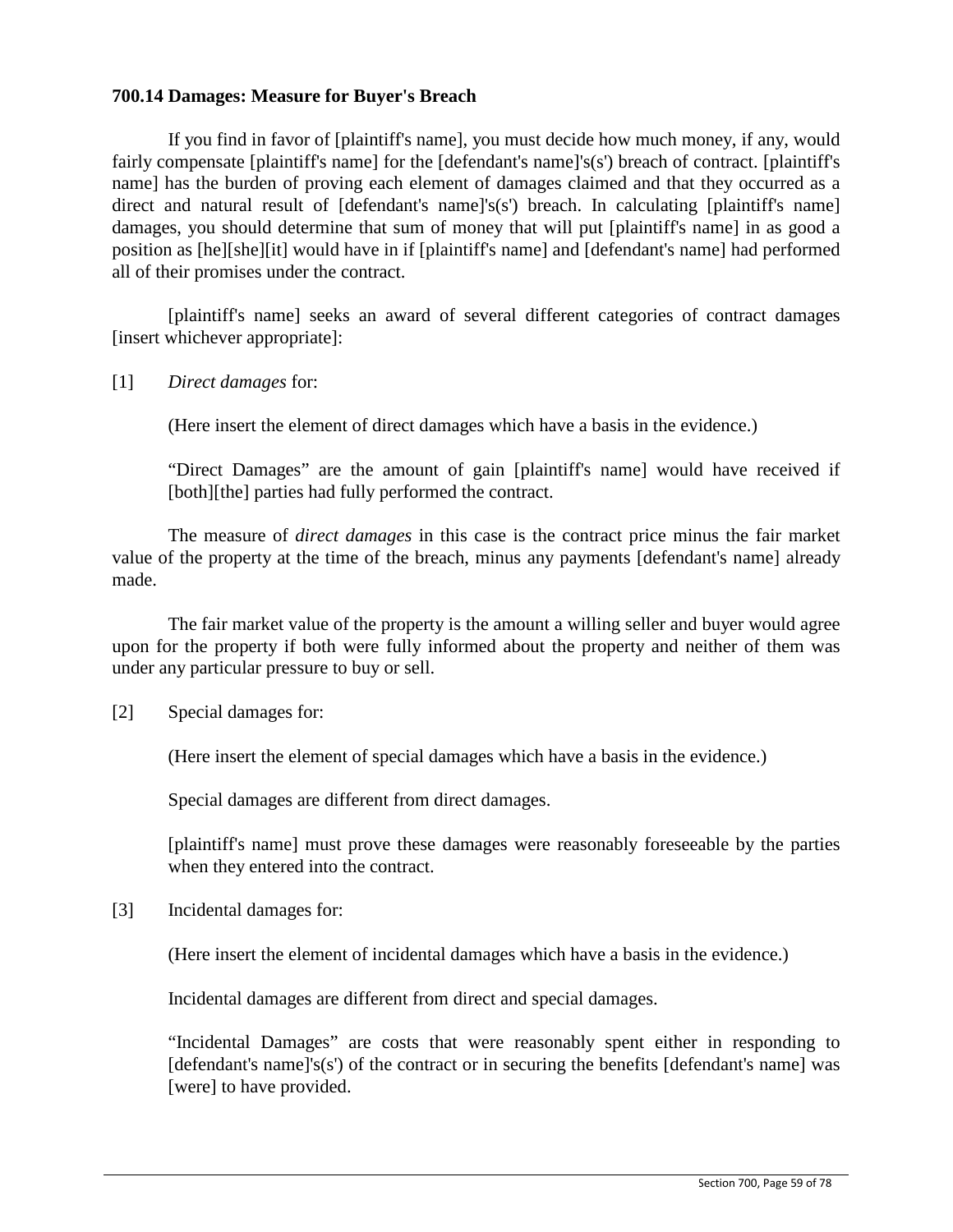The measure of *direct damages* in this case is the contract price minus the fair market value of the property at the time of the breach, minus any payments [defendant's name] already made.

The fair market value of the property is the amount a willing seller and buyer would agree upon for the property if both were fully informed about the property and neither of them was under any particular pressure to buy or sell.

You will address these issues in questions \_\_\_\_, \_\_\_\_, (etc.) on your verdict.

#### **Notes on Use**

This instruction should only be used where the defendant is a buyer who has breached a contract to purchase property from plaintiff-seller. The instruction assumes all of the itemized/numbered issues are contested, and, if an issue is not contested, it should be eliminated from this instruction and the corresponding verdict forms. This instruction may be given in conjunction with Instruction 700.17, mitigation of damages, but cannot be used in conjunction with any other damages instruction. Contract cases often include multiple defendants who should all be added by name to this instruction. The set of instructions must end with 700.18V.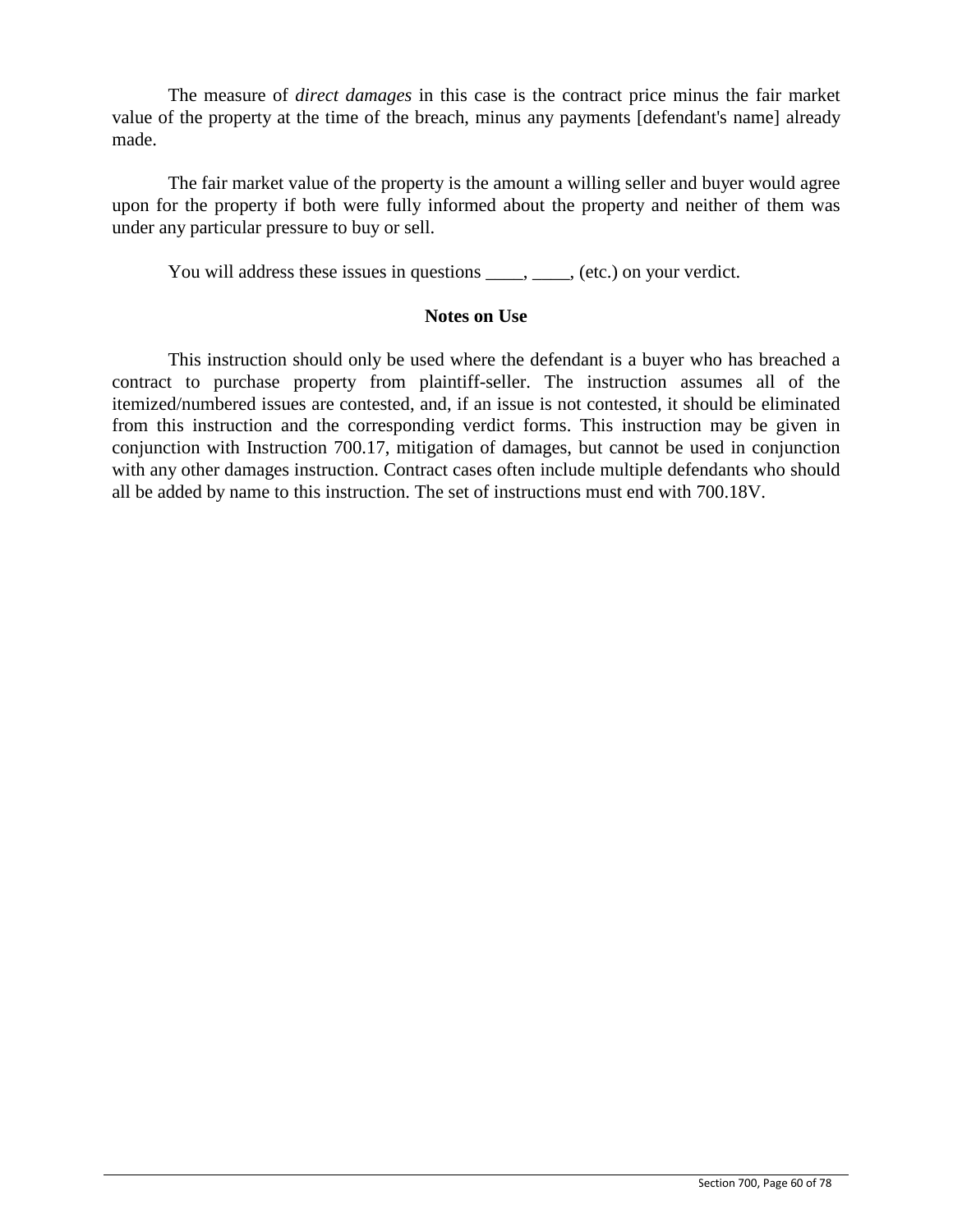## **700.14V Questions for Verdict Form (For Damages--Buyer's Breach)**

[-] Did [plaintiff's name] prove [he] [she] [it] sustained damages?  $YES$   $NO$   $-$ 

If your answer to question \_\_ is NO, then your deliberations are complete. You should disregard the remaining numbered questions, and go to Verdict B at the end of this verdict and sign it. If your answer to question is YES, you should then answer question  $\blacksquare$ .

[-] Did [plaintiff's name] prove these damages were caused by [defendant's name]'s breach of the contract?

 $YES$   $NO$   $-$ 

If your answer to question is NO, then your deliberations are complete. You should disregard the remaining numbered questions, and go to Verdict B at the end of this verdict and sign it. If your answer to question is YES, you should then answer question.

[-] Did [plaintiff's name] present evidence from which you can determine the fair and reasonable value of the loss?

YES NO

If your answer to question \_\_ is NO, then your deliberations are complete. You should disregard the remaining numbered questions, and go to Verdict B at the end of this verdict and sign it. If your answer to question is YES, you should then answer question.

[-] *To determine Direct Damages*:

[a] the contract price [plaintiff's name] proved:

 $[a] = $$ 

[b] the fair market value of the property at the time of defendant's breach

#### PLUS

the amount of money [plaintiff's name] has actually received from [defendant's name]:

 $[b] = $$ 

 $[-] = $$ 

[5 or -] [plaintiff's name]'s Total Direct Damages (a minus b):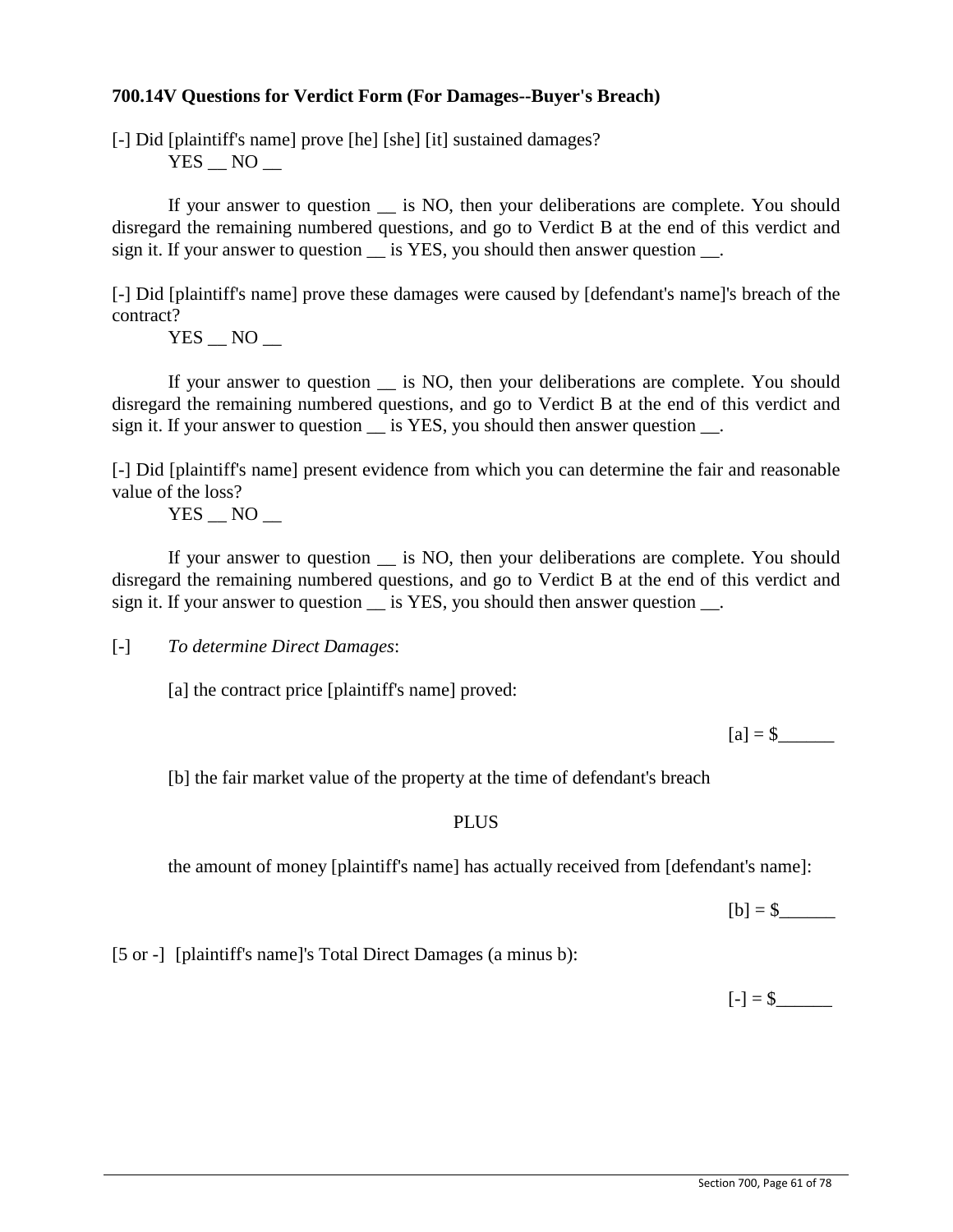[6 or -] *Special Damages*: the amount of special damages [plaintiff's name] proved were reasonably foreseeable the contract was made:

 $[-] = $$ 

[7 or -] *Incidental Damages*: the amount [plaintiff's name] proved were reasonably spent [responding to [defendant's name]'s breach of the contract] [securing the benefits [defendant's name] was to have provided].

 $[-] = $$ 

 $[-] = $$ 

WE, THE JURY, AWARD \_\_\_\_\_\_\_\_\_\_\_\_\_\_\_\_\_\_\_ \$\_\_\_\_\_\_\_\_

## **Notes on Use**

This general damages verdict form should be given whenever the related instruction 700.13 is read. It is expected that each question will have its own number and they will be arranged logically and numbered in sequence. The instruction assumes all of the itemized/numbered issues are contested, and, if an issue is not contested, it should be eliminated from this verdict form. Questions for the verdict form found at 700.17V on mitigation of damages may be given with this instruction if appropriate.

The set of instructions must end with 700.18V.

[8] TOTAL DAMAGES =  $[5] + [6] + [7]$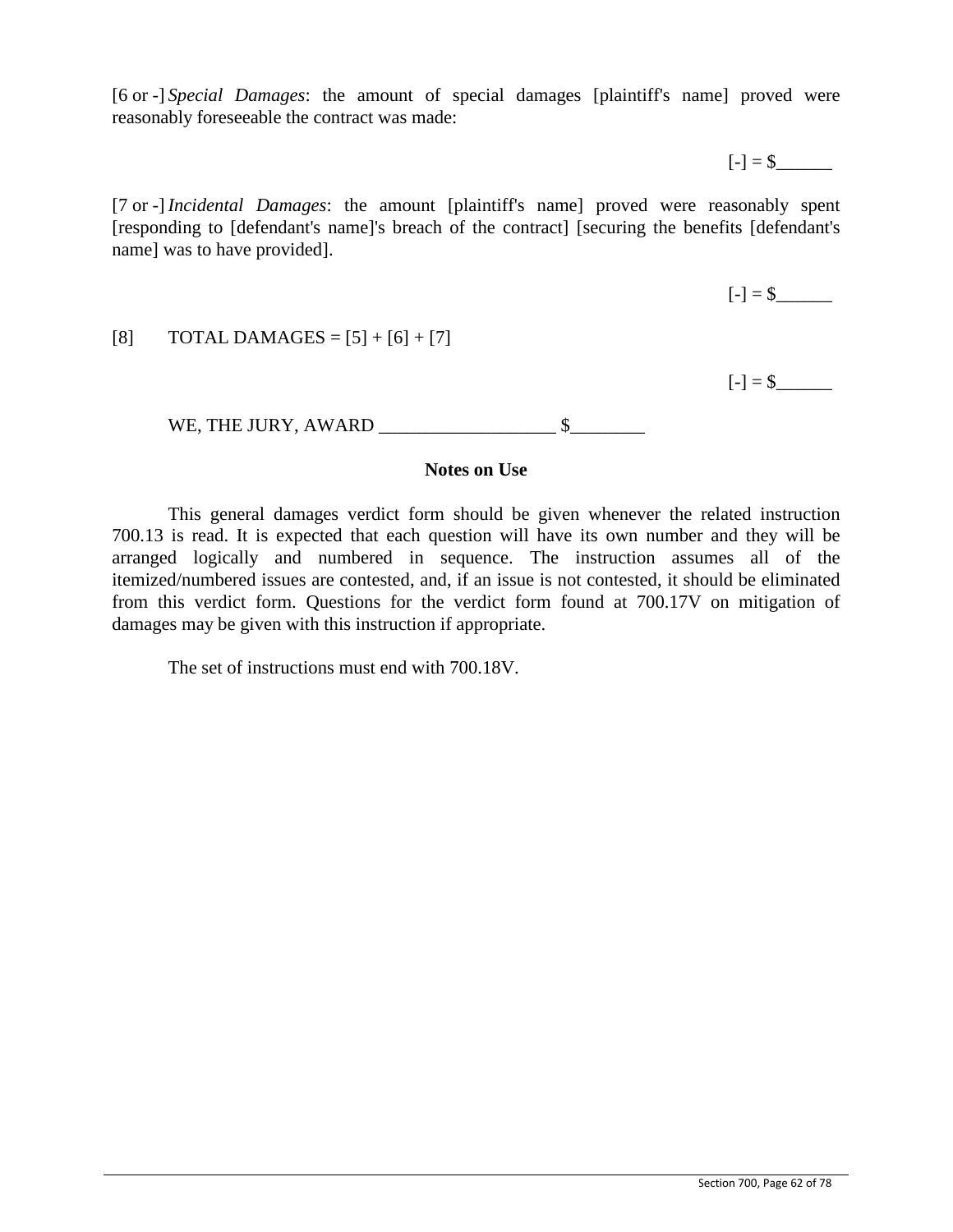#### **700.15 Damages: Measure for Seller's Breach**

If you find in favor of [plaintiff's name], you must decide how much money, if any, would fairly compensate [plaintiff's name] for the [defendant's name]'s(s') breach of contract. [plaintiff's name] has the burden of proving each element of damages claimed and that they occurred as a direct and natural result of [defendant's name]'s(s') breach. In calculating [plaintiff's name] damages, you should determine that sum of money that will put [plaintiff's name] in as good a position as [he][she][it] would have in if [plaintiff's name] and [defendant's name] had performed all of their promises under the contract.

[plaintiff's name] seeks an award of several different categories of contract damages [insert whichever appropriate]:

[1] *Direct damages* for:

(Here insert the element of direct damages which have a basis in the evidence.)

"Direct Damages" are the amount of gain [plaintiff's name] would have received if [both][the] parties had fully performed the contract.

The measure of *direct damages* in this case is the contract price minus the fair market value of the property at the time [plaintiff's name] was supposed to get the property, minus the contract price minus the unpaid portion of the contract price.

The fair market value of the property is the amount a willing seller and buyer would agree upon for the property if both were fully informed about the property and neither of them was under any particular pressure to buy or sell.

[2] Special damages for:

(Here insert the element of special damages which have a basis in the evidence.)

Special damages are different from direct damages.

[plaintiff's name] must prove these damages were reasonably foreseeable by the parties when they entered into the contract.

[3] Incidental damages for:

(Here insert the element of incidental damages which have a basis in the evidence.)

Incidental damages are different from direct and special damages.

"Incidental Damages" are costs that were reasonably spent either in responding to [defendant's name]'s(s') of the contract or in securing the benefits [defendant's name] was [were] to have provided.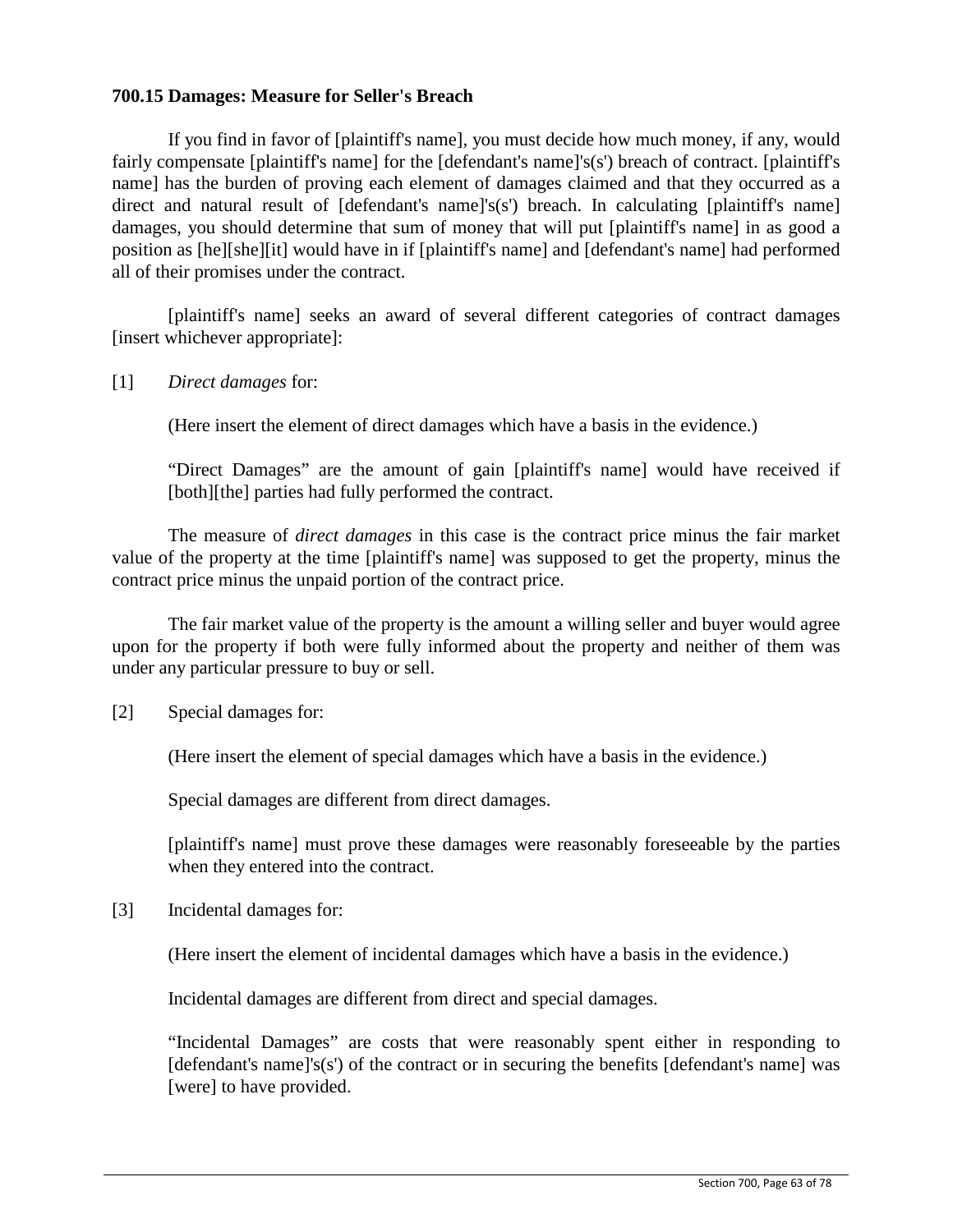The measure of *direct damages* in this case is the contract price minus the fair market value of the property at the time [plaintiff's name] was supposed to get the property, minus the contract price minus the unpaid portion of the contract price.

The fair market value of the property is the amount a willing seller and buyer would agree upon for the property if both were fully informed about the property and neither of them was under any particular pressure to buy or sell.

You will address these issues in questions \_\_\_\_, \_\_\_\_, (etc.) on your verdict.

#### **Notes on Use**

This instruction should only be used where the defendant is a buyer who has breached a contract to purchase property from plaintiff-seller. The instruction assumes all of the itemized/numbered issues are contested, and, if an issue is not contested, it should be eliminated from this instruction and the corresponding verdict forms. This instruction may be given in conjunction with Instruction 700.17, mitigation of damages, but cannot be used in conjunction with any other damages instruction. Contract cases often include multiple defendants who should all be added by name to this instruction. The set of instructions must end with 700.18V.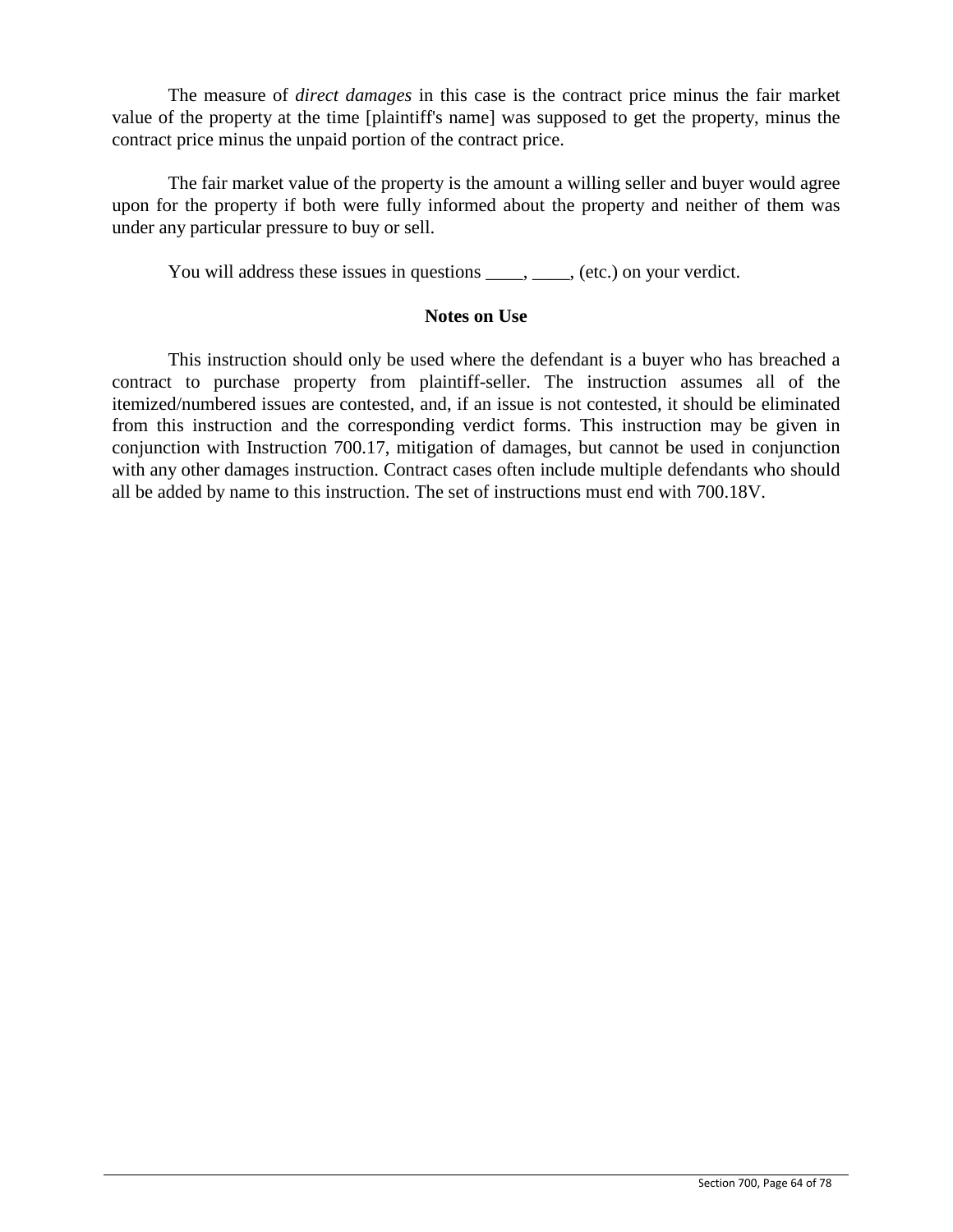#### **700.15V Questions for Verdict Form (Seller's Breach)**

[-] Did [plaintiff's name] prove [he] [she] [it] sustained damages?  $YES$   $NO$   $-$ 

If your answer to question \_\_ is NO, then your deliberations are complete. You should disregard the remaining numbered questions, and go to Verdict B at the end of this verdict and sign it. If your answer to question is YES, you should then answer question  $\blacksquare$ .

[-] Did [plaintiff's name] prove these damages were caused by [defendant's name]'s breach of the contract?

 $YES$   $NO$   $-$ 

If your answer to question is NO, then your deliberations are complete. You should disregard the remaining numbered questions, and go to Verdict B at the end of this verdict and sign it. If your answer to question is YES, you should then answer question.

[-] Did [plaintiff's name] show evidence from which you can determine the fair and reasonable value of the loss?

YES NO

If your answer to question \_\_ is NO, then your deliberations are complete. You should disregard the remaining numbered questions, and go to Verdict B at the end of this verdict and sign it. If your answer to question is YES, you should then answer question.

[-] *To determine Direct Damages*:

[a] the fair market value of the property at the time of defendant's breach:

 $[a] = $$ 

[b] the contract price:

#### **PLUS**

the amount of money [plaintiff's name] has actually received from [defendant's name]:

 $[b] = $$ 

[5 or -] [plaintiff's name]'s Total Direct Damages (a minus b):

 $[-] = $$ 

[6 or -] *Special Damages*: the amount of special damages [plaintiff's name] proved were reasonably foreseeable the contract was made:

 $[-] = $$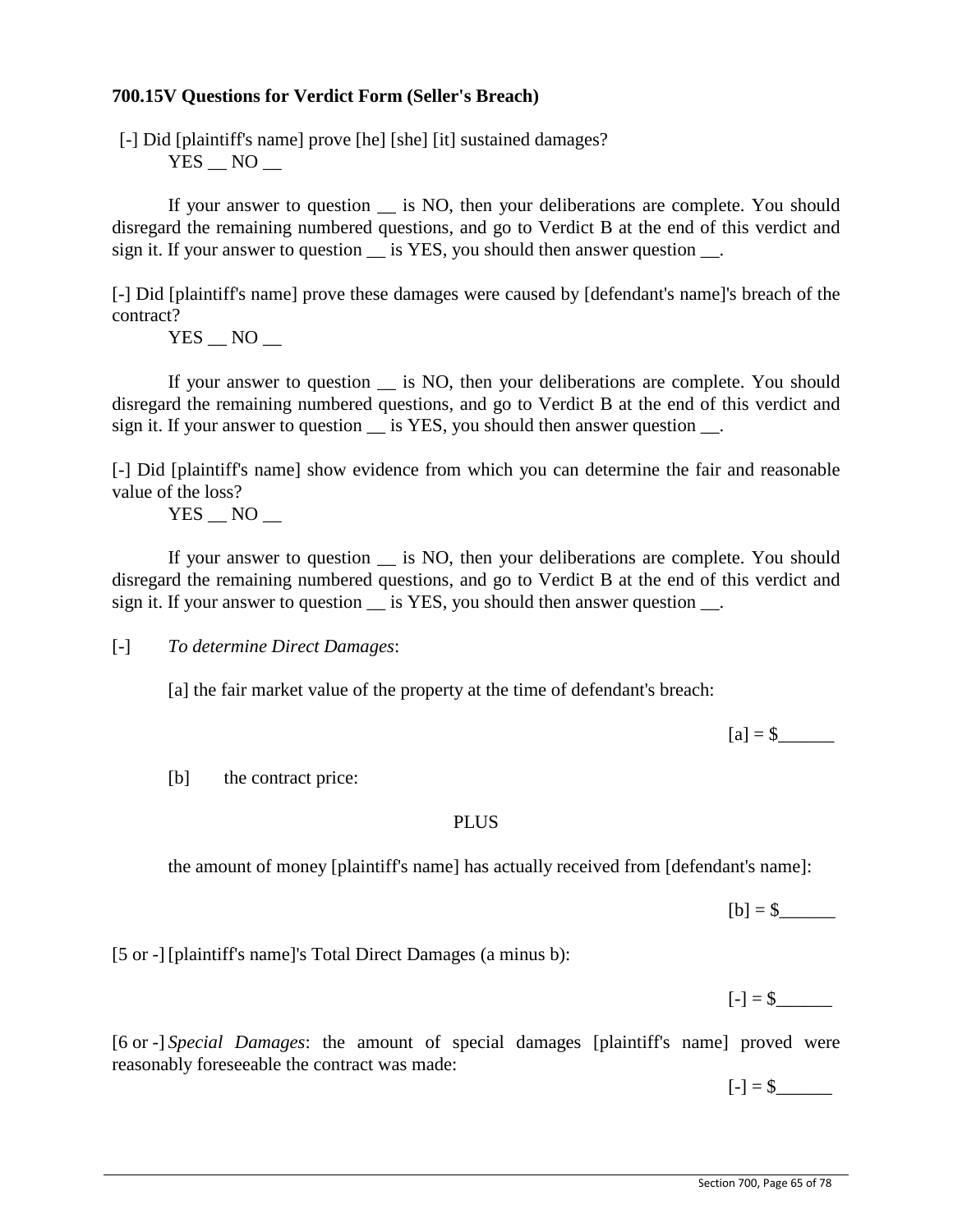[7 or -] *Incidental Damages*: the amount [plaintiff's name] proved were reasonably spent [responding to [defendant's name]'s breach of the contract] [securing the benefits [defendant's name] was to have provided.

|                                       | $[-] = $$ |
|---------------------------------------|-----------|
| [8] TOTAL DAMAGES = $[5] + [6] + [7]$ |           |
|                                       | $[-] = $$ |
| WE, THE JURY, AWARD                   |           |

#### **Notes on Use**

It is expected that each question will have its own number and they will be arranged logically and numbered in sequence. This general damages verdict form should be given whenever the related instruction 700.14 is read. The instruction assumes all of the itemized/numbered issues are contested, and, if an issue is not contested, it should be eliminated from this verdict form. Questions for the verdict form found at 700.17V on mitigation of damages may be given with this instruction if appropriate.

The set of instructions must end with 700.18V.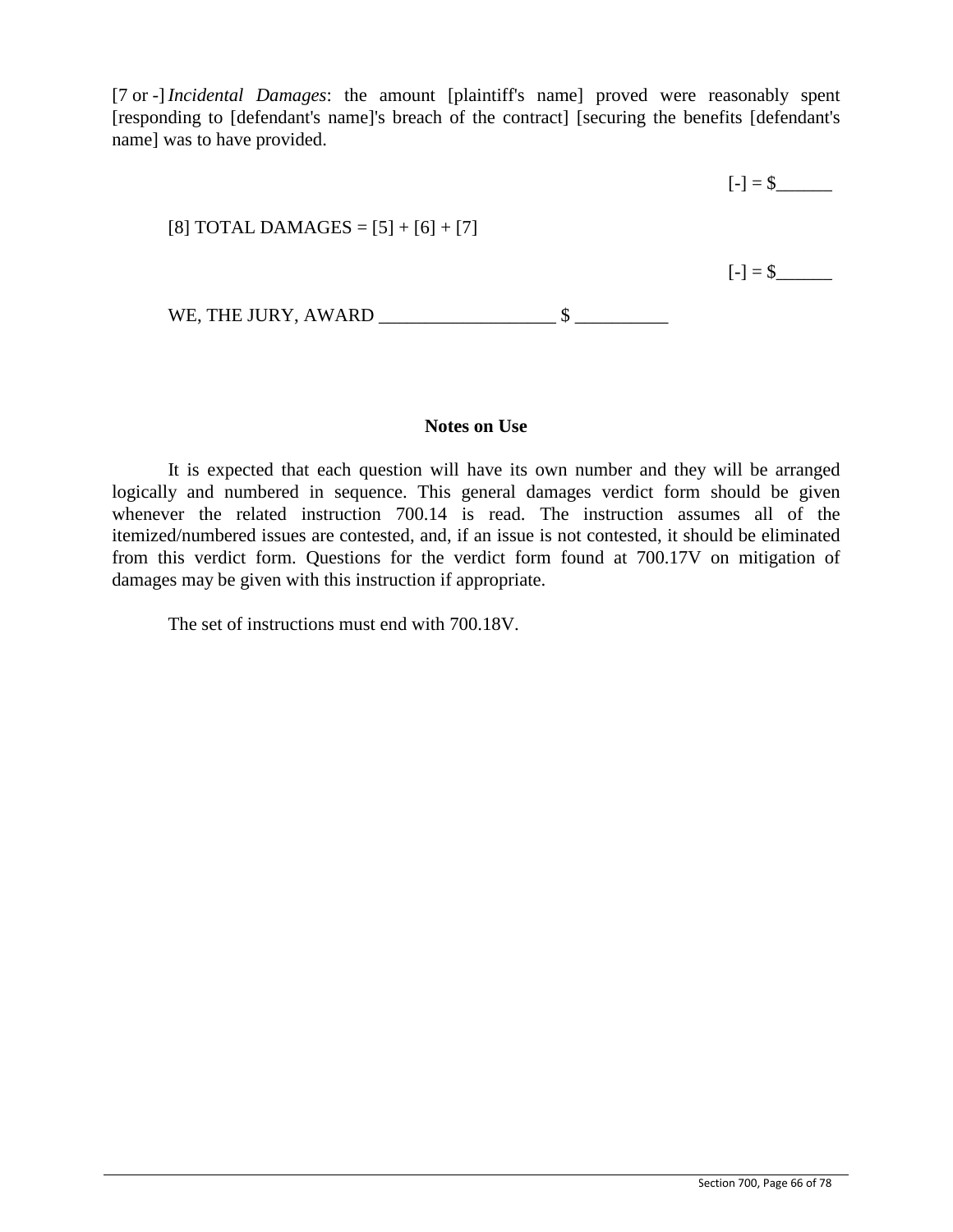## **700.16 Damages: Measure When Regulated by Contract**

In their contract, the parties agreed to the following:

[state here the contract terms regulating damages]

This agreement is binding, and in the course of applying these instructions, you must abide by this agreement in determining the amount of damages, if any, in this case.

You will address these issues in question \_\_\_\_ on your verdict.

#### **Notes on Use**

This instruction should be given where the contract at issue contains a provision-setting forth damages for breach of the contract. When this instruction is given, no other instruction on damages can be given. Each verdict must end with 700.18V.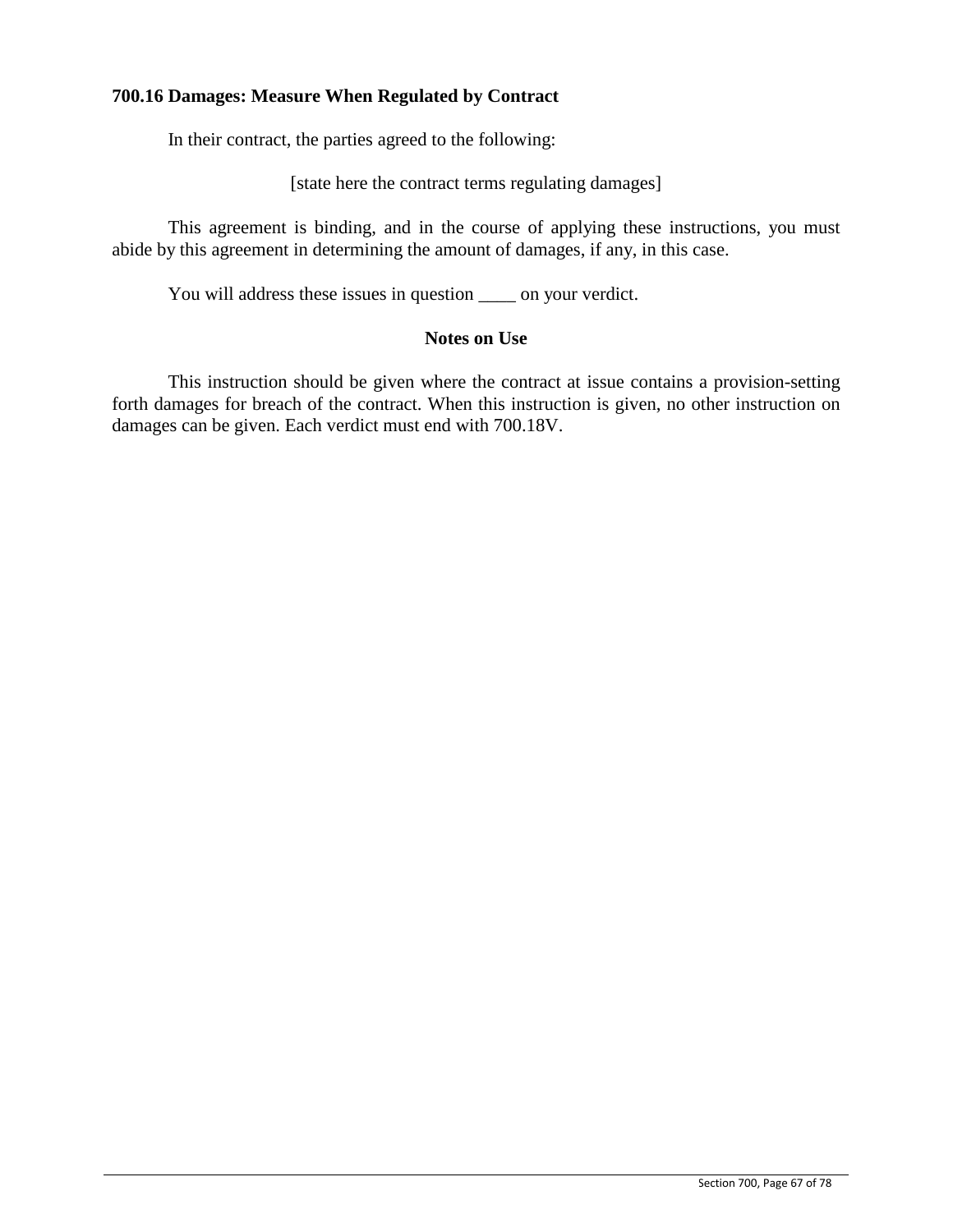## **700.16V Question for Verdict Form (Measure When Regulated by Contract)**

[-] What amount of damages does the contract state [plaintiff's name] is entitled to?

 $s$ 

Continue on with your verdict, and [answer question [ ] ] or sign Verdict for A at the end of this Verdict.

## **Notes on Use**

This should be used in connection with 700.16 when the evidence supports it. The set of instructions must end with 700.18V.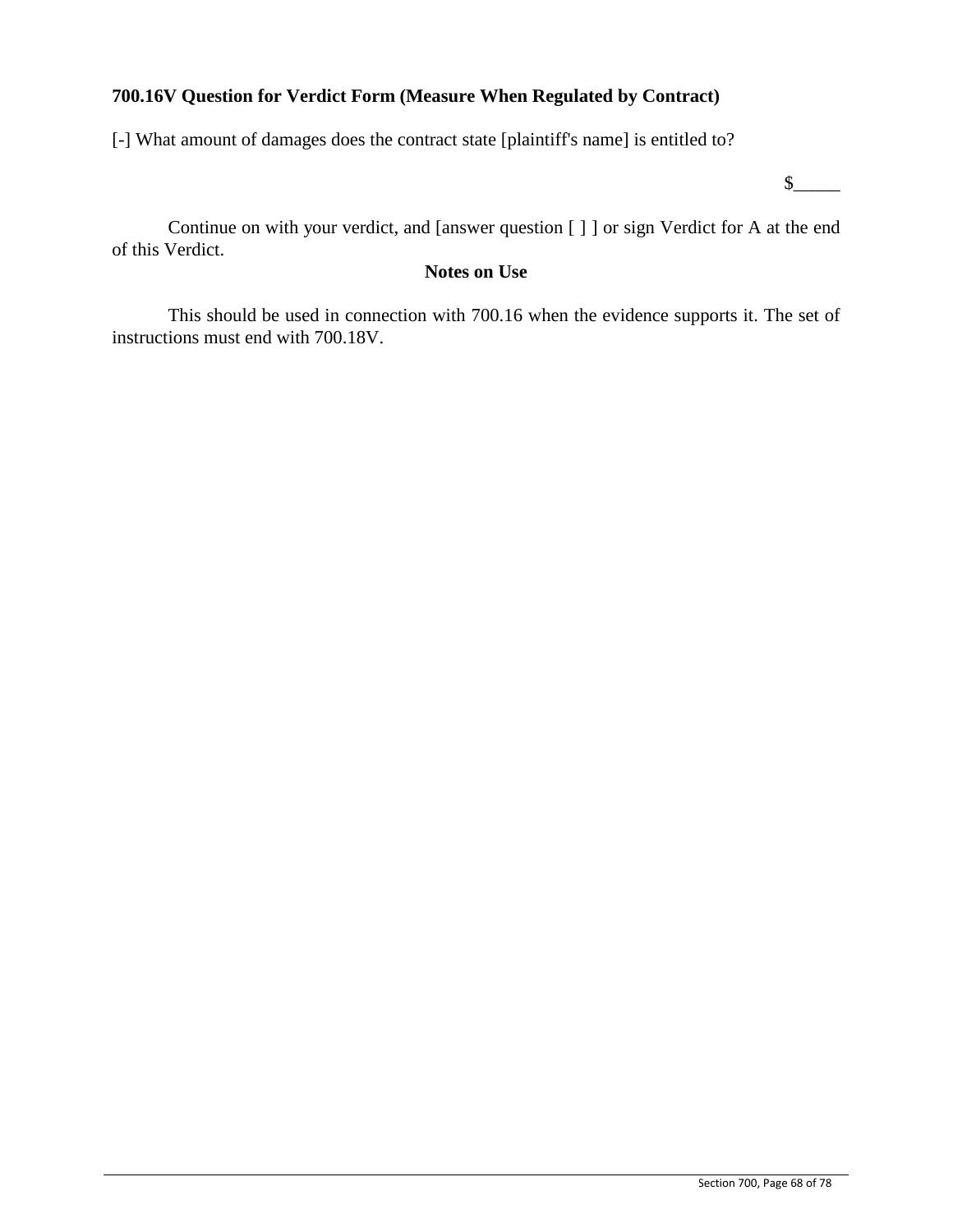#### **700.17 Determination of Damages--Mitigation of Damages**

The law provides a party cannot recover damages [he][she][it][they] could have prevented by exercising ordinary care and diligence when [he][she][it][they] learned or should have learned of the breach.

The burden is on [defendant's name] to prove [plaintiff's name] failed to minimize [his][her][its] damages and that the damages should be reduced by a particular amount as a result.

In this case,  $[defendant's name] claim(s)$  and has the burden of proving that, with reasonable efforts and ordinary care, [plaintiff's name] could have avoided some losses in whole or in part, even though [his][her][its] losses originally resulted from the [defendant's name]'s(s') failure to keep [his][her][its] promise.

If [defendant's name] proves [prove] that [plaintiff's name] could have avoided some losses in whole or in part with reasonable efforts and ordinary care, you may not require [defendant's name] to pay the amount [plaintiff's name] could reasonably have avoided and you must subtract any such amount from the amount of damages you have found.

If you find [plaintiff's name] incurred costs in making a reasonable effort to avoid such losses, you must make an award to [plaintiff's name] for such costs.

You will address these issues in questions  $\qquad \qquad$  on your verdict.

#### **Notes on Use**

This damage instruction, when the evidence supports it use, may be given in conjunction with Instructions 700.13, 700.14, and 700.15. The set of instructions must end with 700.18V.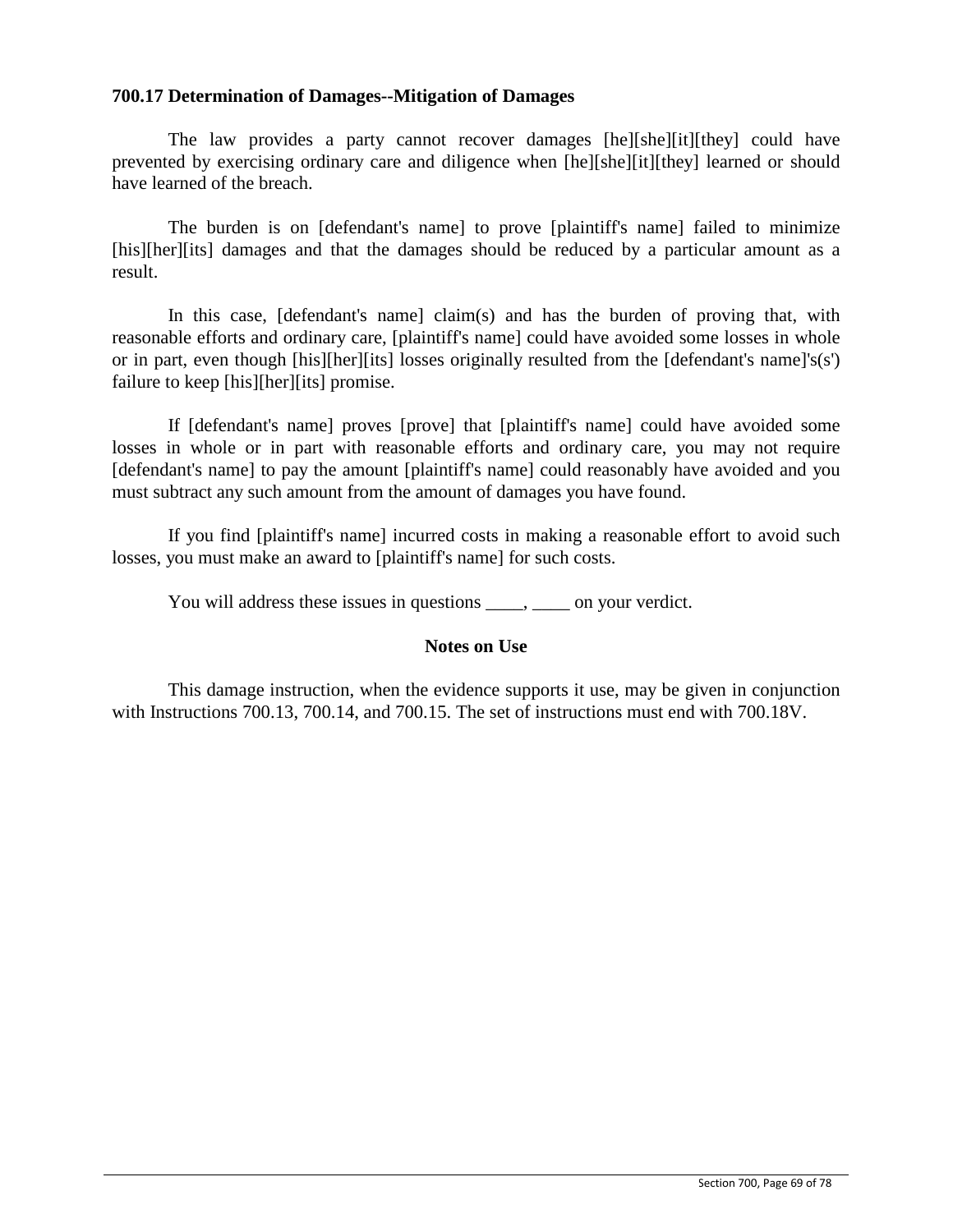## **700.17V Questions for Verdict Form (Mitigation of Damages)**

[-] How much money did [plaintiff's name] lose because of [defendant's name] breach of contract?

 $\mathbb S$ 

[-] Could [plaintiff's name] have avoided losing some of his money with reasonable effort and ordinary care?

YES NO

If the answer to question [-] above is NO, the amount named in the first question above is the amount of damages that you should award to [plaintiff's name]. If the answer to question [-] above is YES, you should then answer question [-].

[-] How much money could [plaintiff's name] have saved if [he][she][it] had exercised reasonable effort and ordinary care?

 $[-]$  (-) minus (-) = amount of damages to be awarded [plaintiff's name].

 $\mathbb S$ 

 $\frac{1}{2}$ 

WE, THE JURY, AWARD [plaintiff's name] \$

## **Notes on Use**

This should be used in connection with 700.17 when the evidence supports it. The set of instructions must end with 700.18V.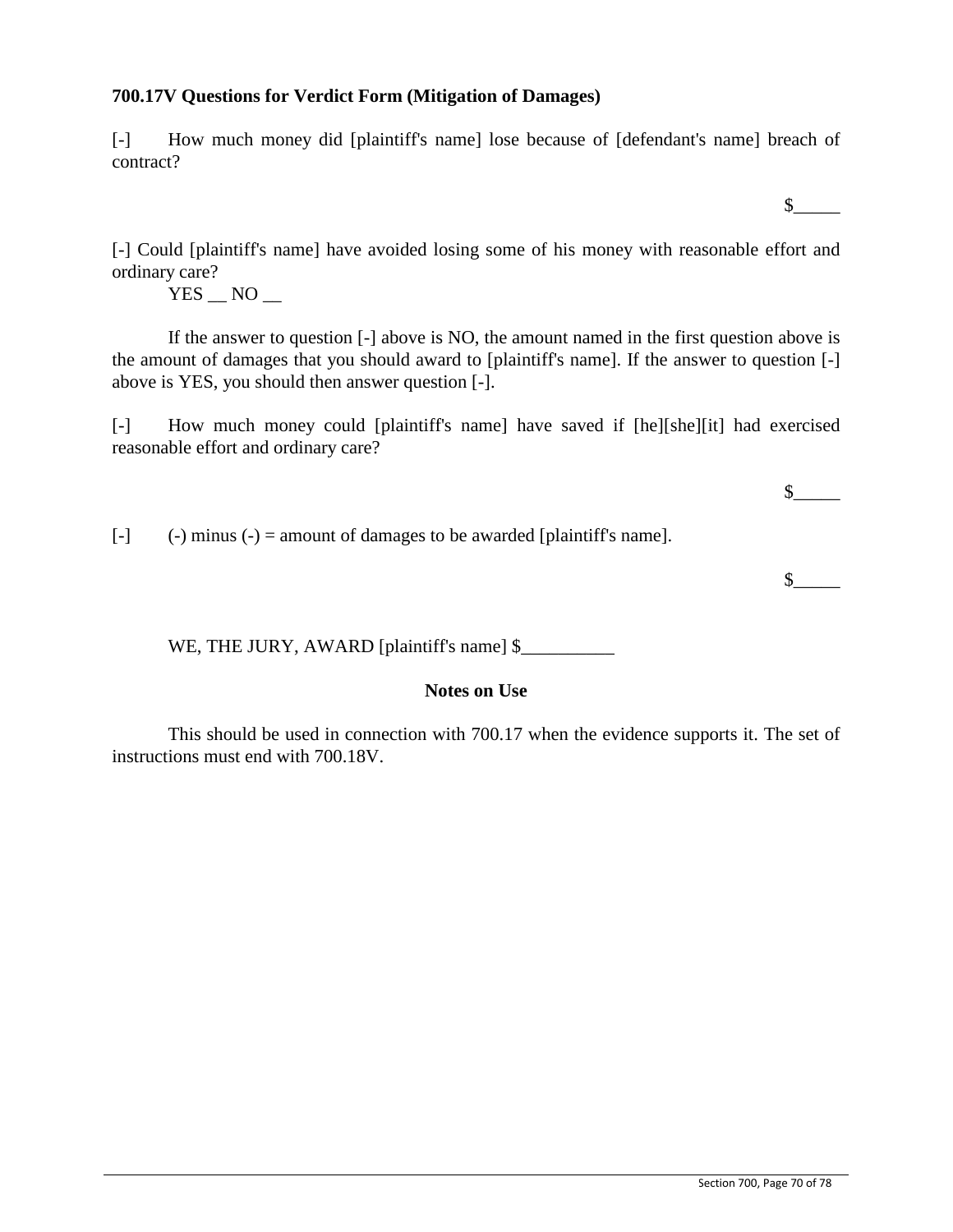## **700.18V Concluding Question for Verdict Form**

Continue on with your verdict and sign Verdict A at the end of this verdict.

Either Verdict A or Verdict B must be signed by each juror.

## VERDICT A

WE, THE JURY, FIND FOR [plaintiff's name] AND AGAINST [defendant's name].

\_\_\_\_\_\_\_\_\_\_\_\_\_\_\_\_\_\_\_\_\_\_\_\_\_ \_\_\_\_\_\_\_\_\_\_\_\_\_\_\_\_\_\_\_\_\_\_\_\_\_ \_\_\_\_\_\_\_\_\_\_\_\_\_\_\_\_\_\_\_\_\_\_\_\_\_ \_\_\_\_\_\_\_\_\_\_\_\_\_\_\_\_\_\_\_\_\_\_\_\_\_ \_\_\_\_\_\_\_\_\_\_\_\_\_\_\_\_\_\_\_\_\_\_\_\_\_ \_\_\_\_\_\_\_\_\_\_\_\_\_\_\_\_\_\_\_\_\_\_\_\_\_

\_\_\_\_\_\_\_\_\_\_\_\_\_\_\_\_\_\_\_\_\_\_\_\_\_ \_\_\_\_\_\_\_\_\_\_\_\_\_\_\_\_\_\_\_\_\_\_\_\_\_ \_\_\_\_\_\_\_\_\_\_\_\_\_\_\_\_\_\_\_\_\_\_\_\_\_ \_\_\_\_\_\_\_\_\_\_\_\_\_\_\_\_\_\_\_\_\_\_\_\_\_

VERDICT B

WE, THE JURY, FIND FOR [defendant's name] AND AGAINST [plaintiff's name].

\_\_\_\_\_\_\_\_\_\_\_\_\_\_\_\_\_\_\_\_\_\_\_\_\_ \_\_\_\_\_\_\_\_\_\_\_\_\_\_\_\_\_\_\_\_\_\_\_\_\_ \_\_\_\_\_\_\_\_\_\_\_\_\_\_\_\_\_\_\_\_\_\_\_\_\_ \_\_\_\_\_\_\_\_\_\_\_\_\_\_\_\_\_\_\_\_\_\_\_\_\_ \_\_\_\_\_\_\_\_\_\_\_\_\_\_\_\_\_\_\_\_\_\_\_\_\_ \_\_\_\_\_\_\_\_\_\_\_\_\_\_\_\_\_\_\_\_\_\_\_\_\_  $\mathcal{L}_\text{max}$  , and the contribution of the contribution of the contribution of the contribution of the contribution of the contribution of the contribution of the contribution of the contribution of the contribution of t \_\_\_\_\_\_\_\_\_\_\_\_\_\_\_\_\_\_\_\_\_\_\_\_\_ \_\_\_\_\_\_\_\_\_\_\_\_\_\_\_\_\_\_\_\_\_\_\_\_\_ \_\_\_\_\_\_\_\_\_\_\_\_\_\_\_\_\_\_\_\_\_\_\_\_\_ \_\_\_\_\_\_\_\_\_\_\_\_\_\_\_\_\_\_\_\_\_\_\_\_\_

## **SAMPLE CONTRACT INSTRUCTIONS**

These new contract instructions require the Court and counsel to construct a verdict form which contains all issues that could be the subject of a special interrogatory and provide a jury verdict on which the Court can enter judgment for the prevailing party. The set of instructions must end with IPI 700.18V. This example shows the proper use of these instructions along with the proper completed verdict form.

#### **FACTS OF CASE**

[These are modified and taken from  $\langle$ us>Fields v. Franklin Life Inc. $\langle$ us>, 115 Ill.App.3d 954, 71 Ill.Dec. 776, 451 N.E.2d 950 (5th Dist. 1983)].

Plaintiff (hereinafter "P") is the wife and named as a beneficiary by her husband (hereinafter "H"), who applied to Defendant Life Insurance Company (hereinafter "D") for \$100,000.00 life insurance and was issued a conditional premium receipt. The jury heard the following evidence:

Nov. 1976 --H begins to lose weight which continues over the next 18 months--during which time, H sees a Dr. Z on 2 occasions, who notices his goiter condition and advises H to get medical attention;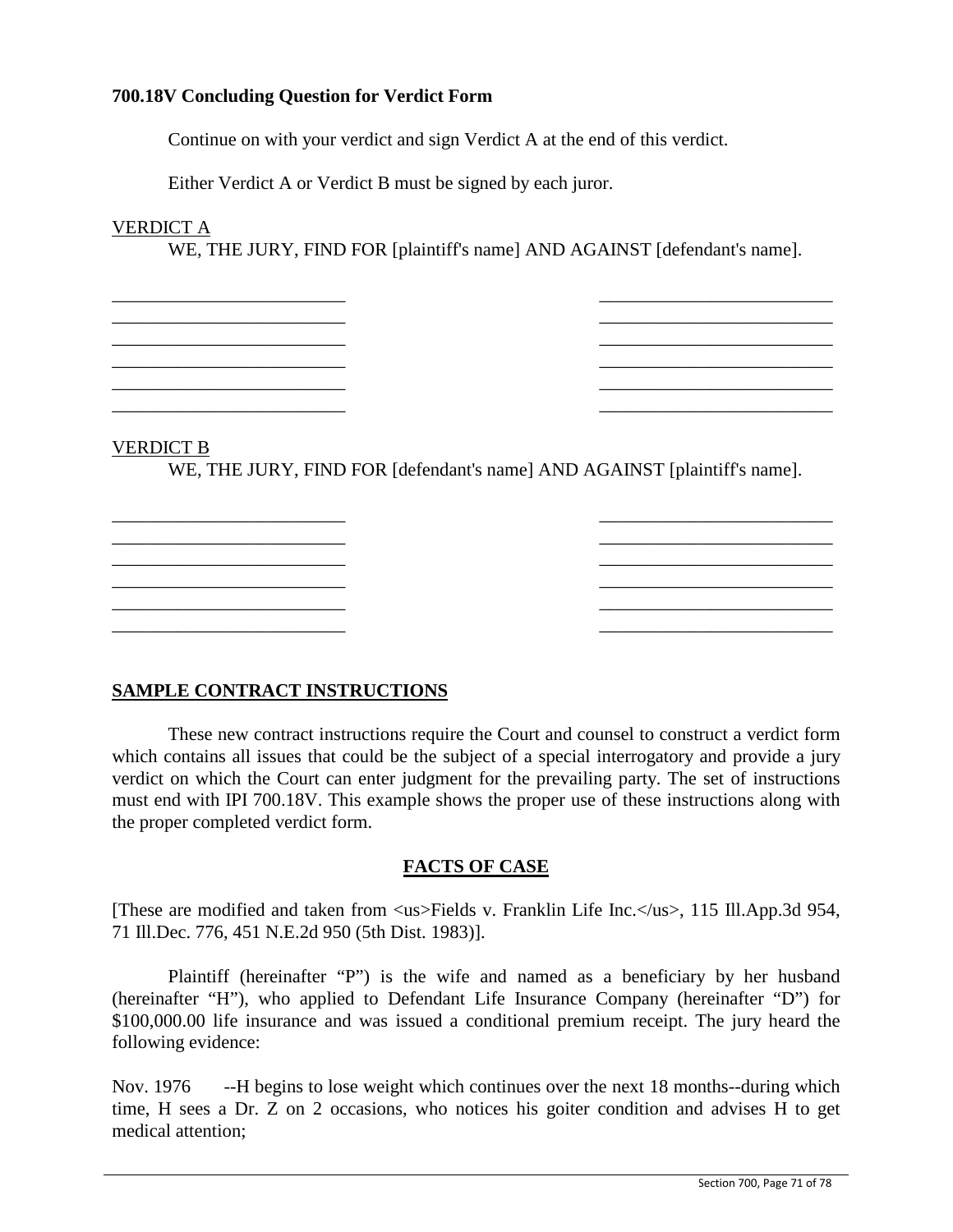4-3-78 --H completes an application for life insurance and pays the requested premium and receives a "conditional premium receipt";

From  $-$ -D tries on 3 separate occasions to set up physical examinations of H; 4-4-78 till 5-18-78

5-18-78 --Dr. W treats H with radioactive iodine;

5-20-78 --H is rushed to hospital and dies;

5-26-78 --D's letter to P says H's application is incomplete, denies a policy and tenders return of premium.

D alleges no insurance coverage because:

1) H did not submit to physical exam within 60 days after 4-3-78 as required by receipt;

2) H made a material misrepresentation when he failed to disclose his pre-existing medical condition on the application and if known to D, it would not have insured him; and

3) insurance agent advised H on 4-3-78 that physical exam of H was necessary before policy would issue.

#### **INSTRUCTIONS USED**

700.02, 700.03, 700.05, 700.06, 700.07, 700.09, 700.12, 700.12C, 700.16

#### **VERDICT FORM A COMBINATION OF**

700.09V, 700.07V, 700.3V, 700.16V, 700.12VC, and 700.18V

#### **INSTRUCTION #1**

P claims she is entitled to recover contract damages from D for breach of contract. P has the burden of proving:

[1] The existence of a contract between H and D.

[2] Performance by H of all conditions.

[3] D's failure to adequately perform its obligations under the contract.

[4] Resulting damage to P.

I will explain and define these legal terms elsewhere in these instructions.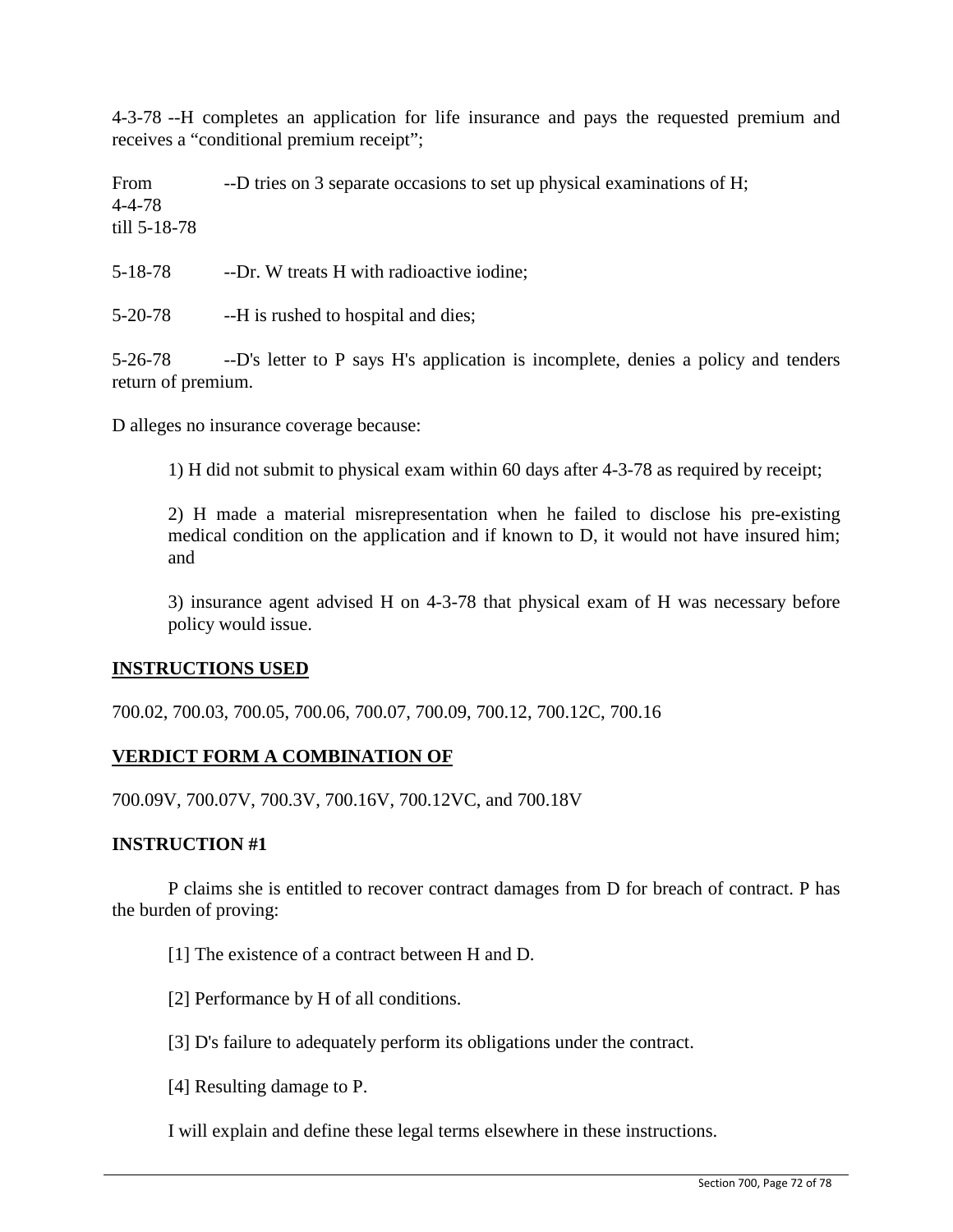If you find from your consideration of all the evidence that one or more of these elements has not been proved, you must find in favor of D.

If you find that each of the above elements has been proved, then you must consider

D's claim of an affirmative defense.

D claims and has the burden of proving the following affirmative defense:

H misrepresented his health history on the application.

P denies D's affirmative defense.

If you find from your consideration of all the evidence that P has proven all the elements of her case and D has not proved the affirmative defense, you must find in favor of P and consider the amount of damages to be awarded. If D proves its affirmative defense, then it is relieved of its obligations under the contract and you must find in favor of D.

IPI 700.02

Pltf's #1

As stated in Instruction 1, the first element of a contract claim P must prove is the existence of a contract. There is a contract if P proves there was an offer by one party, acceptance by the other party and consideration between the parties. P claims the parties entered into a contract which had the following terms:

H's life was insured against death for \$100,000.00.

To prove the existence of a contract between H and D, P has the burden of proving each of the following propositions:

First D made an offer to H. An *"*offer*"* is a communication of a willingness to enter into a contract. The communication must satisfy four conditions:

[1] the communication must have included a definite promise by the person making the communication, showing a willingness to make an agreement;

[2] the important and necessary terms must be definite;

[3] the terms must be communicated by words or conduct to the other party; and

[4] the communication must give the other party the power to agree to its terms.

Second H accepted the offer made by D.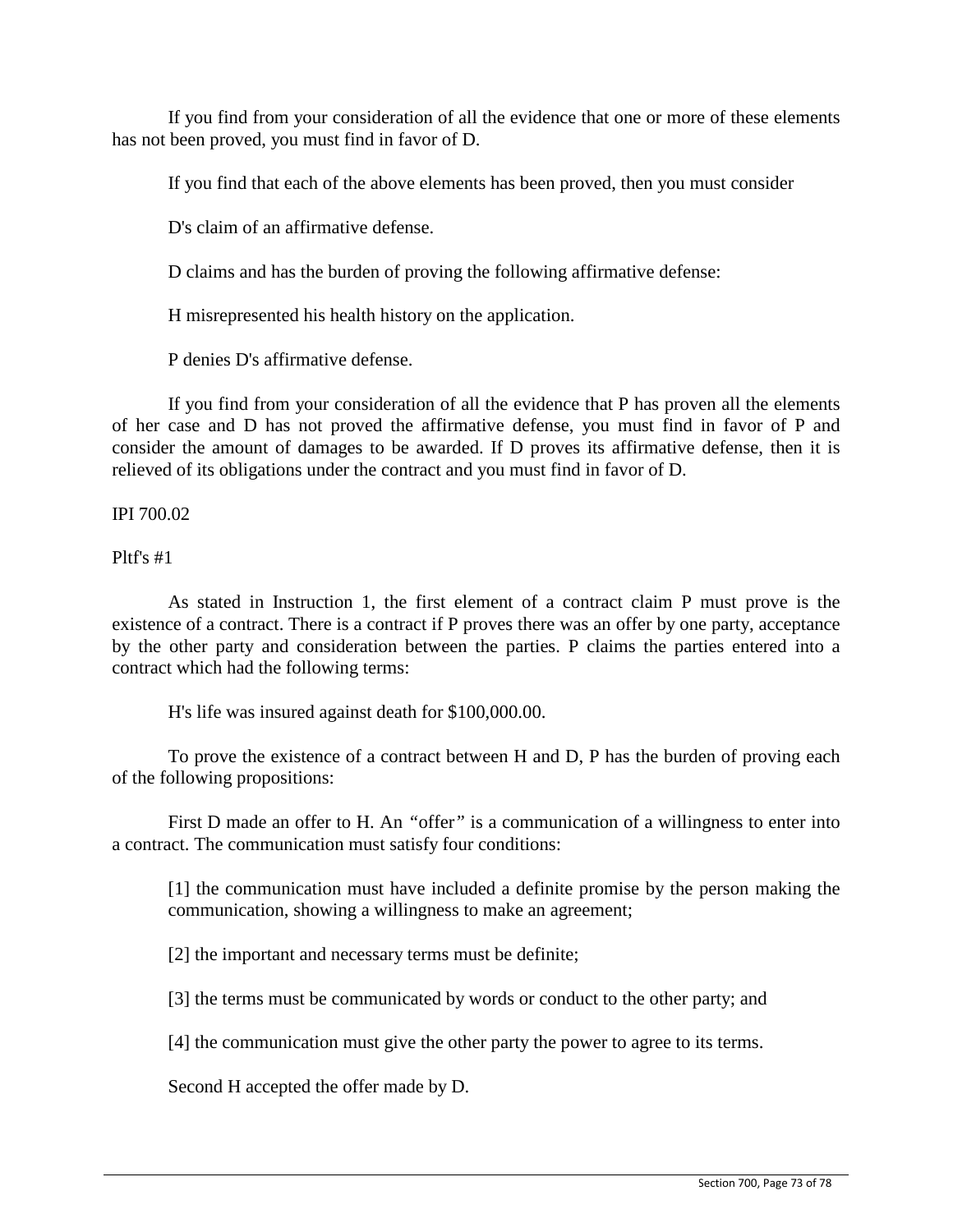"Acceptance" of an offer is a communication of agreement to the terms of the offer. For the acceptance to be valid:

[1] H must agree to all of the material terms in the offer; and

[2] H must have communicated agreement to D according to the terms specified in the offer by writing, spoken words, actions or any other conduct that would indicate agreement to a reasonable person.

Third the agreement included an exchange of promises or value, which is known as consideration. There is sufficient consideration if P can prove that something of value was bargained for by the parties and given by one party in exchange for the other's promise. "Something of value" may consist of a promise, an act, a promise to act or not act, or any payment, that was of benefit to one party or disadvantage to the other.

You will address these issues in Questions [1], [2], [3] on your Verdict.

IPI 700.03

Pltf's #2

A partly oral and partly written contract is as valid and enforceable as a written contract.

IPI 700.05

## Pltf's  $#3$

A written contract may consist of more than one document.

# IPI 700.06

Pltf's #4

As stated in instruction #1, the second element of a contract claim P must prove is H performed all obligations required of him under the contract. To recover on her claim, P has the burden to prove H did what the conditional premium receipt required him to do.

You will address this issue in Question [6] on your Verdict.

IPI 700.07

Pltf's #5

As stated in Instruction 1, the third element P must prove is D's failure to perform the obligations under the contract. In this case, D claims the parties agreed that D did not have to keep its promise unless H submitted to a physical exam by a physician chosen by D.

P has the burden of proving the condition was not a part of the contract.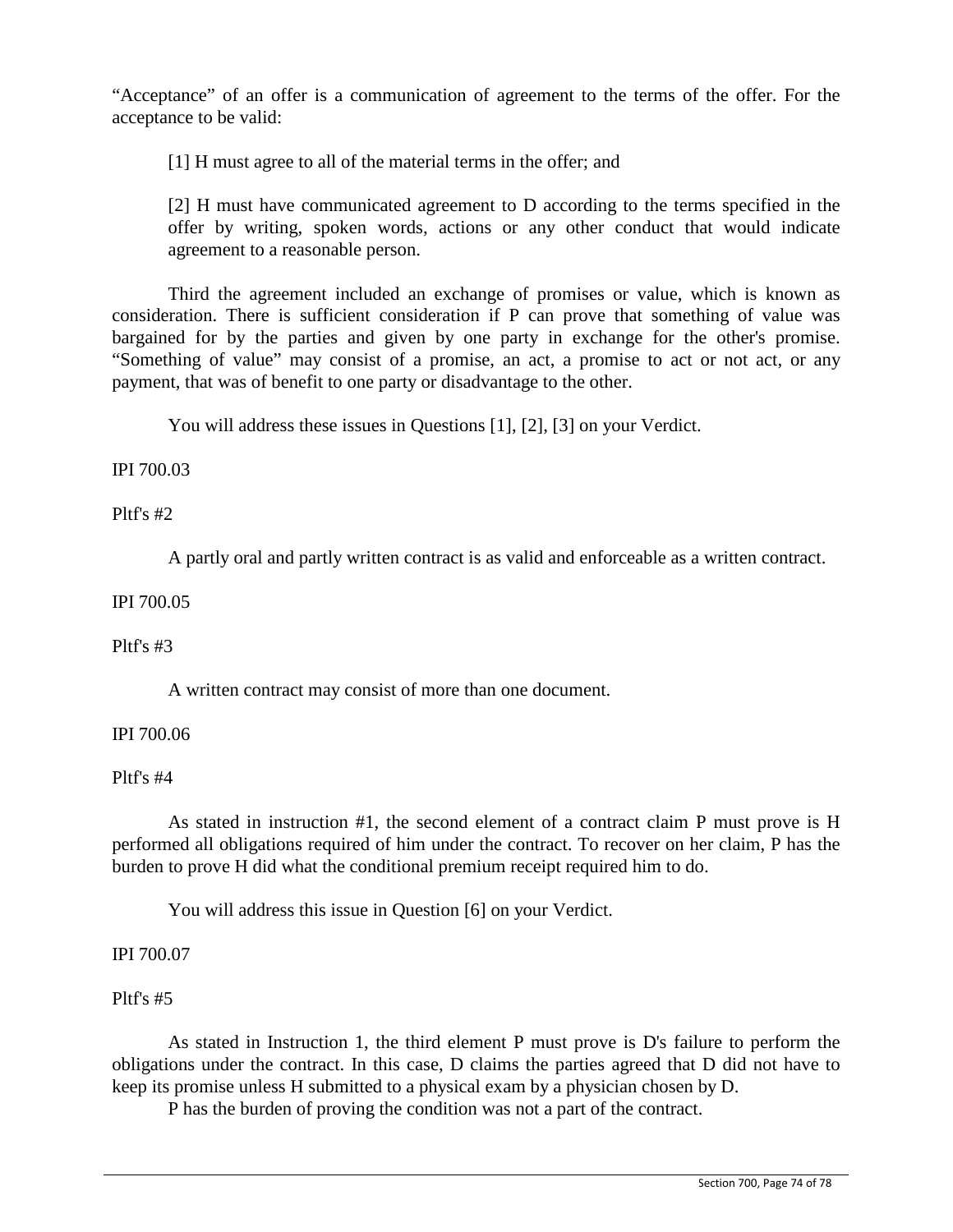If you find this condition was part of the contract, you must then decide whether the physical exam occurred. If the physical exam did not occur, then P cannot recover.

You will address these issues in Question [4] & [5] on your Verdict.

## IPI 700.09

#### Pltf's #6

The law recognizes that sometimes, even though P has met her burden of proving that a contract exists, facts or circumstances may exist which would excuse D from being liable to P. These facts or circumstances are called affirmative defenses.

In this lawsuit, D has raised and has the burden to prove the following affirmative defenses:

H misrepresented his health history on the application.

The law provides if one party fraudulently by misrepresentation of material facts convinced another to enter into the contract, then that party cannot enforce the contract against the other. The law also provides there is no misrepresentation of material fact when the representation relates to an expression of opinion, a matter of law, or a statement of value.

D claims and has the burden of proving it reasonably relied to its detriment on a false representation created by words or conduct of H regarding a material fact, and if D had known the truth, it would not have entered into the contract.

D claims and has the burden of proving it was fraudulently convinced to enter into the contract as follows:

H failed to state on the application that he had a weight loss over an eighteen month period and had been told by a doctor to consult a doctor for treatment.

P denies D's claim.

You will address these issues in Questions [7], [8], [9], [10], [11], & [12] on your Verdict.

IPI 700.12 & 700.12C

Pltf's #7

In their contract, the parties agreed to the following:

the amount of the death benefit is \$100,000.00

This agreement is binding, and in the course of applying these instructions, you must abide by this agreement in determining the amount of damages, if any, in this case.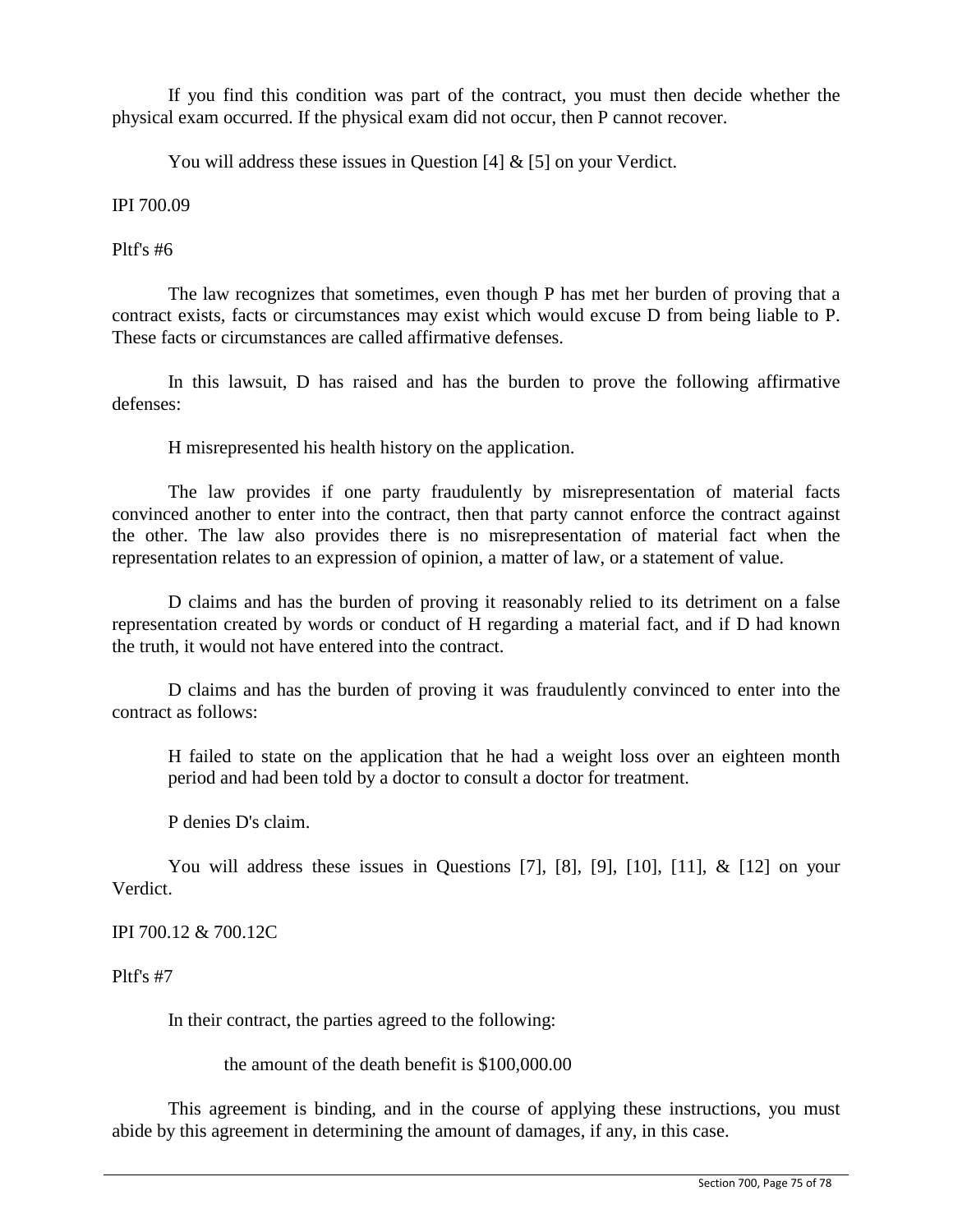You will address this issue in Question [13] on the Verdict Form.

IPI 700.16

Pltf's #8

## **VERDICT**

Please answer the questions in the order they are numbered, starting with Question 1, and then follow the instructions appearing after your answer.

[1] Did P prove there was an offer?  $YES$   $NO$   $-$ 

If your answer to question 1 is NO, then your deliberations are complete. You should disregard the remaining numbered questions and, go to Verdict B at the end of this verdict and sign it. If your answer to question 1 is YES, you should then answer question 2.

[2] Did P prove there was an acceptance?  $YES$   $NO$   $-$ 

If your answer to question 2 is NO, then your deliberations are complete. You should disregard the remaining numbered questions and, go to Verdict B at the end of this verdict and sign it. If your answer to question 2 is YES, you should then answer question 3.

[3] Did P prove there was consideration?  $YES$   $NO$   $-$ 

If your answer to question 3 is NO, then your deliberations are complete. You should disregard the remaining numbered questions and, go to Verdict B at the end of this verdict and sign it. If your answer to question 3 is YES, you should then answer question 4.

[4] Did P prove the condition claimed by D was not a part of the contract? YES NO

If your answer to question 4 is NO, then your deliberations are complete. You should disregard the remaining numbered questions and, go to Verdict B at the end of this verdict and sign it. If your answer to question 4 is YES, you should then answer question 5.

[5] Did P prove the condition to the contract occurred?

 $YES$   $NO$   $-$ 

If your answer to question 5 is NO, then your deliberations are complete. You should disregard the remaining numbered questions and, go to Verdict B at the end of this verdict and sign it. If your answer to question 5 is YES, you should then answer question 6.

[6] Did P prove H performed his obligations under the contract?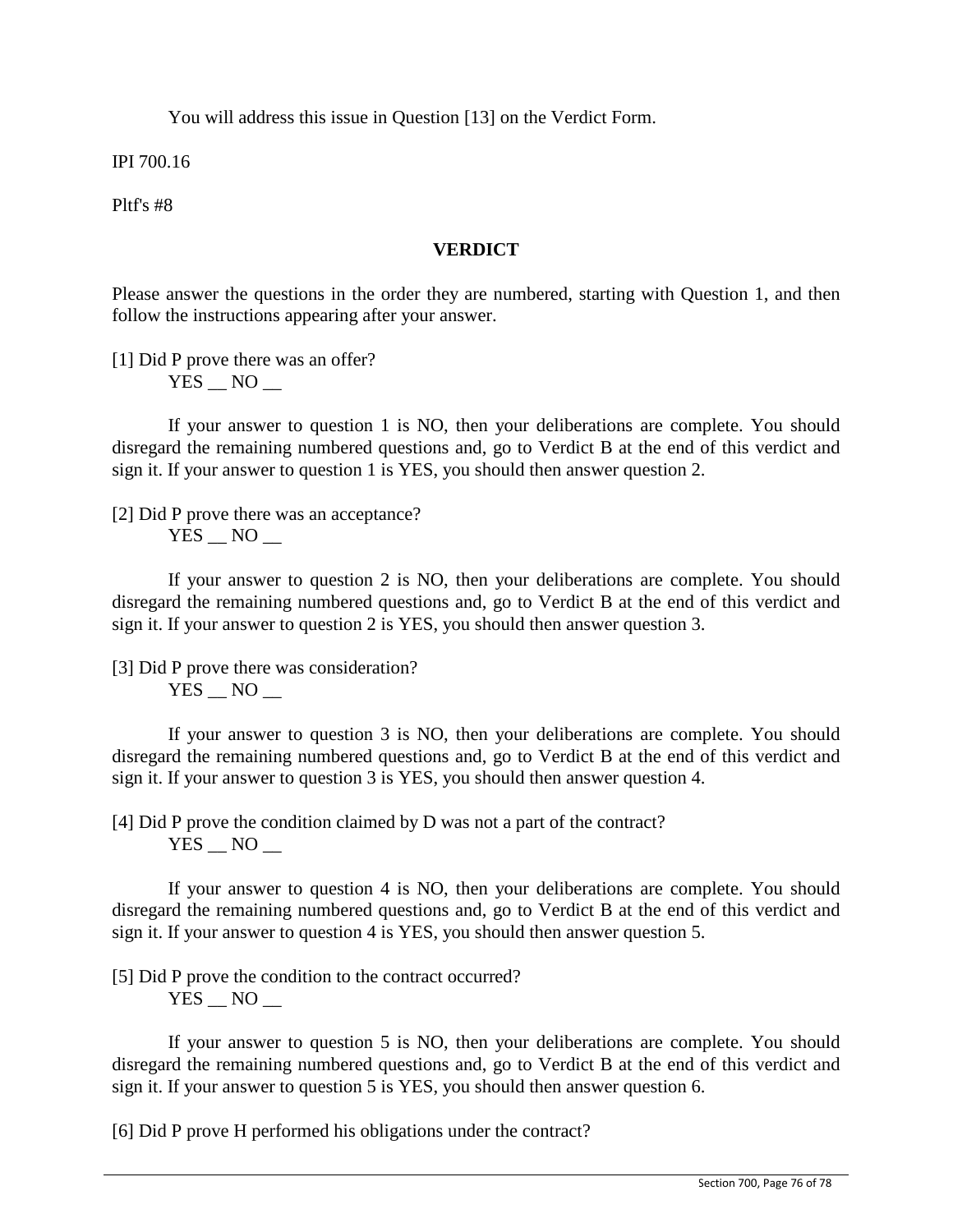YES NO

If your answer to question 6 is NO, then your deliberations are complete. You should disregard the remaining numbered questions and, go to Verdict B at the end of this verdict and sign it. If your answer to question 6 is YES, you should then answer question 7.

[7] Did D prove a false statement of material fact was made by H to D? YES NO

If your answer to question 7 is NO, you should answer question 12 and skip questions 8, 9, 10 and 11. If your answer to question 7 is YES, you should then answer question 8.

[8] Did D prove H knew the statement was false?  $YES$   $NO$   $-$ 

If your answer to question 8 is NO, you should answer question 12 and skip questions 9, 10 and 11. If your answer to question 8 is YES, you should then answer question 9.

[9] Did D prove the statement was made to induce it to enter into the contract? YES NO

If your answer to question 9 is NO, you should answer question 12 and skip questions 10 and 11. If your answer to question 9 is YES, you should then answer question 10.

[10] Did D prove it reasonably relied on the false statement?  $YES$   $NO$   $-$ 

If your answer to question 10 is NO, you should answer question 12 and skip question 11. If your answer to question 10 is YES, you should then answer question 11.

[11] Did D prove this false statement resulted in a contract?  $YES$   $NO$   $-$ 

If your answer to question 11 is NO, you should then answer question 12. If your answer to question 11 is YES then your deliberations are complete. You should disregard the remaining question and go to Verdict B at the end of this service and sign it.

[12] What amount of damages does the contract state P is entitled to?

 $\mathbb{S}$  .

Continue on with your verdict and sign Verdict A at the end of this verdict.

Having answered the preceding questions, and signed either Verdict A or B, you have completed your verdict.